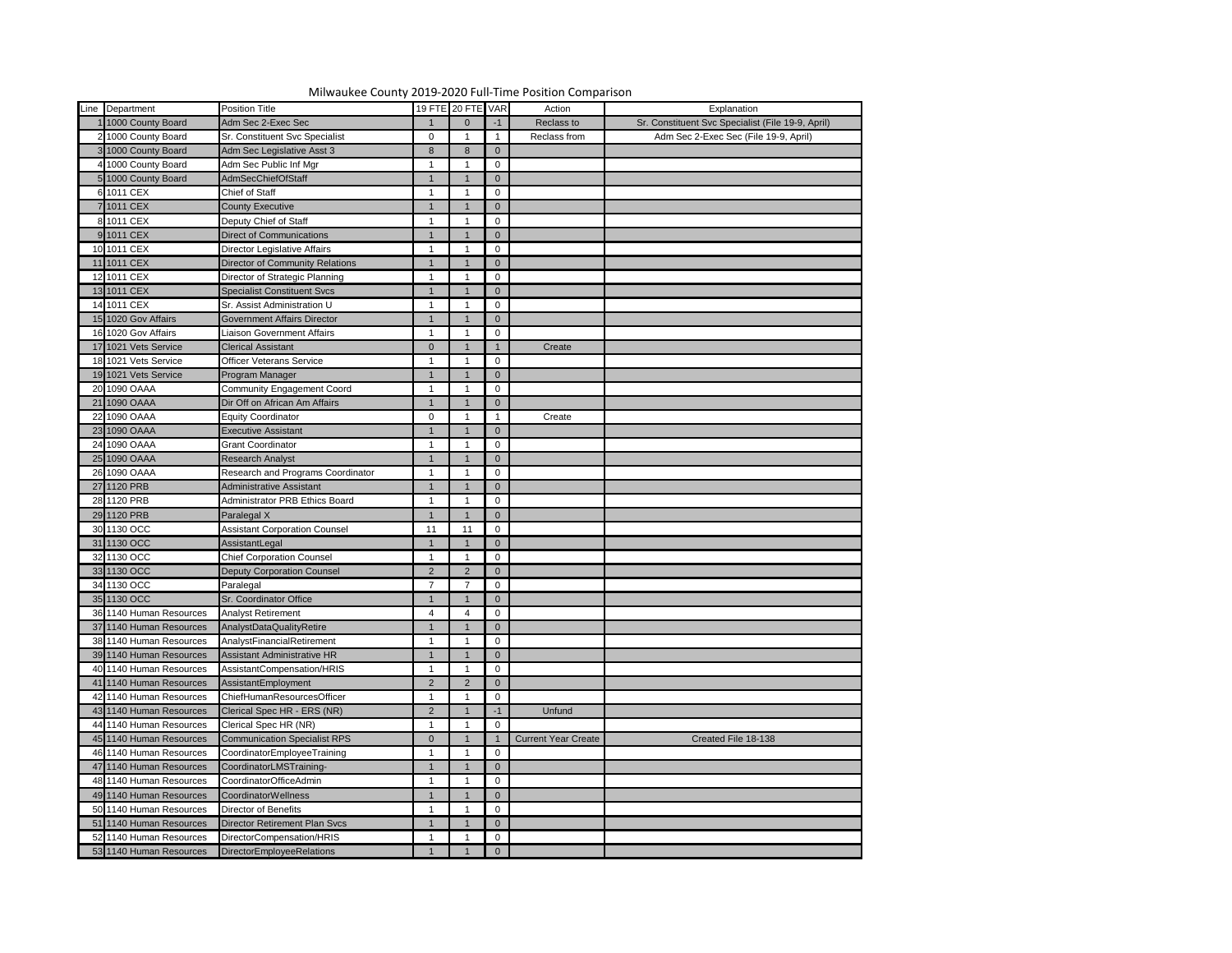| Line Department           | <b>Position Title</b>                  |                | 19 FTE 20 FTE VAR |                |                             | Explanation                                    |
|---------------------------|----------------------------------------|----------------|-------------------|----------------|-----------------------------|------------------------------------------------|
|                           |                                        |                |                   |                | Action                      |                                                |
| 54 1140 Human Resources   | DirectorHROpsandTalAcq                 |                |                   | $\mathbf 0$    |                             |                                                |
| 55 1140 Human Resources   | Diversity And Inclusion Coordinator    |                |                   | $\mathbf 0$    |                             |                                                |
| 56 1140 Human Resources   | <b>Employee Engagement Coordinator</b> | $\mathbf 0$    |                   |                | Create                      |                                                |
| 57 1140 Human Resources   | Human Res Analyst 2 - Bil/Span         |                |                   | -1             | <b>Retitle to</b>           | <b>Recruitment Analyst</b>                     |
| 58 1140 Human Resources   | HumanResAnalyst2-EmpBen                | 2              | 2                 | 0              |                             |                                                |
| 59 1140 Human Resources   | <b>HumanResBusinessPartner</b>         |                |                   |                | <b>Current Year Abolish</b> | Abolished File 19-595                          |
| 60 1140 Human Resources   | HumanResBusinessPartner                | 9              | 8                 | -1             | Reclass to                  | Manager Human Resources (File 19-9, July)      |
| 61 1140 Human Resources   | LeadCompensationAnalyst                |                |                   | $\mathbf 0$    |                             |                                                |
| 62 1140 Human Resources   | ManagerBenefitsandHR Metrics           |                |                   | 0              |                             |                                                |
| 63 1140 Human Resources   | <b>ManagerHROperations</b>             |                |                   | $\Omega$       |                             |                                                |
| 64 1140 Human Resources   | ManagerHumanResources                  | $\mathbf 0$    |                   |                | <b>Current Year Create</b>  | Created File 19-595                            |
| 65 1140 Human Resources   | ManagerHumanResources                  |                |                   |                | Reclass from                | HumanResBusiness Partner (File 19-9, July)     |
| 66 1140 Human Resources   | ManagerInfoSystemsRetire               |                |                   | 0              |                             |                                                |
| 67 1140 Human Resources   | ManagerProgramLeaveADACompl            |                |                   | $\mathbf 0$    |                             |                                                |
| 68 1140 Human Resources   | ManagerRecruitment                     |                |                   | 0              |                             |                                                |
| 69 1140 Human Resources   | <b>ManagerRetirementServices</b>       |                |                   | $\mathbf 0$    |                             |                                                |
| 70 1140 Human Resources   | ManagerTrainingDevelopment-            |                |                   | 0              |                             |                                                |
| 71 1140 Human Resources   | Mgmt Asst - Human Res                  | 6              |                   | $\mathbf 0$    |                             |                                                |
| 72 1140 Human Resources   | Receptionist-                          |                |                   | 0              |                             |                                                |
| 73 1140 Human Resources   | <b>Recruitment Analyst</b>             | $\overline{0}$ |                   | 4              | Retitle from                | Recruitment Rep / Human Res Analyst 2-Bil/Span |
| 74 1140 Human Resources   | <b>Recruitment Rep</b>                 | 3              |                   | -3             | Retitle to                  | <b>Recruitment Analyst</b>                     |
| 75 1140 Human Resources   | <b>Senior Pension Analyst</b>          |                |                   | $\mathbf 0$    |                             |                                                |
| 76 1140 Human Resources   | SpecialistDevelandTraining             |                |                   | 0              |                             |                                                |
| 77 1140 Human Resources   | SpecialistHRSystems/Comp               | 2              |                   | $\mathbf 0$    |                             |                                                |
| 78 1140 Human Resources   | SrAnalystFinancialRetiremnt-           |                |                   | 0              |                             |                                                |
| 79 1140 Human Resources   | SrAssistantExecutive-                  |                |                   | $\mathbf 0$    |                             |                                                |
| 80 1151 DAS (Admin)       | <b>Director Operations U</b>           |                |                   | 0              |                             |                                                |
| 81 1151 DAS (Admin)       | <b>Exec Dir Admin Services</b>         |                |                   | $\mathbf 0$    |                             |                                                |
| 82 1151 DAS (Admin)       | Special Project Manager                | $\overline{0}$ |                   |                | 1 Current Year Create       | Created File 19-505                            |
| 83 1151 DAS (Admin)       | <b>Sr Assistant Executive-</b>         |                |                   | $\overline{0}$ |                             |                                                |
| 84 1151 DAS (CBDP)        | Analyst Analysis & Strategy            |                |                   | $\mathbf 0$    |                             |                                                |
|                           |                                        |                |                   |                |                             |                                                |
| 85 1151 DAS (CBDP)        | <b>Analyst Construction Compli</b>     |                |                   | $\mathbf 0$    |                             |                                                |
| 86 1151 DAS (CBDP)        | <b>Analyst Procurement Compliance</b>  |                |                   | 0              |                             |                                                |
| 87 1151 DAS (CBDP)        | Director Bus Development               |                |                   | -1             | Reclass to                  | Senior Manager CBDP (File 19-9, July)          |
| 88 1151 DAS (CBDP)        | <b>Manager Construction Comp CBDP</b>  |                |                   | 0              |                             |                                                |
| 89 1151 DAS (CBDP)        | Manager Procurement Comp CBDP          |                |                   | $\overline{0}$ |                             |                                                |
| 90 1151 DAS (CBDP)        | Mgr Analysis and Strategy CBDP         |                |                   | 0              |                             |                                                |
| 91 1151 DAS (CBDP)        | Senior Manager CBDP                    | $\overline{0}$ |                   |                | Reclass from                | Director Bus Development (File 19-9, July)     |
| 92 1151 DAS (CBO)         | Analyst Fiscal & Budget                | $\overline{2}$ |                   | $\mathbf 0$    |                             |                                                |
| 93 1151 DAS (CBO)         | Associate Accountant-                  | $\overline{2}$ |                   | $\overline{0}$ |                             |                                                |
| 94 1151 DAS (CBO)         | Coordinator Graphic Svcs-              |                |                   | 0              |                             |                                                |
| 95 1151 DAS (CBO)         | Digital Program Manager                |                |                   | $\mathbf 0$    |                             |                                                |
| 96 1151 DAS (CBO)         | Manager Financial CBO-                 | 2              |                   | 0              |                             |                                                |
| 97 1151 DAS (CBO)         | Sr Analyst Fiscal & Budget             | $\overline{2}$ |                   | $\overline{0}$ |                             |                                                |
| 98 1151 DAS (CBO)         | Sr Mngr Operations and Budget-         |                |                   | 0              |                             |                                                |
| 99 1151 DAS (ED)          | Assc Manager Proj Econ Dev NM          | $\mathbf{3}$   |                   | $\overline{0}$ |                             |                                                |
| 100 1151 DAS (ED)         | Director Economic Development          |                |                   | 0              |                             |                                                |
| 101 1151 DAS (ED)         | Manager Proj EconDev-                  |                |                   | $\mathbf 0$    |                             |                                                |
| 102 1151 DAS (Facilities) | Admin Spec - DHS-NR                    |                |                   | $-1$           | Reclass to                  | Facilities Grounds Supv (File 19-9, December)  |
| 103 1151 DAS (Facilities) | <b>Analyst GIS-</b>                    | $\overline{2}$ |                   |                | Reclass from                | Engnrng Tech Surveyor NM (File 19-9, January)  |
| 104 1151 DAS (Facilities) | Architect                              | 2              |                   | $\mathbf 0$    |                             |                                                |
| 105 1151 DAS (Facilities) | Assistant Administrative P             | $\overline{2}$ |                   |                | Create                      |                                                |
| 106 1151 DAS (Facilities) | <b>Bldg Systems Specialist</b>         |                |                   |                | Reclass from                | Capital Planning Manager (File 19-9, January)  |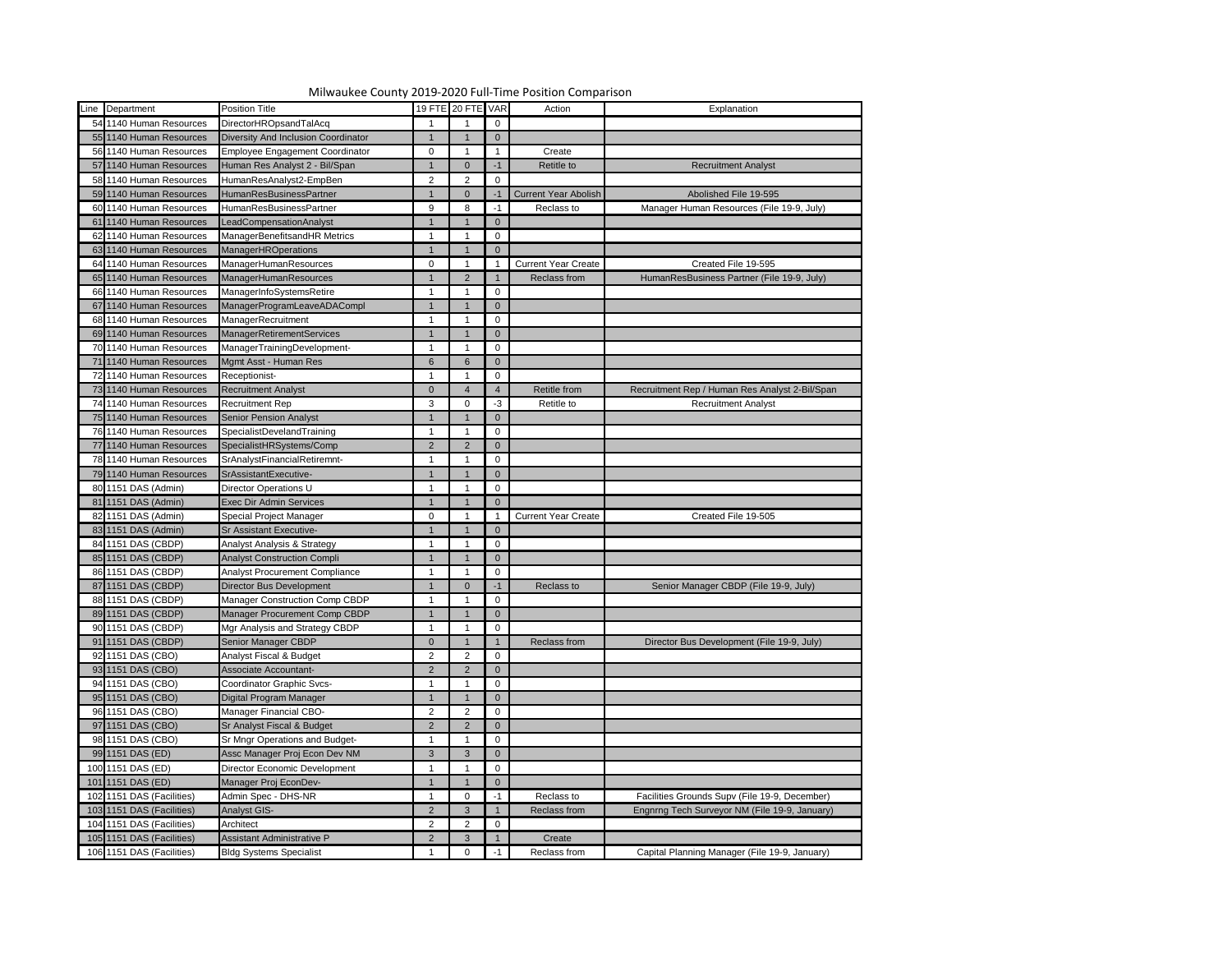

| Line Department           | <b>Position Title</b>                 |                 | 19 FTE 20 FTE VAR |                | Action       | Explanation                                          |
|---------------------------|---------------------------------------|-----------------|-------------------|----------------|--------------|------------------------------------------------------|
| 107 1151 DAS (Facilities) | <b>Capital Planning Manager</b>       | $\Omega$        |                   |                | Reclass to   | Bldg System Specialist (File 19-9, January)          |
| 108 1151 DAS (Facilities) | Carpenter                             | $5\overline{)}$ | 6                 |                | Create       |                                                      |
| 109 1151 DAS (Facilities) | <b>Carpenter Supv</b>                 | 2               |                   |                | Abolish      |                                                      |
| 110 1151 DAS (Facilities) | <b>Clerk Records Management</b>       |                 |                   | 0              |              |                                                      |
| 111 151 DAS (Facilities)  | <b>Climate Control Lead</b>           |                 |                   | $\overline{0}$ |              |                                                      |
| 112 1151 DAS (Facilities) | Coordinator Administrative-           |                 |                   | 0              |              |                                                      |
| 113 1151 DAS (Facilities) | <b>Coordinator Construction</b>       | $5\phantom{.}$  | 5                 | $\overline{0}$ |              |                                                      |
| 114 1151 DAS (Facilities) | <b>Coordinator Maint Services</b>     |                 |                   | 0              |              |                                                      |
| 115 1151 DAS (Facilities) | <b>Designer Architectural</b>         |                 |                   | $\overline{0}$ |              |                                                      |
| 116 1151 DAS (Facilities) | Director Architecture Engineer        |                 |                   | 0              |              |                                                      |
| 117 1151 DAS (Facilities) | <b>Director Facilities Management</b> |                 |                   | $\overline{0}$ |              |                                                      |
| 118 1151 DAS (Facilities) | Director Facilities Planning U        |                 |                   | 0              |              |                                                      |
| 119 1151 DAS (Facilities) | Director Ops and Main                 | $\Omega$        |                   |                | Reclass from | Manager Facilities Ops Mtc (File 18-10, March)       |
| 120 1151 DAS (Facilities) | <b>Director Sustainability</b>        |                 |                   | $\mathbf 0$    |              |                                                      |
| 121 1151 DAS (Facilities) | <b>Disribution Assistant-</b>         | $\overline{2}$  | 2                 | $\overline{0}$ |              |                                                      |
| 122 1151 DAS (Facilities) | <b>DPW Clerical Specialist</b>        |                 | 0                 | -1             | Abolish      |                                                      |
| 123 1151 DAS (Facilities) | <b>Electrical Engineer</b>            | $\Omega$        |                   |                | Reclass from | Inspector Electrical (File 19-9, January)            |
| 124 1151 DAS (Facilities) | <b>Electrical Mech</b>                |                 |                   | 0              |              |                                                      |
| 125 1151 DAS (Facilities) | <b>Electrical Mech Dot</b>            |                 |                   | $\overline{0}$ |              |                                                      |
| 126 1151 DAS (Facilities) | <b>Electrical Mech Supv</b>           |                 |                   | 0              |              |                                                      |
| 127 1151 DAS (Facilities) | <b>Energy Efficiency Program Mgr</b>  |                 | $\Omega$          | $-1$           | Retitle to   | Manager Energy Program                               |
| 128 1151 DAS (Facilities) | <b>Engineer Administrative</b>        |                 |                   | 0              |              |                                                      |
| 129 1151 DAS (Facilities) | <b>Engineer NM</b>                    | $6\phantom{1}$  | 6                 | $\overline{0}$ |              |                                                      |
| 130 1151 DAS (Facilities) | Engnrng Tech Surveyor NM              | $\overline{2}$  |                   | -1             | Reclass to   | Analyst GIS (File 19-9, January)                     |
| 131 1151 DAS (Facilities) | <b>Facilities Grounds Supv</b>        | 2               | 3                 |                | Reclass from | Admin Spec - DHS-NR (File 19-9, December)            |
| 132 1151 DAS (Facilities) | Facilities Grounds Worker 1 NM        | 14              | 13                | -1             | Reclass to   | Lead Facilities Grounds Worker (File 18-10, August)  |
| 133 1151 DAS (Facilities) | Facilities Grounds Worker 2 NM        | 10              | 10                | $\overline{0}$ |              |                                                      |
| 134 1151 DAS (Facilities) | <b>GIS Technician</b>                 |                 |                   | 0              |              |                                                      |
| 135 1151 DAS (Facilities) | <b>HVAC Specialist</b>                | $\overline{0}$  | $\overline{1}$    | $\vert$ 1      | Reclass from | Machinist (File 19-9, July)                          |
| 136 1151 DAS (Facilities) |                                       |                 | 0                 |                |              | Electrical Engineer (File 19-9, January)             |
|                           | Inspector Electrical                  |                 |                   | -1             | Reclass to   |                                                      |
| 137 1151 DAS (Facilities) | <b>Inspector Mechanical Systems</b>   |                 |                   | $\overline{0}$ |              |                                                      |
| 138 1151 DAS (Facilities) | Lead Facilities Grounds Worker        | $\overline{2}$  |                   |                | Reclass from | Facilities Grounds Worker 1 NM (File 18-10, August)  |
| 139 1151 DAS (Facilities) | Machinist-                            |                 | 3                 |                | Reclass to   | HVAC Specialist (File 19-9, July)                    |
| 140 1151 DAS (Facilities) | Machinist Lead-                       |                 |                   | 0              |              |                                                      |
| 141 1151 DAS (Facilities) | Manager Energy Program                | $\Omega$        |                   |                | Retitle from | Energy Efficiency Program Manager                    |
| 142 1151 DAS (Facilities) | <b>Manager Environment Compl-</b>     |                 |                   | 0              |              |                                                      |
| 143 1151 DAS (Facilities) | <b>Manager Facilities Ops Mtc</b>     |                 |                   | $-1$           | Reclass to   | Director Ops and Main (File 18-10, March)            |
| 144 1151 DAS (Facilities) | Manager GIS-                          |                 |                   | 0              |              |                                                      |
| 145 1151 DAS (Facilities) | <b>Manager Grounds Facilities</b>     |                 |                   | 0              |              |                                                      |
| 146 1151 DAS (Facilities) | <b>Mechanical Mtce Supt</b>           |                 |                   | 0              |              |                                                      |
| 147 1151 DAS (Facilities) | Mechanical Service Manager            |                 |                   | 0              |              |                                                      |
| 148 1151 DAS (Facilities) | Office Supp Asst 1                    |                 |                   |                |              |                                                      |
| 149 1151 DAS (Facilities) | Office Supp Asst 2 NM                 | 2               |                   |                | Reclass to   | Stores and Distrib Asst 1 (File 19-9, December)      |
| 150 1151 DAS (Facilities) | Operations & Admin Manager            | $\mathbf{0}$    |                   |                | Reclass from | Supervisor Office Management- (File 18-10, December) |
| 151 1151 DAS (Facilities) | Painter Bldgs                         | 2               | $\mathcal{P}$     | $\overline{0}$ |              |                                                      |
| 152 1151 DAS (Facilities) | Painter Supv                          |                 |                   | 0              |              |                                                      |
| 153 1151 DAS (Facilities) | Park Maint Wrkr Mudmix                |                 |                   | $\Omega$       |              |                                                      |
| 154 1151 DAS (Facilities) | <b>Planner Space</b>                  | $\overline{2}$  |                   | $-2$           | Reclass to   | Sr. Planner Space (File 19-9, January)               |
| 155 1151 DAS (Facilities) | Plumber                               |                 |                   | 0              |              |                                                      |
| 156 1151 DAS (Facilities) | <b>Plumber Supv</b>                   | $\overline{2}$  | 2                 | 0              |              |                                                      |
| 157 1151 DAS (Facilities) | Principal Architect-                  |                 |                   | 0              |              |                                                      |
| 158 1151 DAS (Facilities) | Principal Engineer Airport-           |                 |                   |                |              |                                                      |
| 159 1151 DAS (Facilities) | <b>Principal Engineer Civil-</b>      |                 |                   |                |              |                                                      |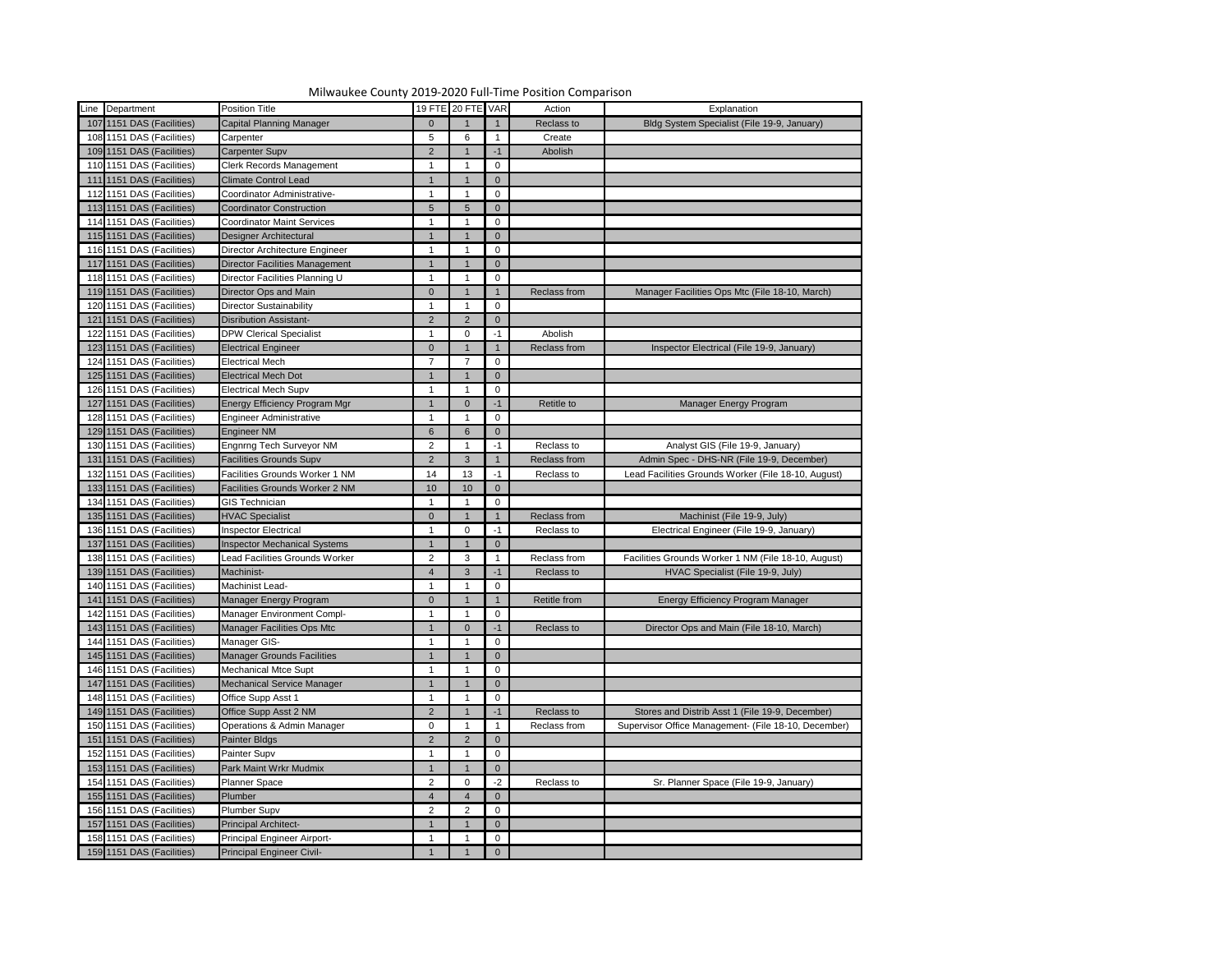| Line Department           | Position Title                        |                | 19 FTE 20 FTE VAR |                | Action                     | Explanation                                       |
|---------------------------|---------------------------------------|----------------|-------------------|----------------|----------------------------|---------------------------------------------------|
| 160 1151 DAS (Facilities) | Principal Engineer Environmnt-        |                |                   | 0              |                            |                                                   |
| 161 1151 DAS (Facilities) | <b>Principal Facilities CA-</b>       | $\overline{1}$ |                   | $\overline{0}$ |                            |                                                   |
| 162 1151 DAS (Facilities) | Property Assess Program Mngr          | $\mathbf 1$    |                   |                |                            |                                                   |
|                           |                                       |                |                   | 0              |                            |                                                   |
| 163 1151 DAS (Facilities) | Receptionist-                         | $\mathbf 1$    |                   | $\overline{0}$ |                            |                                                   |
| 164 1151 DAS (Facilities) | <b>Refrigeration Mech</b>             | $\overline{2}$ | 2                 | 0              |                            |                                                   |
| 165 1151 DAS (Facilities) | <b>Sheet Metal Worker</b>             | $\overline{2}$ |                   | $\overline{0}$ |                            |                                                   |
| 166 1151 DAS (Facilities) | <b>Specialist Facilities Mgmt</b>     | $\mathbf{1}$   |                   | 0              |                            |                                                   |
| 167 1151 DAS (Facilities) | Sr Analyst GIS-                       | $\mathbf 1$    |                   | $\overline{0}$ |                            |                                                   |
| 168 1151 DAS (Facilities) | Sr Architect-                         | $\overline{2}$ | 2                 | 0              |                            |                                                   |
| 169 1151 DAS (Facilities) | Sr Engineer Civil-                    | $\overline{2}$ |                   | $\overline{0}$ |                            |                                                   |
| 170 1151 DAS (Facilities) | <b>Sr Engineer Construction-</b>      | $\overline{2}$ | 2                 | 0              |                            |                                                   |
| 171 1151 DAS (Facilities) | <b>Sr Engineer Electrical-</b>        | $\overline{2}$ |                   | $\overline{0}$ |                            |                                                   |
| 172 1151 DAS (Facilities) | Sr Engineer Environment-              | $\mathbf 1$    |                   | 0              |                            |                                                   |
| 173 1151 DAS (Facilities) | Sr Engineer Mechanical-               | 1              |                   | $\overline{0}$ |                            |                                                   |
| 174 1151 DAS (Facilities) | Sr. Planner Space                     | $\overline{0}$ |                   | $\overline{2}$ | Reclass from               | Planner Space (File 19-9, January)                |
| 175 1151 DAS (Facilities) | <b>Steamfitter Supv</b>               | 1              |                   | $\overline{0}$ |                            |                                                   |
| 176 1151 DAS (Facilities) | <b>Steamfitter Welder</b>             | $\overline{2}$ |                   | 0              |                            |                                                   |
| 177 1151 DAS (Facilities) | Stores And Distrib Asst 1             | 1              | 2                 |                | Reclass from               | Office Supp Asst 2 NM (File 19-9, December)       |
| 178 1151 DAS (Facilities) | Supervisor Office Management-         |                | $\Omega$          | -1             | Reclass to                 | Operations & Admin Manager (File 18-10, December) |
| 179 1151 DAS (Facilities) | <b>Writer Specification-</b>          | $\mathbf 1$    |                   | $\overline{0}$ |                            |                                                   |
| 180 1151 DAS (IMSD)       | Adm Asst                              | $\mathbf 1$    | $\Omega$          | -1             | Reclass to                 | Coordinator Administrative (File 19-9, April)     |
| 181 1151 DAS (IMSD)       | <b>Admin Contracts</b>                | 1              |                   | $\overline{0}$ |                            |                                                   |
| 182 1151 DAS (IMSD)       | <b>Administrator Database</b>         | $\mathbf 1$    |                   | 0              |                            |                                                   |
| 183 1151 DAS (IMSD)       | Analyst Appl System IT I-III          | 14             | 16                |                | <b>Current Year Create</b> | Created File 18-648                               |
| 184 1151 DAS (IMSD)       | Analyst Appl System IT I-III          | $\overline{0}$ | 3                 |                | <b>Current Year Create</b> | Created File 19-84                                |
|                           |                                       |                | 6                 | 3              | Create                     |                                                   |
| 185 1151 DAS (IMSD)       | Analyst Business Develop IT           | 5 <sup>5</sup> |                   |                |                            |                                                   |
| 186 1151 DAS (IMSD)       | <b>Analyst Security</b>               | $\mathbf{1}$   |                   | 0              |                            |                                                   |
| 187 1151 DAS (IMSD)       | <b>Analyst Technical Document IT</b>  |                |                   | $\overline{0}$ |                            |                                                   |
| 188 1151 DAS (IMSD)       | Application Technical Architec        | $\Omega$       |                   |                | <b>Current Year Create</b> | Created File 18-648                               |
| 189 1151 DAS (IMSD)       | <b>Application Technical Architec</b> | $\overline{0}$ |                   |                | <b>Current Year Create</b> | Created File 19-84                                |
| 190 1151 DAS (IMSD)       | <b>Business Intelligence Analyst</b>  | $\overline{0}$ |                   |                | <b>Current Year Create</b> | Created File 18-648                               |
| 191 1151 DAS (IMSD)       | <b>Business Intelligence Analyst</b>  | $\overline{0}$ |                   |                | <b>Current Year Create</b> | Created File 19-84                                |
| 192 1151 DAS (IMSD)       | <b>Chief Information Officer</b>      | -1             |                   | 0              |                            |                                                   |
| 193 1151 DAS (IMSD)       | <b>Chief Technology Officer</b>       |                |                   | $\overline{0}$ |                            |                                                   |
| 194 1151 DAS (IMSD)       | Coordinator Administrative            | $\overline{0}$ |                   |                | Reclass from               | Adm Asst (File 19-9, April)                       |
| 195 1151 DAS (IMSD)       | Data Architect                        | $\overline{0}$ |                   |                | <b>Current Year Create</b> | Created File 18-648                               |
| 196 1151 DAS (IMSD)       | <b>Director Applications IT</b>       |                |                   | 0              |                            |                                                   |
| 197 1151 DAS (IMSD)       | Director Governance Strategy IT       |                |                   | $\overline{0}$ |                            |                                                   |
| 198 1151 DAS (IMSD)       | Director Project Mgmt Office          |                |                   | 0              |                            |                                                   |
| 199 1151 DAS (IMSD)       | IT Client Support Spec 2              | $2^{\circ}$    |                   | $\overline{0}$ |                            |                                                   |
| 200 1151 DAS (IMSD)       | IT Lead Identity Access Mgmt          | $\overline{0}$ |                   |                | Create                     |                                                   |
| 201 1151 DAS (IMSD)       | <b>IT Manager Service Desk</b>        |                |                   | $\overline{0}$ |                            |                                                   |
| 202 1151 DAS (IMSD)       | <b>IT Security Engineer</b>           | $\overline{0}$ |                   |                | <b>Current Year Create</b> | Created File 19-329                               |
| 203 1151 DAS (IMSD)       | Lead Analyst IT End User              |                |                   | $\Omega$       |                            |                                                   |
| 204 1151 DAS (IMSD)       | <b>Manager Business Solutions</b>     |                |                   | 0              |                            |                                                   |
|                           |                                       |                |                   |                |                            |                                                   |
| 205 1151 DAS (IMSD)       | Manager Data Center IT                |                |                   | $\overline{0}$ |                            |                                                   |
| 206 1151 DAS (IMSD)       | Manager IT Applications               | $\mathbf 1$    |                   |                | Reclass from               | Manager Solution Design Del (File 19-9, April)    |
| 207 1151 DAS (IMSD)       | Manager IT Healthcare Apps            | $\overline{0}$ |                   |                | Transfer In                | from BHD                                          |
| 208 1151 DAS (IMSD)       | Manager Network IT                    | $\mathbf 1$    |                   | 0              |                            |                                                   |
| 209 1151 DAS (IMSD)       | Manager Security Continuity IT        |                |                   | $\overline{0}$ |                            |                                                   |
| 210 1151 DAS (IMSD)       | Manager Solution Design Del           | $\mathbf 1$    |                   |                | Reclass to                 | Manager IT Applications (File 19-9, April)        |
| 211 1151 DAS (IMSD)       | <b>Network Security Engineer</b>      | $\overline{0}$ |                   |                | Create                     |                                                   |
| 212 1151 DAS (IMSD)       | Network Tech Specialist 4             |                |                   | 0              |                            |                                                   |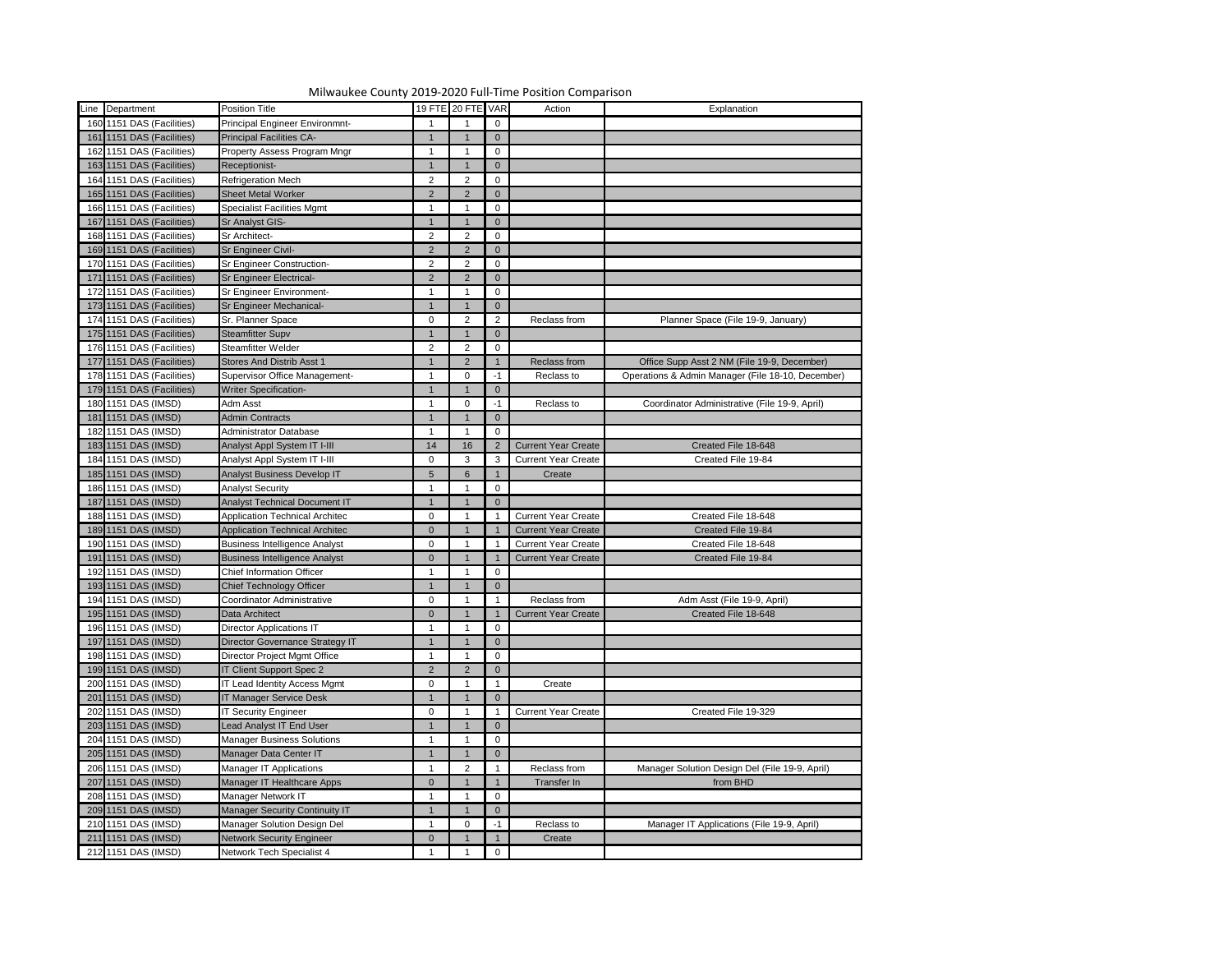

| Line Department            | <b>Position Title</b>                 |                  | 19 FTE 20 FTE VAR |                | Action                     | Explanation                                       |
|----------------------------|---------------------------------------|------------------|-------------------|----------------|----------------------------|---------------------------------------------------|
| 213 1151 DAS (IMSD)        | <b>POS Specialist Parks</b>           | $\overline{0}$   |                   |                | Create                     |                                                   |
| 214 1151 DAS (IMSD)        | Project Manager IT                    | $\overline{2}$   | 3                 |                | <b>Current Year Create</b> | Created File 19-84                                |
| 215 1151 DAS (IMSD)        | Project Manager IT                    | $\mathbf{0}$     |                   |                | Create                     |                                                   |
| 216 1151 DAS (IMSD)        | Specialist POS Zoo                    |                  |                   |                |                            |                                                   |
| 217 1151 DAS (IMSD)        | <b>Sr Network Engineer</b>            | 2                | 2                 | $\mathbf 0$    |                            |                                                   |
| 218 1151 DAS (IMSD)        | <b>Systems Engineer</b>               | $\boldsymbol{4}$ | 3                 | -1             | Abolish                    |                                                   |
| 219 1151 DAS (IMSD)        | <b>Systems Security Engineer</b>      | $\mathbf{0}$     |                   |                | Create                     |                                                   |
| 220 1151 DAS (IMSD)        | VoIP Administrator                    | 0                |                   |                | <b>Current Year Create</b> | Created File 19-84                                |
| 221 1151 DAS (IMSD)        | VoIP Administrator                    | $\mathbf{0}$     |                   |                | Create                     |                                                   |
| 222 1151 DAS (OPD)         | <b>Director Disability Services</b>   |                  |                   |                |                            |                                                   |
| 223 1151 DAS (OPD)         | <b>Disabilities Recreation Mgr</b>    |                  |                   | 0              |                            |                                                   |
| 224 1151 DAS (Procurement) | Admin Spec - Procurement              |                  |                   |                |                            |                                                   |
| 225 1151 DAS (Procurement) | <b>Analyst Business Systems</b>       |                  |                   | $\mathbf 0$    |                            |                                                   |
| 226 1151 DAS (Procurement) | Buyer 2                               | $\overline{2}$   |                   | 0              |                            |                                                   |
| 227 1151 DAS (Procurement) | <b>Manager Contracts</b>              | 3                | 3                 | $\mathbf 0$    |                            |                                                   |
| 228 1151 DAS (Procurement) | <b>Procurement Director</b>           |                  |                   | 0              |                            |                                                   |
| 229 1151 DAS (PSB)         | Administrator Budget Systems          | $\mathbf{0}$     |                   |                | Retitle from               | <b>Systems Administrator</b>                      |
| 230 1151 DAS (PSB)         | Analyst Budget and Mgmt               | 3                |                   | -1             | Reclass to                 | PSB Analyst Continuous Improve (File 18-10, Sept) |
| 231 1151 DAS (PSB)         | Continuous Improvement Manager        |                  |                   | $\overline{0}$ |                            |                                                   |
| 232 1151 DAS (PSB)         | Coordinator Budget and Mgmt           |                  |                   | 0              |                            |                                                   |
| 233 1151 DAS (PSB)         | Director Budget and Mgmt              |                  |                   | $\overline{0}$ |                            |                                                   |
| 234 1151 DAS (PSB)         | <b>Operating Budget Manager</b>       |                  |                   | 0              |                            |                                                   |
| 235 1151 DAS (PSB)         | PSB Analyst Continuous Improve        | $\mathbf{0}$     |                   |                | Reclass from               | Analyst Budget & Mgmt (File 18-10, Sept)          |
| 236 1151 DAS (PSB)         | Sr Analyst Budget and Mgmt            | $\overline{2}$   |                   | 0              |                            |                                                   |
| 237 1151 DAS (PSB)         | <b>Systems Administrator</b>          |                  |                   | $-1$           | Retitle to                 | <b>Administrator Budget Systems</b>               |
| 238 1151 DAS (Risk)        | Director Risk Mngmt                   |                  |                   | 0              |                            |                                                   |
| 239 1151 DAS (Risk)        | Manager Loss Control                  |                  |                   | $\mathbf 0$    |                            |                                                   |
| 240 1151 DAS (Risk)        | Mgr Program Claims U                  |                  |                   | 0              |                            |                                                   |
| 241 1151 DAS (Risk)        | Program Safety Manager                | 1 <sup>1</sup>   | $\overline{1}$    | $\overline{0}$ |                            |                                                   |
| 242 1151 DAS (Risk)        | <b>Specialist Safety</b>              | 3                | 3                 | 0              |                            |                                                   |
| 243 2000 Courts            | Accountant                            | 3                | 3                 | $\overline{0}$ |                            |                                                   |
| 244 2000 Courts            | Administrator Justice Center          |                  |                   | 0              |                            |                                                   |
| 245 2000 Courts            | Analyst Budget and Mgmt               |                  |                   | $\mathbf 0$    |                            |                                                   |
| 246 2000 Courts            | Analyst IT-                           |                  |                   | 0              |                            |                                                   |
| 247 2000 Courts            | <b>Assistant Accounting-</b>          | $\overline{7}$   |                   | $\overline{0}$ |                            |                                                   |
| 248 2000 Courts            | <b>Assistant Administrative</b>       | 5                |                   | 0              |                            |                                                   |
| 249 2000 Courts            | <b>Assistant Executive-</b>           | $\overline{2}$   |                   | $\mathbf 0$    |                            |                                                   |
| 250 2000 Courts            | <b>Assistant Legal-</b>               |                  | 2                 |                | Reclass from               | Specialist Clerical Cts (File 19-9, January)      |
| 251 2000 Courts            |                                       |                  |                   |                |                            |                                                   |
|                            | Assistant Purchasing-                 |                  |                   | $\overline{0}$ |                            |                                                   |
| 252 2000 Courts            | Associate Accountant-                 |                  |                   | 0              |                            |                                                   |
| 253 2000 Courts            | Asst Chief Deputy Clerk Probate       |                  |                   | $\overline{0}$ |                            |                                                   |
| 254 2000 Courts            | Asst Chief Deputy Clerk Sr Adm        |                  |                   | 0              |                            |                                                   |
| 255 2000 Courts            | Asst Chief DeputyClerk CivAdm         |                  |                   | $\overline{0}$ |                            |                                                   |
| 256 2000 Courts            | Asst Chief DeputyClerk DivAdm         | $\overline{2}$   |                   | 0              |                            |                                                   |
| 257 2000 Courts            | Asst Commissioner Fam Ct              | 8                |                   | $\overline{0}$ |                            |                                                   |
| 258 2000 Courts            | <b>Chief Deputy CircuitCourtClerk</b> |                  |                   | 0              |                            |                                                   |
| 259 2000 Courts            | Clerk Cash-                           | $\mathbf{3}$     | 3                 | $\overline{0}$ |                            |                                                   |
| 260 2000 Courts            | <b>Clerk Circuit Crt</b>              |                  |                   | 0              |                            |                                                   |
| 261 2000 Courts            | <b>Clerk Court Services-</b>          | 8                |                   | $\overline{0}$ |                            |                                                   |
| 262 2000 Courts            | <b>Commissioner Cir Ct</b>            | 10.5             | 10.5              | 0              |                            |                                                   |
| 263 2000 Courts            | <b>Commissioner Cir Ct Presiding</b>  |                  |                   | $\overline{0}$ |                            |                                                   |
| 264 2000 Courts            | <b>Commissioner Cir Ct Probate</b>    |                  |                   | 0              |                            |                                                   |
| 265 2000 Courts            | <b>Commissioner Fam Ct</b>            |                  |                   | $\Omega$       |                            |                                                   |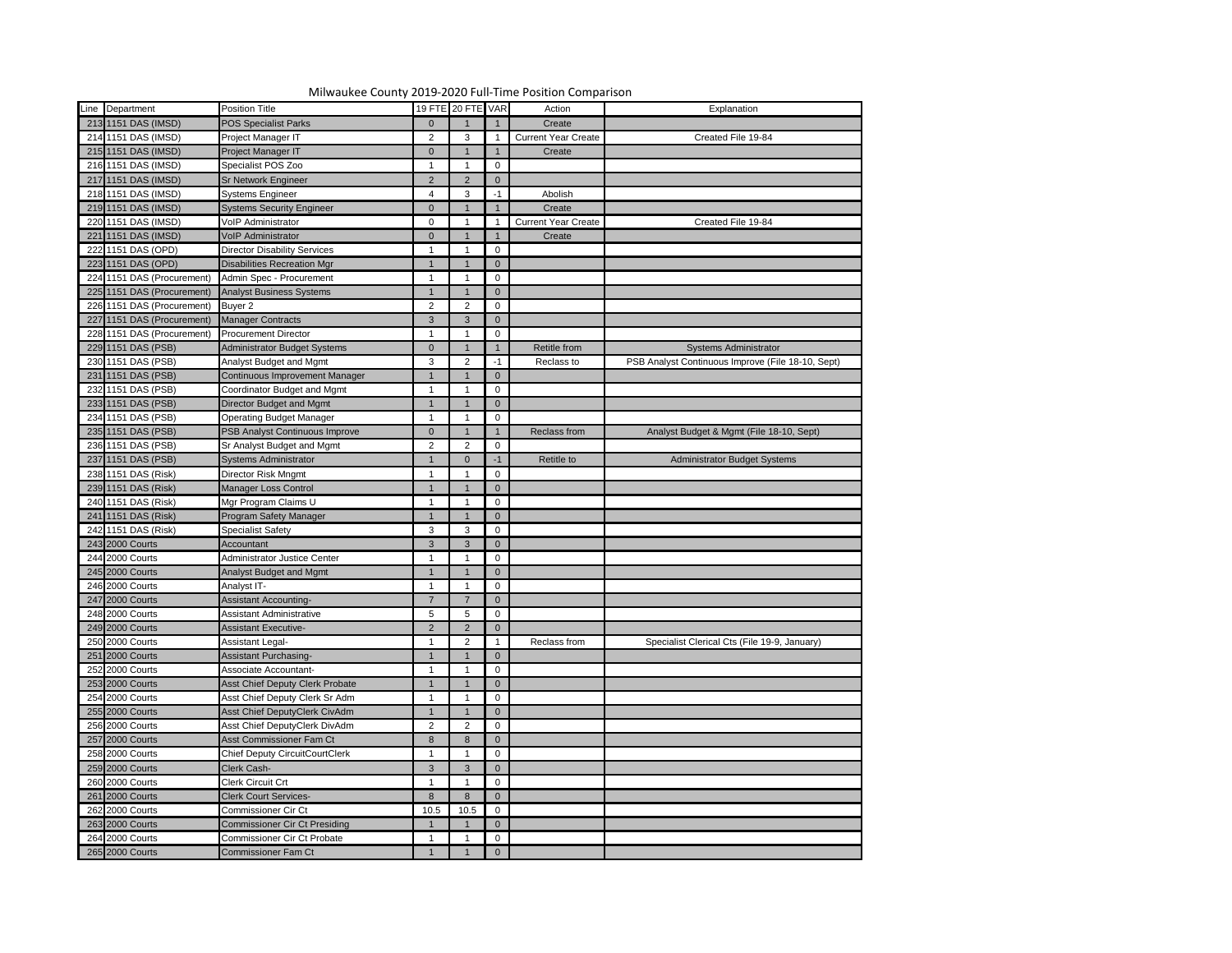|                             | Milwaukee County 2019-2020 Full-Time Position Comparison |                 |                   |                |                            |                                      |
|-----------------------------|----------------------------------------------------------|-----------------|-------------------|----------------|----------------------------|--------------------------------------|
| Line Department             | <b>Position Title</b>                                    |                 | 19 FTE 20 FTE VAR |                | Action                     | Explanation                          |
| 266 2000 Courts             | Coordinator Court                                        | $5\overline{)}$ | 5                 | $\mathbf 0$    |                            |                                      |
| 267 2000 Courts             | Coordinator Interpreter                                  |                 |                   | $\Omega$       |                            |                                      |
| 268 2000 Courts             | Coordinator Research Ct                                  |                 |                   | 0              |                            |                                      |
| 269 2000 Courts             | <b>Counsel Legal</b>                                     | $5\overline{)}$ | $\overline{5}$    | $\overline{0}$ |                            |                                      |
| 270 2000 Courts             | Deputy Administrator Division                            | 6               |                   | $\mathbf 0$    |                            |                                      |
| 271 2000 Courts             | Deputy Clerk Crt Jud Asst                                | 96              | 96                | $\overline{0}$ |                            |                                      |
| 272 2000 Courts             | Deputy Commissioner Fam Ct                               |                 |                   | 0              |                            |                                      |
| 273 2000 Courts             | Deputy Register Probate                                  | $\overline{2}$  | $\mathcal{P}$     | $\overline{0}$ |                            |                                      |
| 274 2000 Courts             | Interpreter                                              |                 |                   | $\mathbf{0}$   |                            |                                      |
| 275 2000 Courts             | Manager IT U                                             |                 |                   | $\Omega$       |                            |                                      |
| 276 2000 Courts             | Manager Jury Services                                    |                 |                   | 0              |                            |                                      |
| 277 2000 Courts             | Manager Operations Judicial U                            |                 |                   | $\overline{0}$ |                            |                                      |
| 278 2000 Courts             | Paralegal                                                |                 |                   | 0              |                            |                                      |
| 279 2000 Courts             | <b>Specialist Clerical Cts</b>                           | 31              | 30                | -1             | Reclass to                 | Assistant Legal (File 19-9, January) |
| 280 2000 Courts             | <b>Specialist Court Services</b>                         | $\overline{2}$  | 2                 | 0              |                            |                                      |
| 281 2000 Courts             | <b>Sr Assistant Clerical</b>                             | 68              | 68                | $\overline{0}$ |                            |                                      |
| 282 2000 Courts             | Sr Manager Financial                                     |                 |                   | 0              |                            |                                      |
| 283 2000 Courts             | <b>Supervisor Accounting</b>                             |                 |                   | $\Omega$       |                            |                                      |
| 284 2000 Courts             | <b>Supervisor Operation Ct</b>                           | $5\phantom{.0}$ |                   | 0              |                            |                                      |
| 285 2000 Courts             | <b>Technician Audiovisual</b>                            |                 |                   | $\overline{0}$ |                            |                                      |
| 286 2430 Child Support      | Assistant Administrative                                 | $\overline{2}$  | ົ                 | 0              |                            |                                      |
| 287 2430 Child Support      | AssistantExecutive                                       | $\mathbf 1$     |                   | $\overline{0}$ |                            |                                      |
| 288 2430 Child Support      | <b>Child Supp Asst</b>                                   | $\overline{7}$  |                   | 0              |                            |                                      |
| 289 2430 Child Support      | Child Supp Asst BI Sp                                    | $\mathbf 1$     |                   | $\Omega$       |                            |                                      |
| 290 2430 Child Support      | Child Supp Coord                                         | $\overline{2}$  | ာ                 | 0              |                            |                                      |
| 291 2430 Child Support      | <b>Child Supp Specialist</b>                             | 14              | 14                | $\mathbf 0$    |                            |                                      |
| 292 2430 Child Support      | Child Supp Splst BI Sp                                   |                 |                   | 0              |                            |                                      |
| 293 2430 Child Support      | Child Supp Supv                                          | $6\overline{6}$ | 6                 | $\overline{0}$ |                            |                                      |
| 294 2430 Child Support      | <b>Clerical Asst 1</b>                                   | 12              | 12                | $\mathbf 0$    |                            |                                      |
| 295 2430 Child Support      | <b>Clerical Asst 2</b>                                   | $\overline{2}$  | $\mathcal{P}$     | $\overline{0}$ |                            |                                      |
| 296 2430 Child Support      | Comm Programs & Grants Mgr                               |                 |                   | 0              |                            |                                      |
| 297 2430 Child Support      | <b>Exec Director Child Support Serv</b>                  |                 |                   | $\mathbf 0$    |                            |                                      |
| 298 2430 Child Support      | Fiscal Asst 1                                            | $\overline{2}$  |                   | 0              |                            |                                      |
| 299 2430 Child Support      | <b>Fiscal Asst 2</b>                                     | 12              | 12                | $\overline{0}$ |                            |                                      |
| 300 2430 Child Support      | <b>Fiscal Coordinator</b>                                |                 |                   | $\mathbf 0$    |                            |                                      |
| 301 2430 Child Support      | Legal Cnsl Chld Supp 1                                   | 13              | 13                | $\mathbf 0$    |                            |                                      |
| 302 2430 Child Support      | Legal Counsel Admin-CSS                                  |                 |                   | 0              |                            |                                      |
| 303 2430 Child Support      | Legal Counsel Asst-Admin                                 |                 |                   | $\Omega$       |                            |                                      |
| 304 2430 Child Support      | Mgr Financial Child Support                              |                 |                   | 0              |                            |                                      |
| 305 2430 Child Support      | Mgr Operations Chld Sppr                                 |                 |                   | $\Omega$       |                            |                                      |
| 306 2430 Child Support      | Office Supp Asst 2                                       | 24              | 24                | 0              |                            |                                      |
| 307 2430 Child Support      | Paralegal-Child Sup                                      | 32              | 32                | $\overline{0}$ |                            |                                      |
| 308 2430 Child Support      | Paralegal-Child Sup B/L SP                               |                 |                   | 0              |                            |                                      |
| 309 2430 Child Support      | Paralegal-Spec Cse-                                      |                 |                   | $\Omega$       |                            |                                      |
| 310 2430 Child Support      | <b>Sr Assistant Clerical</b>                             | $\overline{2}$  |                   | 0              |                            |                                      |
| 311 2900 Pre-Trial Services | <b>Coordinator Court</b>                                 |                 | $\mathcal{P}$     |                | Create                     |                                      |
| 312 2900 Pre-Trial Services | Mgr Operations Judicial U                                |                 |                   | 0              |                            |                                      |
| 313 3090 Treasurer          | <b>Accountant Treasury-</b>                              |                 |                   | $\overline{0}$ |                            |                                      |
| 314 3090 Treasurer          | <b>Analyst Real Property-</b>                            |                 |                   | 0              |                            |                                      |
| 315 3090 Treasurer          | <b>Assistant Accounting Treasury-</b>                    | 1.5             | 3                 | 1.5            | <b>Current Year Create</b> | Created File 19-259                  |
| 316 3090 Treasurer          | <b>Associate Accountant Treasury-</b>                    |                 |                   | $\mathbf 0$    |                            |                                      |
| 317 3090 Treasurer          | Clerical Asst 2 NM                                       |                 |                   | $\mathbf 0$    |                            |                                      |
| 318 3090 Treasurer          | County Treasurer U                                       |                 |                   | $\mathbf 0$    |                            |                                      |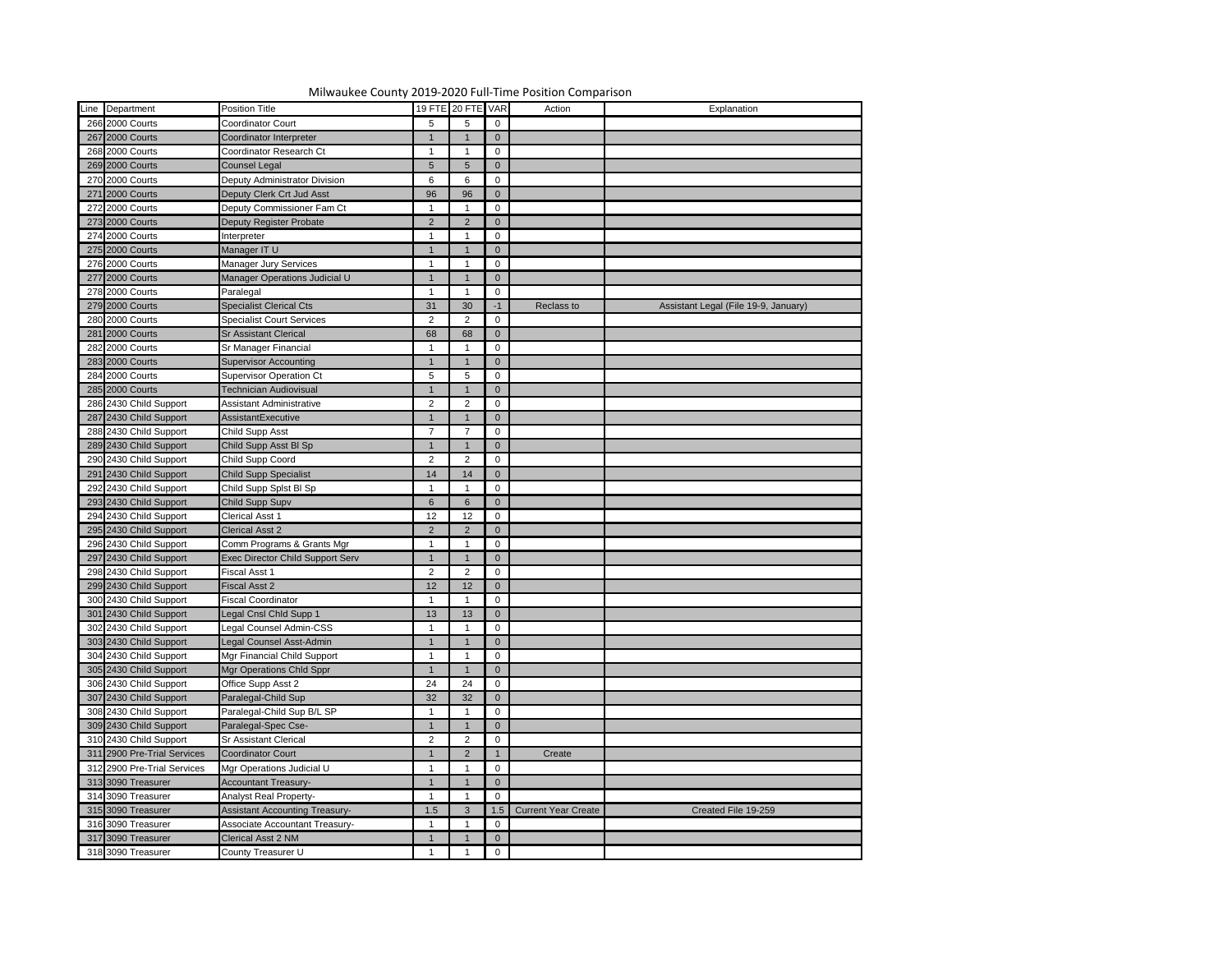

| Line Department      | <b>Position Title</b>                    |                | 19 FTE 20 FTE VAR |                | Action  | Explanation |
|----------------------|------------------------------------------|----------------|-------------------|----------------|---------|-------------|
|                      |                                          |                |                   |                |         |             |
| 319 3090 Treasurer   | ManagerAccountingTreasury-               |                |                   | $\overline{0}$ |         |             |
| 320 3090 Treasurer   | <b>Supervisor Accounting-</b>            | -1             |                   | $\mathbf 0$    |         |             |
| 321 3270 Clerk-Ec    | Adm Sec Graphic Designer                 | 1              |                   | $\overline{0}$ |         |             |
| 322 3270 Clerk-Ec    | <b>Assistant Administrative</b>          |                |                   | $\mathbf 0$    |         |             |
| 323 3270 Clerk-Ec    | <b>Coordinator Committee</b>             | $\mathbf{3}$   | 3                 | $\overline{0}$ |         |             |
| 324 3270 Clerk-Ec    | Coordinator Election Commission          |                |                   | 0              |         |             |
| 325 3270 Clerk-Ec    | <b>Coordinator Info County Clerk</b>     |                |                   | $\overline{0}$ |         |             |
| 326 3270 Clerk-Ec    | <b>County Clerk</b>                      |                |                   | 0              |         |             |
| 327 3270 Clerk-Ec    | <b>Deputy County Clerk</b>               | -1             |                   | $\overline{0}$ |         |             |
| 328 3270 Clerk-Ec    | <b>Director Election Commission</b>      |                |                   | 0              |         |             |
| 329 3270 Clerk-Ec    | Legislative Services Division Manager    | -1             |                   | $\overline{0}$ |         |             |
| 330 3270 Clerk-Ec    | <b>Specialist Accounting</b>             | -1             |                   | 0              |         |             |
| 331 3270 Clerk-Ec    | <b>Specialist Election Support</b>       | $\mathbf 1$    |                   | $\overline{0}$ |         |             |
| 332 3270 Clerk-Ec    | Sr. Assistant Clerical                   | $\mathbf{3}$   |                   | 0              |         |             |
| 333 3400 ROD         | <b>Analyst Real Property-</b>            | $\overline{2}$ | $\mathcal{P}$     | $\overline{0}$ |         |             |
| 334 3400 ROD         | <b>Assistant Coordinator ROD</b>         |                |                   | 0              |         |             |
| 335 3400 ROD         | <b>Clerk Document Imaging-</b>           | 1              |                   | $\overline{0}$ |         |             |
| 336 3400 ROD         | Clerk Records-                           | $\mathbf{3}$   |                   | 0              |         |             |
| 337 3400 ROD         | <b>Clerk Vital Records-</b>              | $6\phantom{1}$ | $5\overline{5}$   | $-1$           | Abolish |             |
| 338 3400 ROD         | Coordinator Register of Deeds-           |                |                   | 0              |         |             |
| 339 3400 ROD         | Dep Register of Deeds                    | $\mathbf 1$    |                   | $\overline{0}$ |         |             |
| 340 3400 ROD         | <b>Examiner Document-</b>                | 6              |                   | 0              |         |             |
| 341 3400 ROD         | <b>Register of Deeds</b>                 | $\mathbf 1$    |                   | $\overline{0}$ |         |             |
| 342 3400 ROD         | <b>Supervisor Real Estate</b>            | $\mathbf 1$    |                   | $\mathbf 0$    |         |             |
| 343 3400 ROD         | Supervisor Real Property-                | 1              |                   | $\overline{0}$ |         |             |
| 344 3400 ROD         | Supervisor Register of Deeds-            |                |                   | 0              |         |             |
| 345 3400 ROD         | <b>Supervisor Vital Records-</b>         | $\mathbf 1$    |                   | $\overline{0}$ |         |             |
| 346 3700 Comptroller | <b>Analyst Business Systems</b>          |                |                   | 0              |         |             |
| 347 3700 Comptroller | Analyst Financial                        | $\overline{1}$ |                   | $\overline{0}$ |         |             |
| 348 3700 Comptroller | Analyst Research                         | $\mathbf{3}$   | 3                 | $\mathbf 0$    |         |             |
| 349 3700 Comptroller | <b>Assistant Accounts Payable</b>        | 5 <sup>5</sup> |                   | $\overline{0}$ |         |             |
| 350 3700 Comptroller | Assistant Audit                          | $\overline{2}$ |                   | 0              |         |             |
|                      |                                          |                |                   |                |         |             |
| 351 3700 Comptroller | <b>Assistant Clerical</b>                |                |                   | $\overline{0}$ |         |             |
| 352 3700 Comptroller | <b>Assistant ExecutiveU-</b>             |                |                   | 0              |         |             |
| 353 3700 Comptroller | Associate Accountant                     | $\overline{1}$ |                   | $\overline{0}$ |         |             |
| 354 3700 Comptroller | Associate Auditor                        |                |                   | 0              |         |             |
| 355 3700 Comptroller | Auditor                                  |                |                   | $\overline{0}$ |         |             |
| 356 3700 Comptroller | Comptroller                              |                |                   | 0              |         |             |
| 357 3700 Comptroller | <b>Coordinator Budget and Management</b> | 2              |                   | $\overline{0}$ |         |             |
| 358 3700 Comptroller | <b>Coordinator Payroll Systems</b>       |                | $\Omega$          |                | Abolish |             |
| 359 3700 Comptroller | Deputy Comptroller                       |                |                   | $\overline{0}$ |         |             |
| 360 3700 Comptroller | <b>Deputy Director Audits</b>            |                |                   | 0              |         |             |
| 361 3700 Comptroller | <b>Director Audits</b>                   |                |                   | $\overline{0}$ |         |             |
| 362 3700 Comptroller | Director Research and Policy             |                |                   | 0              |         |             |
| 363 3700 Comptroller | Lead Auditor                             | 5 <sup>5</sup> |                   | $\overline{0}$ |         |             |
| 364 3700 Comptroller | <b>Manager Accounting Comptroller</b>    |                |                   | 0              |         |             |
| 365 3700 Comptroller | Manager Accounts Payable                 |                |                   | $\overline{0}$ |         |             |
| 366 3700 Comptroller | Manager Audit                            | $\overline{2}$ |                   | 0              |         |             |
| 367 3700 Comptroller | Manager Audit Compliance                 |                |                   | $\overline{0}$ |         |             |
| 368 3700 Comptroller | Manager Audit Forensic                   |                |                   | 0              |         |             |
| 369 3700 Comptroller | Manager Financial Capital Comptroller    |                |                   | $\overline{0}$ |         |             |
| 370 3700 Comptroller | <b>Manager Financial Services</b>        |                |                   | 0              |         |             |
| 371 3700 Comptroller | Manager Payroll                          |                |                   | $\Omega$       |         |             |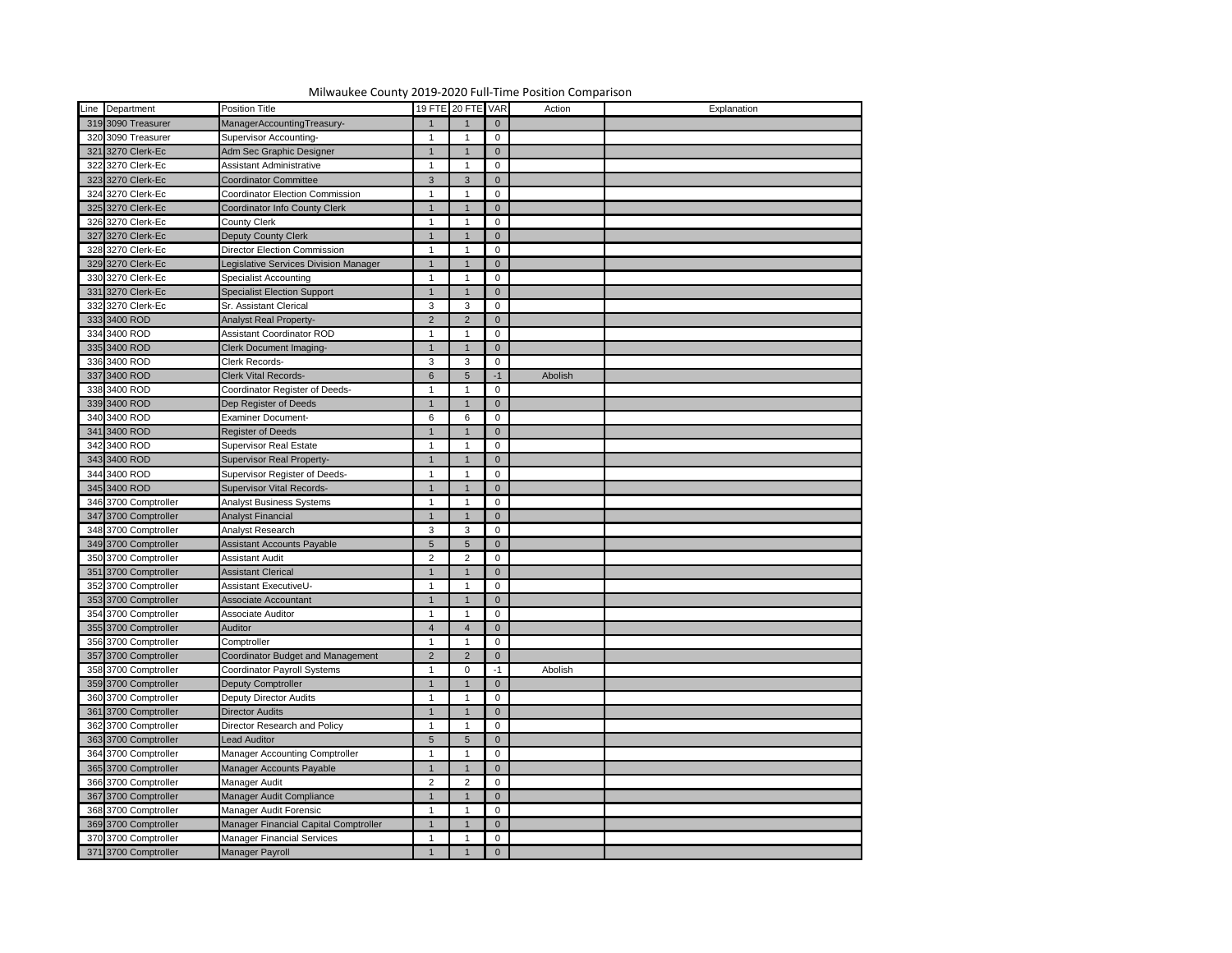| Line Department                      | Position Title                     |                 | 19 FTE 20 FTE VAR |                | Action       | Explanation                                     |
|--------------------------------------|------------------------------------|-----------------|-------------------|----------------|--------------|-------------------------------------------------|
| 372 3700 Comptroller                 | Payroll Team Lead                  | $\mathbf 0$     | 2                 | $\overline{2}$ | Create       |                                                 |
| 373 3700 Comptroller                 | Receptionist                       |                 |                   | $\overline{0}$ |              |                                                 |
| 374 3700 Comptroller                 | Specialist Payroll                 | 9               |                   | $-2$           | Abolish      |                                                 |
| 375 3700 Comptroller                 | Sr. Accountant                     | 2               |                   | $\mathbf{0}$   |              |                                                 |
| 376 3700 Comptroller                 | Sr. Accountant                     | $\mathbf{3}$    | 3                 | $\mathbf 0$    |              |                                                 |
| 377 3700 Comptroller                 | <b>Sr. Assistant Clerical</b>      |                 |                   | $\mathbf{0}$   |              |                                                 |
| 378 3700 Comptroller                 | Sr. Assistant Executive            |                 |                   | $\mathbf 0$    |              |                                                 |
| 379 3700 Comptroller                 | <b>Supervisor Accounting</b>       |                 |                   | $\mathbf{0}$   |              |                                                 |
| 380 3700 Comptroller                 | <b>Supervisor Accounts Payable</b> |                 |                   | $\mathbf 0$    |              |                                                 |
| 381 3700 Comptroller                 | Supervisor Payroll                 |                 |                   | $\mathbf{0}$   |              |                                                 |
| 382 4000 Sheriff                     | Accountant 2                       |                 |                   | $\mathbf 0$    |              |                                                 |
| 383 4000 Sheriff                     | Accountant 3                       |                 |                   | $\mathbf{0}$   |              |                                                 |
| 384 4000 Sheriff                     | Accounting-Manager                 |                 |                   | $\mathbf 0$    |              |                                                 |
| 385 4000 Sheriff                     | Adm Asst                           | $6\phantom{1}$  |                   |                | Reclass from | Clerical Assistant 2 (File 19-9, September)     |
| 386 4000 Sheriff                     | Admin FAC                          |                 |                   | 0              |              |                                                 |
| 387 4000 Sheriff                     | <b>Administrator Sheriff</b>       |                 |                   | $\mathbf{0}$   |              |                                                 |
| 388 4000 Sheriff                     | <b>Assistant Office Supervisor</b> |                 |                   | $\mathbf 0$    |              |                                                 |
| 389 4000 Sheriff                     | <b>Assistant Training Academy-</b> |                 |                   | $\mathbf{0}$   |              |                                                 |
| 390 4000 Sheriff                     | Clerical Asst 1 NM                 | $\overline{7}$  |                   | $\mathbf 0$    |              |                                                 |
| 391 4000 Sheriff                     | Clerical Asst 2 NM                 | 28              | 28                | $\mathbf{0}$   |              |                                                 |
| 392 4000 Sheriff                     | Clerical Asst 2 NM                 | $\overline{0}$  |                   | 4              | Create       |                                                 |
| 393 4000 Sheriff                     | Clerical Asst 2 Nr                 |                 |                   | $-1$           | Reclass to   | Administrative Assistant (File 19-9, September) |
| 394 4000 Sheriff                     | <b>Clerical Spec Sheriff</b>       | 2               | 2                 | $\mathbf 0$    |              |                                                 |
| 395 4000 Sheriff                     | Corr Manager                       | $\overline{4}$  | 5                 |                | Create       |                                                 |
|                                      | Corr Offcr 1 DOT NM                |                 |                   |                |              |                                                 |
| 396 4000 Sheriff<br>397 4000 Sheriff | Corr Offcr 1 Sheriff NM            | 10              | 10                | $\mathbf 0$    |              |                                                 |
|                                      |                                    | 252             | 251               | $-1$           | Abolish      |                                                 |
| 398 4000 Sheriff                     | Corr Offcr Lt                      | 15              | 20                | 5              | Create       |                                                 |
| 399 4000 Sheriff                     | Crime Analyst                      | $\overline{0}$  |                   |                | Create       |                                                 |
| 400 4000 Sheriff                     | Dep Sheriff 1                      | 269             | 274               | 5 <sub>5</sub> | Fund         |                                                 |
| 401 4000 Sheriff                     | Dep Sheriff 1                      | $\overline{0}$  | 2                 | 2 <sup>1</sup> | Create       |                                                 |
| 402 4000 Sheriff                     | Dep Sheriff 1 BI Sp                | $\mathbf{3}$    | 3                 | $\mathbf 0$    |              |                                                 |
| 403 4000 Sheriff                     | Dep Sheriff Sgt                    | 14              | 16                | $\overline{2}$ | Create       |                                                 |
| 404 4000 Sheriff                     | Deputy Sheriff Dir                 | $5\overline{)}$ |                   | 0              |              |                                                 |
| 405 4000 Sheriff                     | Deputy Sheriff Lt                  | 9               |                   | $\overline{0}$ |              |                                                 |
| 406 4000 Sheriff                     | Facilities Wrkr Secur NM           | 31              | 31                | $\overline{0}$ |              |                                                 |
| 407 4000 Sheriff                     | Fiscal Asst 1 NM                   | 7               | 3                 | $-4$           | Abolish      |                                                 |
| 408 4000 Sheriff                     | Fiscal Asst 2 NM                   |                 |                   | 0              |              |                                                 |
| 409 4000 Sheriff                     | <b>Fiscal Spec</b>                 | $\overline{2}$  |                   | $\overline{0}$ |              |                                                 |
| 410 4000 Sheriff                     | Office Coord Sheriff               |                 |                   | 0              |              |                                                 |
| 411 4000 Sheriff                     | Public Safety Fis Admin            |                 |                   | $\overline{0}$ |              |                                                 |
| 412 4000 Sheriff                     | <b>Public Safety Fisc Anls</b>     | $\overline{2}$  |                   | 0              |              |                                                 |
| 413 4000 Sheriff                     | Sheriff                            |                 |                   | $\overline{0}$ |              |                                                 |
| 414 4000 Sheriff                     | <b>Sheriff Sales Coordinator</b>   |                 |                   | 0              |              |                                                 |
| 415 4000 Sheriff                     | <b>Sheriffs Dept Captain</b>       | 11              | 11                | $\overline{0}$ |              |                                                 |
| 416 4000 Sheriff                     | <b>Sr Assistant Executive-</b>     |                 |                   | 0              |              |                                                 |
| 417 4000 Sheriff                     | <b>Stores Clerk 1 Sheriff</b>      | 9               |                   | $\overline{0}$ |              |                                                 |
| 418 4000 Sheriff                     | Stores Clerk 2                     |                 |                   | $\mathbf 0$    |              |                                                 |
| 419 4000 Sheriff                     | <b>Stores Clerk 3</b>              |                 |                   | $\mathbf{0}$   |              |                                                 |
| 420 4000 Sheriff                     | Supervisor Office Management-      | $5\overline{)}$ |                   | 0              |              |                                                 |
| 421 4000 Sheriff                     | <b>Supervisor Public Safety</b>    |                 |                   | $\overline{0}$ |              |                                                 |
| 422 4300 HOC                         | Adm Asst NR Non-Exempt             |                 |                   | 0              |              |                                                 |
| 423 4300 HOC                         | Admin Spec-HOC                     |                 |                   | $\overline{0}$ |              |                                                 |
| 424 4300 HOC                         | Analyst Budget and Mgmt            |                 |                   | $\mathbf 0$    |              |                                                 |
|                                      |                                    |                 |                   |                |              |                                                 |

Milwaukee County 2019-2020 Full-Time Position Comparison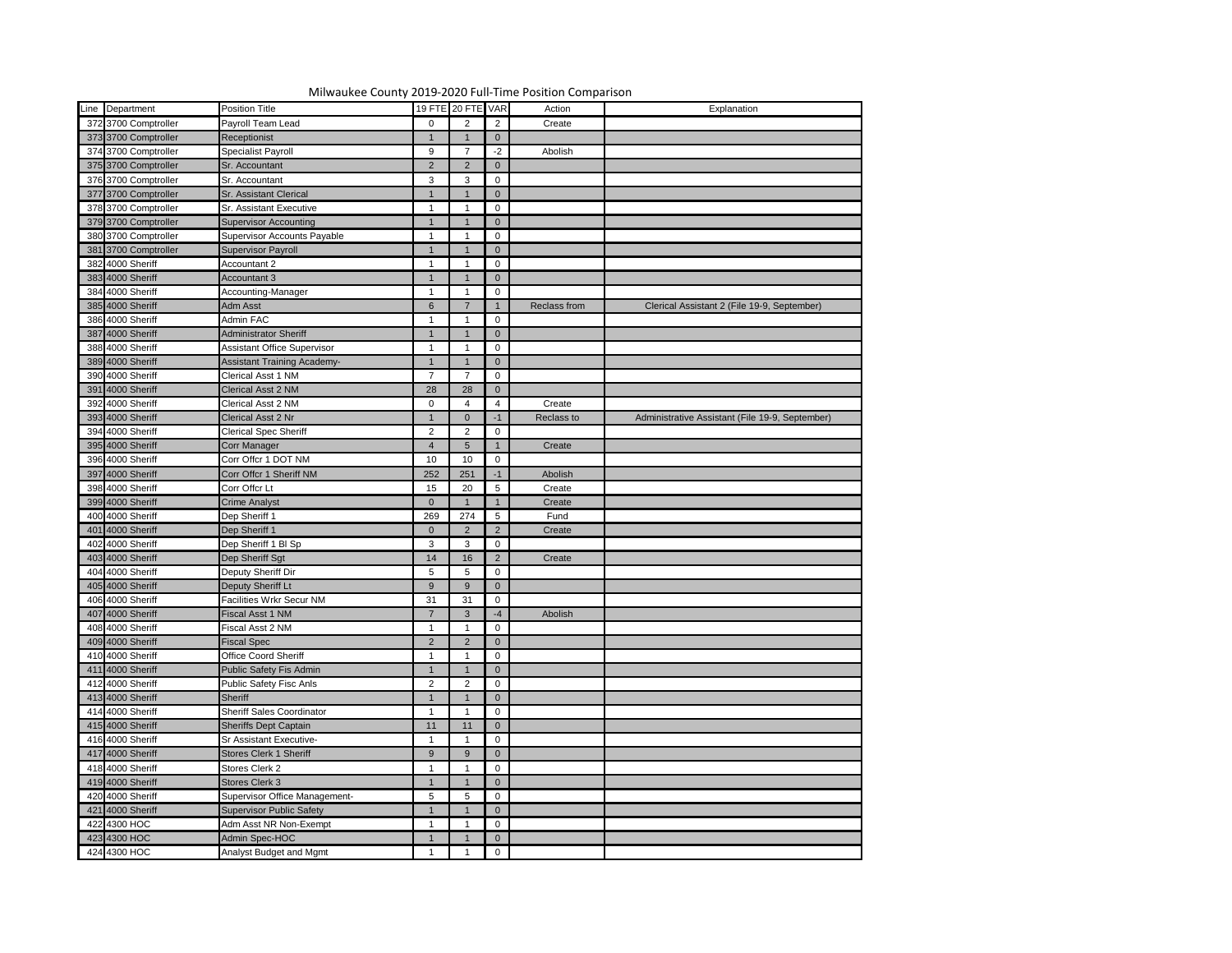

|   | Line Department | <b>Position Title</b>                        |                | 19 FTE 20 FTE VAR |                | Action       | Explanation                                          |
|---|-----------------|----------------------------------------------|----------------|-------------------|----------------|--------------|------------------------------------------------------|
|   | 425 4300 HOC    | <b>Assistant Executive</b>                   | $\overline{0}$ |                   |                | Reclass from | Executive Assistant HOC NM (File 18-10, December)    |
|   | 426 4300 HOC    | Assistant Superintendent                     | $\overline{2}$ |                   | $\mathbf 0$    |              |                                                      |
|   | 427 4300 HOC    | <b>Associate Accountant HOC</b>              | $\overline{0}$ |                   |                | Reclass from | Clerical Asst 2 (File 18-10, December)               |
|   | 428 4300 HOC    | Clerical Asst 1                              | $\mathbf 0$    |                   |                | Create       |                                                      |
|   | 429 4300 HOC    | <b>Clerical Asst 1 NM</b>                    | $2^{\circ}$    | $\mathcal{P}$     | $\overline{0}$ |              |                                                      |
|   | 430 4300 HOC    | <b>Clerical Asst 2</b>                       |                | $\mathcal{P}$     | $-1$           |              |                                                      |
|   |                 |                                              | 3              |                   |                | Reclass to   | Associate Accountant HOC (File 18-10, December)      |
|   | 431 4300 HOC    | Clerical Spec HOC                            | $\mathbf{3}$   | 5                 | $\overline{2}$ | Create       |                                                      |
|   | 432 4300 HOC    | Corr Manager                                 | $\overline{7}$ |                   | $\mathbf 0$    |              |                                                      |
|   | 433 4300 HOC    | Corr Offcr 1                                 | 243            | 242               | $-1$           | Unfund       |                                                      |
|   | 434 4300 HOC    | Corr Offcr Lt                                | 23             | 23                | $\mathbf 0$    |              |                                                      |
|   | 435 4300 HOC    | Corr Offcr Lt-Prog Facl                      | $\mathbf{1}$   |                   | $\overline{0}$ |              |                                                      |
|   | 436 4300 HOC    | Corr Offcr Truck Driver                      |                |                   | $\mathbf 0$    |              |                                                      |
|   | 437 4300 HOC    | <b>Correctional Officer Sergeant</b>         | 24             | 24                | $\overline{0}$ |              |                                                      |
|   | 438 4300 HOC    | <b>Distribution Assistant</b>                |                |                   | $\mathbf 0$    |              |                                                      |
|   | 439 4300 HOC    | <b>Electrical Mech</b>                       | $\mathbf{1}$   |                   | $\overline{0}$ |              |                                                      |
|   | 440 4300 HOC    | <b>Executive Assistant HOC NM</b>            |                | $\Omega$          | $-1$           | Reclass to   | Assistant Executive (File 18-10, December)           |
|   | 441 4300 HOC    | <b>Facilities Mtc Wkr LPL</b>                | $\mathbf{3}$   | 3                 | $\overline{0}$ |              |                                                      |
|   | 442 4300 HOC    | acilities Mtce Wrkr-HOC                      | 4              |                   | $\mathbf 0$    |              |                                                      |
|   | 443 4300 HOC    | Fiscal Asst 1                                | $\mathbf 1$    |                   | $\overline{0}$ |              |                                                      |
|   | 444 4300 HOC    | Fiscal Asst 2                                | $\overline{2}$ | 2                 | 0              |              |                                                      |
|   | 445 4300 HOC    | <b>Fiscal Operations Mgr HOC</b>             | -1             | $\Omega$          | $-1$           | Reclass to   | Public Safety Fis Admin HOC (File 18-10, December)   |
|   | 446 4300 HOC    | Fiscal Spec                                  |                |                   | 0              |              |                                                      |
|   | 447 4300 HOC    | Graphic Designer                             | $\mathbf 1$    |                   | $\overline{0}$ |              |                                                      |
|   | 448 4300 HOC    | <b>Graphic Services Coord</b>                |                |                   | $\mathbf 0$    |              |                                                      |
|   | 449 4300 HOC    | <b>Graphics Asst</b>                         | $\mathbf 1$    |                   | $\overline{0}$ |              |                                                      |
|   | 450 4300 HOC    | <b>Graphics Supervisor</b>                   |                |                   | $\mathbf 0$    |              |                                                      |
|   | 451 4300 HOC    | <b>Heating Equip Mech</b>                    | $\mathbf{1}$   |                   | $\overline{0}$ |              |                                                      |
|   | 452 4300 HOC    | <b>Inventory Clerk</b>                       | $\mathbf{0}$   |                   |                | Reclass from | Stores Clerk 3 (File 18-10, December)                |
| i | 453 4300 HOC    | Laundry Cloth Prod Asst Sup                  | 5 <sub>5</sub> | 5 <sup>5</sup>    |                |              |                                                      |
|   | 454 4300 HOC    | Laundry Cloth Prod Sup                       | $\overline{2}$ | $\mathcal{P}$     | $\overline{0}$ |              |                                                      |
|   | 455 4300 HOC    | Laundry Sup                                  | $\mathbf 1$    |                   | $\overline{0}$ |              |                                                      |
|   | 456 4300 HOC    | Maintenance Foreman                          |                |                   | 0              |              |                                                      |
|   | 457 4300 HOC    | Mechanic                                     |                |                   | $\overline{0}$ |              |                                                      |
|   | 458 4300 HOC    | Mechanical Mtce Supt HOC                     |                |                   | 0              |              |                                                      |
|   | 459 4300 HOC    | Plumber                                      |                |                   | $\overline{0}$ |              |                                                      |
|   |                 |                                              |                |                   |                |              |                                                      |
|   | 460 4300 HOC    | Power Plant Oper In Charge                   | $\overline{7}$ |                   | $\mathbf 0$    |              |                                                      |
|   | 461 4300 HOC    | Power Plant Operator                         |                |                   | $\overline{0}$ |              |                                                      |
|   | 462 4300 HOC    | Print Shop Tech HOC                          |                |                   | 0              |              |                                                      |
|   | 463 4300 HOC    | Public Safety Fis Admin HOC                  | $\overline{0}$ |                   |                | Reclass from | Fiscal Safety Fis Admin HOC (File 18-10, December)   |
|   | 464 4300 HOC    | RC-Corr Offcr 1                              |                |                   | -1             | Abolish      |                                                      |
|   | 465 4300 HOC    | Stores Clerk 1                               | 6              |                   | $-2$           | Abolish      |                                                      |
|   | 466 4300 HOC    | Stores Clerk 3                               |                |                   | $-1$           | Reclass to   | Inventory Clerk (File 18-10, December)               |
|   | 467 4300 HOC    | Superintendent House Correction              | $\mathbf 1$    |                   | $\overline{0}$ |              |                                                      |
|   | 468 4300 HOC    | <b>Supervisor Accounting</b>                 |                |                   | 0              |              |                                                      |
|   | 469 4300 HOC    | Supervisor Office Management-                | $\overline{0}$ |                   |                | Create       |                                                      |
|   | 470 4500 DA     | Accountant 3 - DA                            |                |                   | 0              |              |                                                      |
|   | 471 4500 DA     | Accountant 4 - DA                            | $\mathbf 1$    |                   | $\Omega$       |              |                                                      |
|   | 472 4500 DA     | <b>Analyst Crime</b>                         |                | 3                 | $\overline{2}$ | Reclass from | Analyst Witness Protection NM (File 18-10, December) |
|   | 473 4500 DA     | <b>Analyst Witness Protection NM</b>         | $\overline{2}$ |                   | $-2$           | Reclass to   | Analyst Crime (File 18-10, December)                 |
|   | 474 4500 DA     | <b>Asst Sensitive Crimes Victim Advocate</b> | 6              | 6                 | 0              |              |                                                      |
|   | 475 4500 DA     | Chief Investigator                           |                |                   | $\overline{0}$ |              |                                                      |
|   | 476 4500 DA     | Clerical Asst 1                              | 30             | 30                | $\mathbf 0$    |              |                                                      |
|   | 477 4500 DA     | <b>Clerical Asst 2</b>                       | 3 <sup>1</sup> | $\overline{0}$    | $-3$           | Reclass to   | Secretarial Assistant (File 17-574)                  |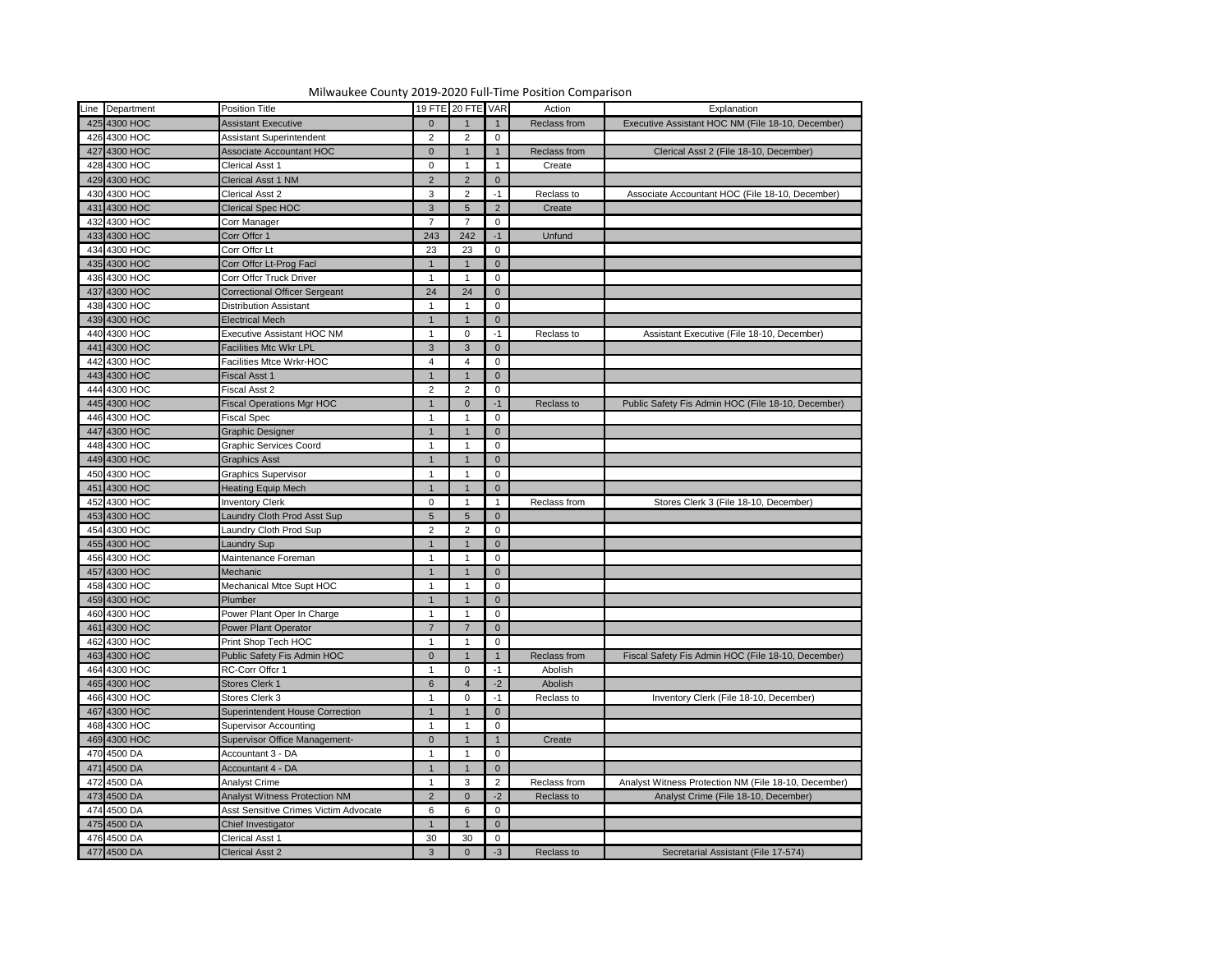| Line Department | <b>Position Title</b>                     |                 | 19 FTE 20 FTE VAR |                | Action                     | Explanation                                       |
|-----------------|-------------------------------------------|-----------------|-------------------|----------------|----------------------------|---------------------------------------------------|
| 478 4500 DA     | Database Assistant                        | $\Omega$        |                   |                | Reclass from               | Management Asst - DA (File 18-10, December)       |
| 479 4500 DA     | Deputy Chief Investigator                 | 2               | $\mathcal{P}$     | $\overline{0}$ |                            |                                                   |
| 480 4500 DA     | <b>Deputy District Attorney</b>           |                 | $\Omega$          | $-1$           | Abolish                    |                                                   |
| 481 4500 DA     | <b>Director Victim Witness Services</b>   |                 |                   | $\overline{0}$ |                            |                                                   |
| 482 4500 DA     | Fiscal Asst 2                             |                 |                   | 0              |                            |                                                   |
| 483 4500 DA     | <b>Investigator District Attorney</b>     | 17              | 16                | $-1$           | Abolish                    |                                                   |
| 484 4500 DA     | Legal Secretary                           |                 |                   | 0              |                            |                                                   |
| 485 4500 DA     | Management Asst - DA                      | 3               | $\mathcal{P}$     |                | Reclass to                 | Database Assistant (File 18-10, December)         |
| 486 4500 DA     |                                           |                 |                   | $-1$           |                            |                                                   |
|                 | Manager Financial                         |                 |                   | 0              |                            |                                                   |
| 487 4500 DA     | Manager IT                                |                 | າ                 | $\overline{0}$ |                            |                                                   |
| 488 4500 DA     | Network Tech Spec DA                      | $\overline{2}$  |                   | 0              |                            |                                                   |
| 489 4500 DA     | <b>Office Manager</b>                     |                 |                   | $\overline{0}$ |                            |                                                   |
| 490 4500 DA     | Office Manager - Juvenile                 |                 |                   | $\mathbf 0$    |                            |                                                   |
| 491 4500 DA     | <b>Office Support Asst 1</b>              | $\mathbf{3}$    | 3                 | $\overline{0}$ |                            |                                                   |
| 492 4500 DA     | Office Support Asst 2                     | 3               | 3                 | 0              |                            |                                                   |
| 493 4500 DA     | Paralegal                                 | 21              | 24                | 3              | <b>Current Year Create</b> | Created File 18-456                               |
| 494 4500 DA     | Paralegal                                 | $\Omega$        |                   |                | Create                     |                                                   |
| 495 4500 DA     | <b>Secretarial Asst</b>                   | 18              | 21                | 3 <sup>2</sup> | Reclass from               | Clerical Assistant 2 (File 17-574)                |
| 496 4500 DA     | Secretary NR                              | $\overline{2}$  | າ                 | 0              |                            |                                                   |
| 497 4500 DA     | Senior Asst District Attorney             |                 | $\Omega$          | $-1$           | Abolish                    |                                                   |
| 498 4500 DA     | Senior Executive Asst - DA                |                 |                   | 0              |                            |                                                   |
| 499 4500 DA     | Sensitive Crimes Victim Advocate          |                 | $\Omega$          | $-1$           | Reclass to                 | Supervisor Victim Witness Svcs (File 18-10, July) |
| 500 4500 DA     | <b>Supervisor Victim Witness Services</b> | $\mathbf{3}$    |                   |                | Reclass from               | Sen Crimes Victim Adv (File 18-10, July)          |
| 501 4500 DA     | Victim Witness Advocate                   | 27              | 30                | $\mathbf{3}$   | Create                     |                                                   |
| 502 4500 DA     | Victim Witness Advocate BI Sp             | $\mathbf 1$     |                   | 0              |                            |                                                   |
| 503 4800 OEM    | 911 Director                              |                 |                   | $\overline{0}$ |                            |                                                   |
| 504 4800 OEM    | 911 Quality Assurance Coordinator         | $\mathbf{1}$    |                   | 0              |                            |                                                   |
| 505 4800 OEM    | 911 Training Coordinator                  |                 |                   | $\overline{0}$ |                            |                                                   |
| 506 4800 OEM    | <b>Administrative Assistant</b>           | $\Omega$        |                   | - 1            | Create                     |                                                   |
| 507 4800 OEM    | Airport Emergency Management Coord        | $\overline{0}$  |                   |                | Transfer In                | from DOT-Airport                                  |
| 508 4800 OEM    | <b>Clinical Ed Quality Assur Mgr</b>      | $\mathbf 1$     |                   | 0              |                            |                                                   |
| 509 4800 OEM    | <b>Command Duty Officer</b>               | $5\phantom{.0}$ | 6                 |                | Reclass from               | 911 Dispatcher (File 18-10, December)             |
| 510 4800 OEM    | <b>Communications Manager</b>             |                 |                   | $-1$           | Reclass to                 | Director Communication (File 18-10, December)     |
| 511 4800 OEM    | <b>Coordinator Analytics OEM</b>          |                 |                   | $\overline{0}$ |                            |                                                   |
| 512 4800 OEM    | <b>Coordinator Emergency Mgmt</b>         | $\mathbf{3}$    | 3                 |                |                            |                                                   |
| 513 4800 OEM    |                                           |                 |                   | 0              |                            |                                                   |
|                 | Coordinator QA OEM                        |                 |                   | $\overline{0}$ |                            |                                                   |
| 514 4800 OEM    | Coordinator Radio Services-               | $\mathbf 1$     |                   | 0              |                            |                                                   |
| 515 4800 OEM    | <b>Director Communication</b>             | $\overline{0}$  |                   |                | Reclass from               | Communications Manager (File 18-10, December)     |
| 516 4800 OEM    | <b>Director Emergency Services</b>        | $\mathbf 1$     |                   | $\mathbf 0$    |                            |                                                   |
| 517 4800 OEM    | <b>Director Radio Services</b>            |                 |                   | $\overline{0}$ |                            |                                                   |
| 518 4800 OEM    | DirectorEmergencyManagement               |                 |                   | 0              |                            |                                                   |
| 519 4800 OEM    | Dispatcher                                | 21              | 20                | $-1$           | Reclass to                 | Command Duty Officer (File 18-10, December)       |
| 520 4800 OEM    | <b>EM Director</b>                        |                 |                   | 0              |                            |                                                   |
| 521 4800 OEM    | <b>GIS Specialist</b>                     |                 |                   | $\overline{0}$ |                            |                                                   |
| 522 4800 OEM    | <b>Health Data Analytics Specialist</b>   |                 |                   | 0              |                            |                                                   |
| 523 4800 OEM    | <b>Instructor EMS</b>                     | 3               | 3                 | $\mathbf{0}$   |                            |                                                   |
| 524 4800 OEM    | <b>Lead Command Duty Officer</b>          |                 |                   | 0              |                            |                                                   |
| 525 4800 OEM    | Lead Dispatcher-                          | 3               | 3                 | $\overline{0}$ |                            |                                                   |
| 526 4800 OEM    | <b>QualAssurSpecEMS</b>                   | $\mathbf 1$     |                   | 0              |                            |                                                   |
| 527 4800 OEM    | Specialist Radio System-                  |                 |                   | $\overline{0}$ |                            |                                                   |
| 528 4800 OEM    | Supervisor Civilian Com Center-           | $\overline{1}$  |                   | 0              |                            |                                                   |
| 529 4800 OEM    | Supervisor QA OEM                         |                 |                   | $\mathbf{0}$   |                            |                                                   |
| 530 4900 ME     | Forensic Asst-Med Examr                   | 4               |                   | $\mathbf 0$    |                            |                                                   |
|                 |                                           |                 |                   |                |                            |                                                   |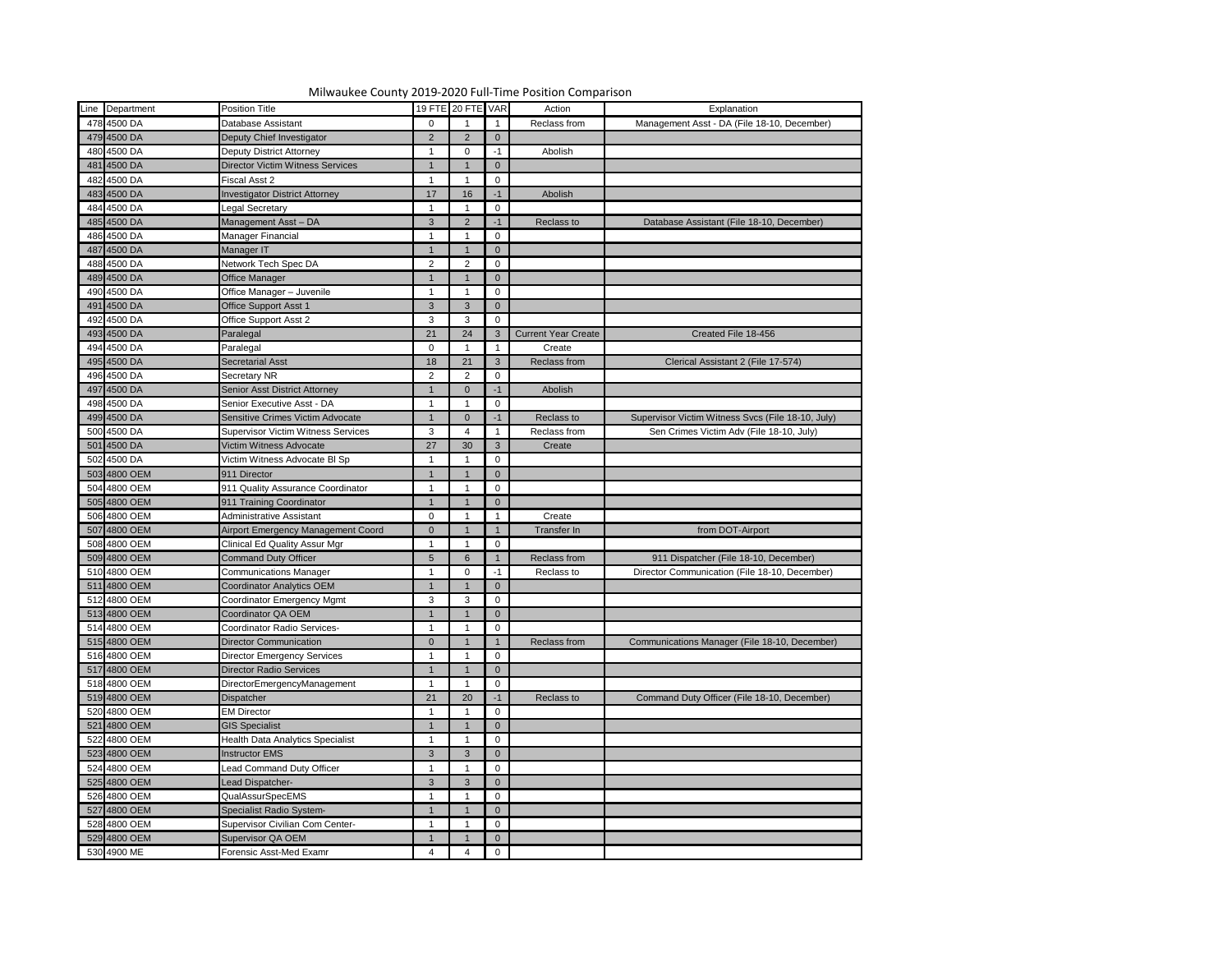

| Line Department  | <b>Position Title</b>              |                 | 19 FTE 20 FTE VAR |                | Action                      | Explanation                              |
|------------------|------------------------------------|-----------------|-------------------|----------------|-----------------------------|------------------------------------------|
|                  |                                    |                 |                   |                |                             |                                          |
| 531 4900 ME      | <b>Forensic Chemist</b>            | $\mathbf{3}$    |                   | $\overline{0}$ |                             |                                          |
| 532 4900 ME      | <b>Investigator Forensic</b>       | 12              | 12                | $\mathbf 0$    |                             |                                          |
| 533 4900 ME      | Lead Forensic Investigator         | $\overline{2}$  | 2                 | $\overline{0}$ |                             |                                          |
| 534 4900 ME      | Lead Forensic Toxicologist         |                 |                   | 0              |                             |                                          |
| 535 4900 ME      | Manager Toxicology                 | $\mathbf{1}$    |                   | $\overline{0}$ |                             |                                          |
| 536 4900 ME      | Med Rec Coord (ME)                 |                 |                   | $\mathbf 0$    |                             |                                          |
| 537 4900 ME      | Medexdir-Asstmedexam               | $\mathbf{3}$    | 3                 | $\overline{0}$ |                             |                                          |
| 538 4900 ME      | Medexdir-Deputy Chief Med Exam     | $\overline{2}$  | 2                 | $\mathbf 0$    |                             |                                          |
| 539 4900 ME      | Medexdir-Med Examiner              | $\mathbf{1}$    |                   | $\overline{0}$ |                             |                                          |
| 540 4900 ME      | Mgmt Asst - ME                     |                 |                   | $\mathbf 0$    |                             |                                          |
| 541 4900 ME      | <b>Operations Mgr Med Examiner</b> | $\mathbf 1$     |                   | $\overline{0}$ |                             |                                          |
| 542 4900 ME      | <b>Supervisor Forensic</b>         |                 |                   | $\mathbf 0$    |                             |                                          |
| 543 5040 Airport | <b>Accountant 2</b>                | $\overline{2}$  | $\mathcal{P}$     | $\overline{0}$ |                             |                                          |
| 544 5040 Airport | Accountant 3                       | $\overline{2}$  | $\mathcal{P}$     | $\mathbf 0$    |                             |                                          |
| 545 5040 Airport | <b>Accting Manager Airport</b>     | $\mathbf{1}$    |                   | $\overline{0}$ |                             |                                          |
| 546 5040 Airport | Admin Asst DOT                     |                 |                   | 0              |                             |                                          |
| 547 5040 Airport | Admin Asst DOT 2                   | $\mathbf{1}$    | $\Omega$          | $-1$           | Retitle to                  | <b>Assistant Administrative</b>          |
| 548 5040 Airport | Administrator Database             |                 |                   | 0              |                             |                                          |
| 549 5040 Airport | <b>Airport Emerg Mgmt Coord</b>    |                 | $\Omega$          | $-1$           | <b>Transfer Out</b>         | to Emergency Management                  |
| 550 5040 Airport | Airport Marketing and PR Coord     |                 | $\mathbf 0$       | -1             | Reclass to                  | Marketing Coordinator (File 19-9, April) |
| 551 5040 Airport | Airport Mktg and Pub Rel Mgr       |                 | $\Omega$          |                | <b>Current Year Abolish</b> | Abolished File 18-449                    |
| 552 5040 Airport | Airport Mtce Asst Supt             | $\overline{2}$  | $\mathcal{P}$     | $\mathbf 0$    |                             |                                          |
| 553 5040 Airport | Airport Mtce Wkr Asst IC           | 3 <sup>1</sup>  | 3                 | $\overline{0}$ |                             |                                          |
| 554 5040 Airport | Airport Mtce Wkr Asst NM           | 26              | 24                | $-2$           | Abolish                     |                                          |
| 555 5040 Airport | Airport Mtce Worker IC NM          | 10              | 10                | $\overline{0}$ |                             |                                          |
| 556 5040 Airport | Airport Mtce Worker NM             | 56              | 56                | $\mathbf 0$    |                             |                                          |
| 557 5040 Airport | <b>Airport Oper Coord 2</b>        | 11              | 11                | $\overline{0}$ |                             |                                          |
| 558 5040 Airport | Airport Ops Coordinator            | 14              | 14                | 0              |                             |                                          |
| 559 5040 Airport | Airport Pub Saf and Sec Cord 2     | $\overline{4}$  | $\overline{4}$    | $\overline{0}$ |                             |                                          |
| 560 5040 Airport | Airport Pub Saf and Secur Mngr     |                 |                   | $\overline{0}$ |                             |                                          |
| 561 5040 Airport | <b>Airport Security Operator</b>   | 3 <sup>1</sup>  | 3                 | $\overline{0}$ |                             |                                          |
| 562 5040 Airport | <b>Analyst Air Services</b>        |                 |                   | $\mathbf 0$    |                             |                                          |
| 563 5040 Airport | Analyst Budget and Mgmt            |                 |                   | $\Omega$       |                             |                                          |
| 564 5040 Airport | <b>Assistant Administrative-</b>   | $\overline{2}$  | 3                 |                | Retitle from                | Admin Asst DOT 2                         |
| 565 5040 Airport | <b>Assistant Executive-</b>        |                 |                   | $\overline{0}$ |                             |                                          |
| 566 5040 Airport | <b>Assistant Parts</b>             |                 |                   | -1             | <b>Transfer Out</b>         | to DOT-Fleet                             |
| 567 5040 Airport |                                    |                 |                   |                |                             |                                          |
|                  | Asst Airport Pub Safe/Sec Mgr      |                 |                   | $\Omega$       |                             |                                          |
| 568 5040 Airport | <b>Asst Airpt Maint Supv</b>       | $6\phantom{.}6$ |                   | $\mathbf 0$    |                             |                                          |
| 569 5040 Airport | Asst Chief Air Res and Firefg      | 6.5             | 6.5               | $\overline{0}$ |                             |                                          |
| 570 5040 Airport | <b>Asst Facilities Supv</b>        | $\overline{2}$  |                   | $\mathbf 0$    |                             |                                          |
| 571 5040 Airport | <b>Aviation Analyst</b>            | $\overline{2}$  |                   | $\overline{0}$ |                             |                                          |
| 572 5040 Airport | Carpenter                          | $\overline{2}$  |                   | 0              |                             |                                          |
| 573 5040 Airport | Chief Airpt Res and Fire Figh      |                 |                   | $\overline{0}$ |                             |                                          |
| 574 5040 Airport | Clerical Asst 1 NM                 |                 |                   | 0              |                             |                                          |
| 575 5040 Airport | Clerical Asst 1 Nr                 |                 |                   | $\Omega$       |                             |                                          |
| 576 5040 Airport | Dir Finance and Admin              |                 |                   | 0              |                             |                                          |
| 577 5040 Airport | Dir of Public Affairs and Mktg     | $\overline{0}$  |                   |                | <b>Current Year Create</b>  | Created File 18-449                      |
| 578 5040 Airport | Director Air Srv Development       |                 |                   | $\mathbf 0$    |                             |                                          |
| 579 5040 Airport | Director Bus Commerical Dev        |                 |                   | $\Omega$       |                             |                                          |
| 580 5040 Airport | Director Ops and Main              |                 |                   | 0              |                             |                                          |
| 581 5040 Airport | <b>Electrical Mech</b>             | 3 <sup>1</sup>  | 2                 | $-1$           | Abolish                     |                                          |
| 582 5040 Airport | Electrical Mech Dot                | $5\phantom{.0}$ |                   | 0              |                             |                                          |
| 583 5040 Airport | <b>Electrical Mech Supv</b>        | $2^{\circ}$     | $\overline{2}$    | $\overline{0}$ |                             |                                          |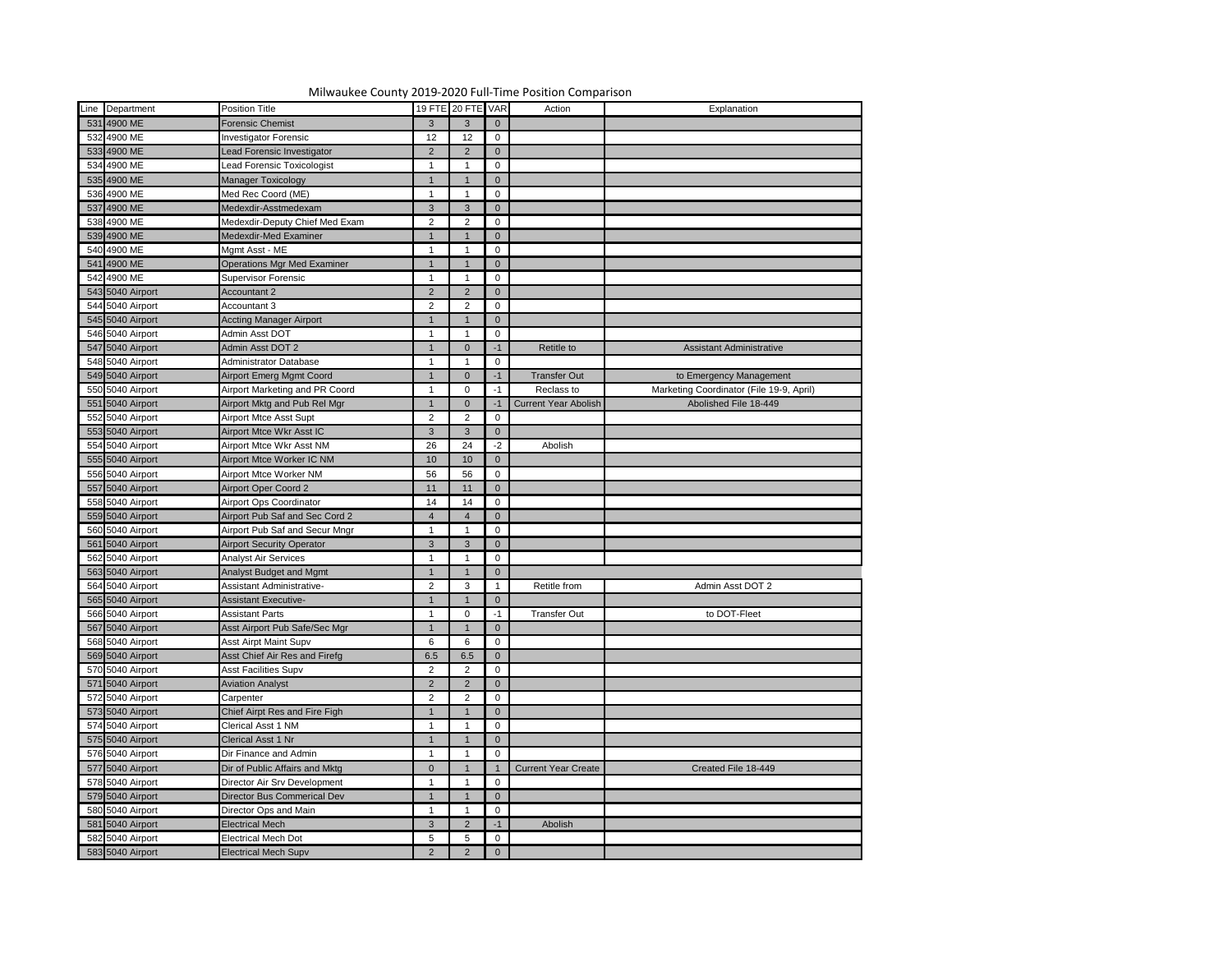|                                      | Milwaukee County 2019-2020 Full-Time Position Comparison |                 |                   |                |                     |                                               |
|--------------------------------------|----------------------------------------------------------|-----------------|-------------------|----------------|---------------------|-----------------------------------------------|
| Line Department                      | Position Title                                           |                 | 19 FTE 20 FTE VAR |                | Action              | Explanation                                   |
| 584 5040 Airport                     | <b>Executive Dir Airport</b>                             |                 |                   | $\mathbf 0$    |                     |                                               |
| 585 5040 Airport                     | <b>Facilities Supv</b>                                   |                 |                   | $\overline{0}$ |                     |                                               |
| 586 5040 Airport                     | Firefighter Equip Oper                                   | 25.9            | 25.9              | $\mathbf 0$    |                     |                                               |
| 587 5040 Airport                     | Fiscal Asst 2 NM                                         |                 |                   | $\overline{0}$ |                     |                                               |
| 588 5040 Airport                     | <b>GIS Specialist-</b>                                   |                 |                   | 0              |                     |                                               |
| 589 5040 Airport                     | High Voltage Electrician                                 | $2^{\circ}$     |                   | $\overline{0}$ |                     |                                               |
| 590 5040 Airport                     | HVAC Mech 1                                              | 8               |                   | 0              |                     |                                               |
| 591 5040 Airport                     | <b>HVAC Mech 2</b>                                       | $2^{\circ}$     |                   | $\overline{0}$ |                     |                                               |
| 592 5040 Airport                     | Lead Mechanic Airport                                    |                 |                   |                | <b>Transfer Out</b> | to DOT-Fleet                                  |
| 593 5040 Airport                     | Maintenance Supv Airport                                 |                 |                   | $\overline{0}$ |                     |                                               |
| 594 5040 Airport                     | Manag IT U                                               |                 |                   | 0              |                     |                                               |
| 595 5040 Airport                     | <b>Manager Airport Business</b>                          |                 |                   | $\overline{0}$ |                     |                                               |
| 596 5040 Airport                     | Manager Airport Maint                                    |                 |                   | 0              |                     |                                               |
| 597 5040 Airport                     | <b>Manager Airport Operations</b>                        |                 |                   | $\overline{0}$ |                     |                                               |
| 598 5040 Airport                     | Manager Airport Planner                                  |                 |                   | 0              |                     |                                               |
| 599 5040 Airport                     | Manager Airport Prop                                     |                 |                   | $\overline{0}$ |                     |                                               |
| 600 5040 Airport                     | Manager Assistant Airport Ops                            |                 | 3                 |                |                     |                                               |
|                                      |                                                          | $\mathbf{3}$    |                   | 0              |                     |                                               |
| 601 5040 Airport<br>602 5040 Airport | Manager Environmental-                                   |                 |                   | $\overline{0}$ |                     |                                               |
|                                      | Manager GIS-                                             |                 |                   | 0              |                     |                                               |
| 603 5040 Airport                     | Manager Parking Program                                  |                 |                   | $\overline{0}$ |                     |                                               |
| 604 5040 Airport                     | Marketing and Ad Coordinator                             |                 |                   | -1             | Reclass to          | Marketing Coordinator (File 19-9, April)      |
| 605 5040 Airport                     | <b>Marketing Coordinator</b>                             | $\overline{0}$  |                   |                | Reclass from        | Airport Marketing Coord (File 19-9, April)    |
| 606 5040 Airport                     | Marketing Coordinator                                    | $\mathbf 0$     |                   |                | Reclass from        | Marketing+AD Coord (File 19-9, April)         |
| 607 5040 Airport                     | Mechanic Airport                                         | 9               |                   | -9             | <b>Transfer Out</b> | to DOT-Fleet                                  |
| 608 5040 Airport                     | Mgmt Asst - TPW                                          |                 |                   | 0              |                     |                                               |
| 609 5040 Airport                     | Network Tech Spec II Airport                             |                 |                   | $\overline{0}$ |                     |                                               |
| 610 5040 Airport                     | Network Tech Spec IV Airport                             | 3               | 3                 | 0              |                     |                                               |
| 611 5040 Airport                     | Operating and Mtce Supv                                  | $\overline{1}$  | $\overline{1}$    | $\overline{0}$ |                     |                                               |
| 612 5040 Airport                     | Plumber                                                  | $\overline{2}$  | 3                 |                | Create              |                                               |
| 613 5040 Airport                     | <b>Specialist Airport Prop</b>                           | $3\phantom{.0}$ | 3                 | $\overline{0}$ |                     |                                               |
| 614 5040 Airport                     | Sr Accountant-                                           | $\overline{2}$  |                   | $-2$           | Reclass to          | Supervisor Accounting (File 19-9, April)      |
| 615 5040 Airport                     | <b>Steamfitter Temp Contrl</b>                           | 2               |                   | $\overline{0}$ |                     |                                               |
| 616 5040 Airport                     | Stores Clerk 1                                           |                 |                   | 0              |                     |                                               |
| 617 5040 Airport                     | <b>Supervisor Accounting-</b>                            | $\overline{0}$  |                   | $\overline{2}$ | Reclass from        | Sr Accountant (File 19-9, April)              |
| 618 5040 Airport                     | <b>Supervisor Fleet-</b>                                 |                 |                   |                | <b>Transfer Out</b> | to DOT-Fleet                                  |
| 619 5093 Transport Services          | <b>Construction Coordinator</b>                          | 2               |                   | $\overline{0}$ |                     |                                               |
| 620 5093 Transport Services          | Coordinator Administrative                               |                 |                   | 0              |                     |                                               |
| 621 5093 Transport Services          | Engineer                                                 | $\overline{4}$  |                   | $\overline{0}$ |                     |                                               |
| 622 5093 Transport Services          | <b>Engineering Project Manager</b>                       | $\mathbf{3}$    | 3                 | 0              |                     |                                               |
| 623 5093 Transport Services          | <b>Sr Analyst Financial Capital</b>                      |                 |                   | $\overline{0}$ |                     |                                               |
| 624 5093 Transport Services          | Transpor Design & Cons Eng Mgr                           |                 |                   | 0              |                     |                                               |
| 625 5100 Highways                    | Asst Highway Maint Manager                               |                 |                   | -1             | Reclass to          | Hwy Mtce Asst Supt (File, 19-9, December)     |
| 626 5100 Highways                    | Asst Hiway Mtce Supv                                     | 4               |                   | 0              |                     |                                               |
| 627 5100 Highways                    | Cement Mason                                             | $\mathbf{3}$    |                   | $\overline{0}$ |                     |                                               |
| 628 5100 Highways                    | Dir Highway Maintenance                                  | $\mathbf 0$     |                   |                | Reclass from        | Highway Maint Manager (File 19-9, June)       |
| 629 5100 Highways                    | Dir of Highway Operations                                |                 |                   | $-1$           | Reclass to          | Hwy Mtce Superintendent (File 19-9, December) |
| 630 5100 Highways                    | Dispatch Clerk                                           |                 |                   | 0              |                     |                                               |
| 631 5100 Highways                    | <b>Electrical MechDot</b>                                | $\overline{4}$  |                   | $\overline{0}$ |                     |                                               |
| 632 5100 Highways                    | Fiscal Analyst                                           |                 |                   |                | Reclass to          | Sr. Fiscal Analyst (File 18-10, December)     |
| 633 5100 Highways                    | Fiscal Asst 2                                            |                 |                   | $\overline{0}$ |                     |                                               |
| 634 5100 Highways                    |                                                          |                 |                   |                | Reclass to          | Dir Highway Maintenance (File 19-9, June)     |
|                                      | Highway Maint Manager                                    |                 |                   |                |                     |                                               |
| 635 5100 Highways                    | <b>Highway Mtce Supv</b>                                 | $5\overline{)}$ |                   | $\overline{0}$ |                     |                                               |
| 636 5100 Highways                    | Highway Mtce Wkr 1-3                                     |                 | 93.24 93.24       | $\overline{0}$ |                     |                                               |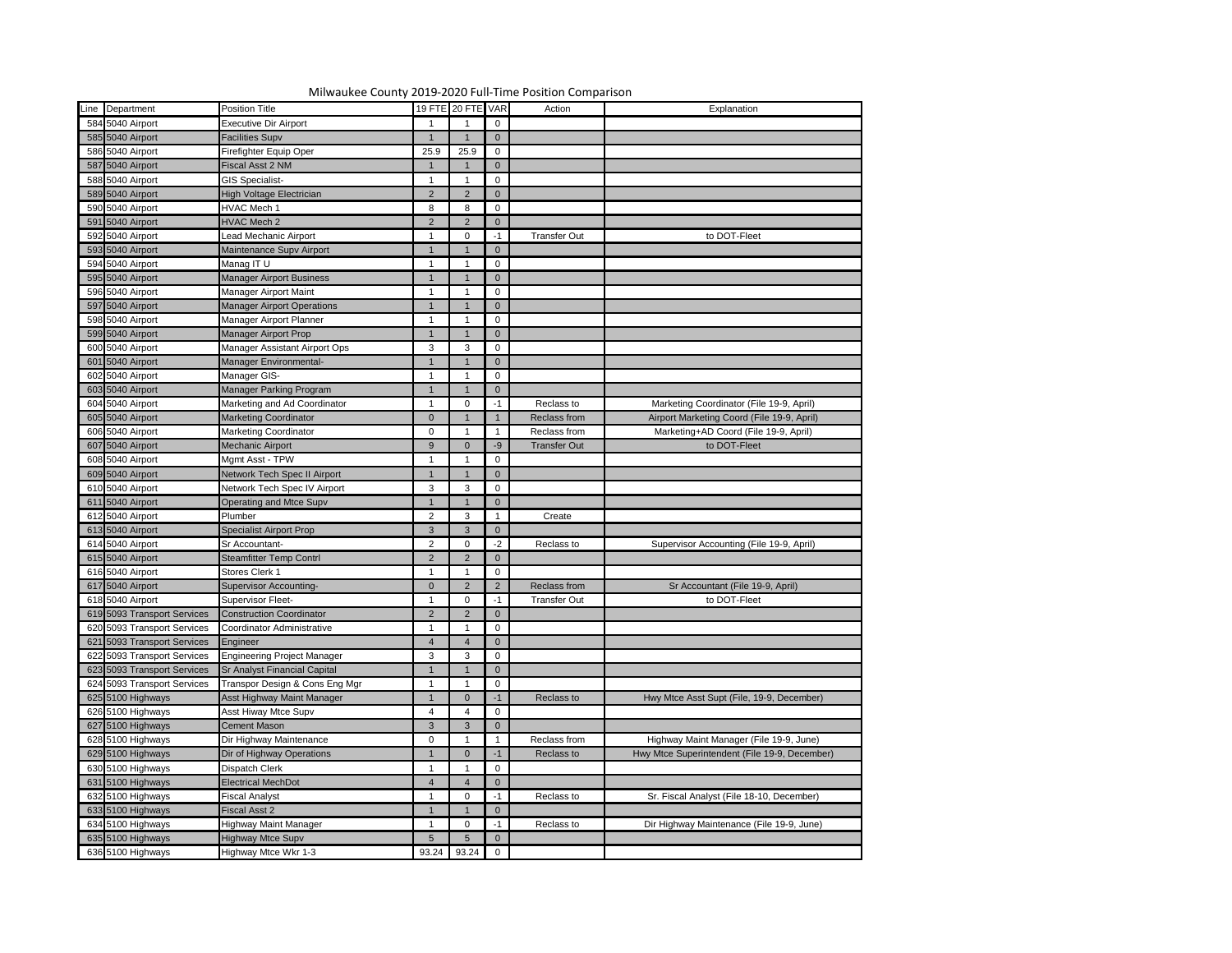|   | Line Department                  | <b>Position Title</b>                 |                            | 19 FTE 20 FTE VAR |                | Action              | Explanation                                      |
|---|----------------------------------|---------------------------------------|----------------------------|-------------------|----------------|---------------------|--------------------------------------------------|
|   | 637 5100 Highways                | <b>Hwy Mtce Asst Supt</b>             | $\overline{0}$             |                   |                | Reclass from        | Asst Highway Maint Manager (File 19-9, December) |
|   | 638 5100 Highways                | Hwy Mtce Superintendent               | $\mathbf 0$                |                   |                | Reclass from        | Dir of Highway Operations (File 19-9, December)  |
|   | 639 5100 Highways                | <b>Manager Financial</b>              |                            |                   | $\mathbf{0}$   |                     |                                                  |
|   | 640 5100 Highways                | <b>Sr Analyst GIS</b>                 | $\mathbf 0$                |                   |                | Transfer In         | from DOT-Director's Office                       |
|   | 641 5100 Highways                | Sr. Fiscal Analyst                    | $\overline{0}$             |                   |                | Reclass from        | Fiscal Analyst (File 18-10, December)            |
|   | 642 5100 Highways                | Transpor & Hiway Maint Supv           |                            |                   | $\mathbf 0$    |                     |                                                  |
|   | 643 5300 Fleet                   | <b>Analyst Financial</b>              |                            |                   | $\mathbf{0}$   |                     |                                                  |
|   | 644 5300 Fleet                   | Assistant Mechanic                    | $\overline{2}$             |                   | 0              |                     |                                                  |
|   | 645 5300 Fleet                   | <b>Assistant Parts</b>                | $\mathbf{3}$               |                   |                |                     |                                                  |
|   |                                  |                                       |                            |                   |                | Transfer In         | from DOT-Airport                                 |
|   | 646 5300 Fleet<br>647 5300 Fleet | <b>Assistant Parts</b>                | $\mathbf 0$<br>$\mathbf 1$ |                   |                | Create              |                                                  |
|   |                                  | Assistant, Fleet                      |                            |                   | $\mathbf{0}$   |                     |                                                  |
|   | 648 5300 Fleet                   | <b>Director Fleet</b>                 |                            |                   | 0              |                     |                                                  |
|   | 649 5300 Fleet                   | <b>Ironworker DPW</b>                 | 2                          | $\mathcal{P}$     | $\mathbf{0}$   |                     |                                                  |
|   | 650 5300 Fleet                   | Lead Mechanic Airport                 | $\mathbf{0}$               |                   | $\overline{2}$ | Transfer In         | from DOT-Airport                                 |
|   | 651 5300 Fleet                   | Lead Mechanic DOT                     | $\overline{4}$             |                   | $\mathbf{0}$   |                     |                                                  |
|   | 652 5300 Fleet                   | <b>Manager Fleet</b>                  |                            |                   | 0              |                     |                                                  |
|   | 653 5300 Fleet                   | <b>Manager Parts</b>                  |                            |                   | $\mathbf{0}$   |                     |                                                  |
|   | 654 5300 Fleet                   | Mechanic                              | 15                         | 15 <sub>1</sub>   | 0              |                     |                                                  |
|   | 655 5300 Fleet                   | Mechanic Airport                      | $\overline{0}$             | 8                 | 8              | Transfer In         | from DOT-Airport                                 |
|   | 656 5300 Fleet                   | <b>Supervisor Fleet</b>               | $\overline{2}$             | 3                 |                | Transfer In         | from DOT-Airport                                 |
|   | 657 5300 Fleet                   | Worker Maintenance Fleet              |                            |                   | $\overline{0}$ |                     |                                                  |
|   | 658 5800 MCDOT                   | <b>Analyst Transportation</b>         |                            |                   | 0              |                     |                                                  |
|   | 659 5800 MCDOT                   | Deputy Director Transportation        |                            |                   | 0              |                     |                                                  |
|   | 660 5800 MCDOT                   | <b>Ex Director Transportation</b>     |                            |                   | 0              |                     |                                                  |
|   | 661 5800 MCDOT                   | Sr Analyst--GIS                       |                            | $\Omega$          | $-1$           | <b>Transfer Out</b> | to DOT-Highways                                  |
|   | 662 5800 MCDOT                   | <b>Sr Assistant Executive</b>         |                            |                   | $\mathbf 0$    |                     |                                                  |
|   | 663 5800 MCDOT                   | <b>Sr Manager Financial</b>           |                            |                   | $\mathbf{0}$   |                     |                                                  |
|   | 664 5800 MCDOT                   | Sr Manager Grants Compliance          |                            |                   | $\mathbf 0$    |                     |                                                  |
| i | 665 5800 MCDOT                   | Sr Manager Grants Development         | $\overline{1}$             | $\overline{1}$    | $\overline{0}$ |                     |                                                  |
|   | 666 6300 BHD                     | Administrator BH                      |                            |                   | 0              |                     |                                                  |
|   | 667 6300 BHD                     | <b>Administrator EnvironmentalSvc</b> |                            |                   | $\overline{0}$ |                     |                                                  |
|   | 668 6300 BHD                     | <b>Administrator Financial BHD</b>    |                            |                   | 0              |                     |                                                  |
|   | 669 6300 BHD                     | Administrator Medical Records         |                            |                   | $\mathbf 0$    |                     |                                                  |
|   | 670 6300 BHD                     | Adv Nurse Prescriber - Psych          | 4                          |                   | $\mathbf 0$    |                     |                                                  |
|   | 671 6300 BHD                     | <b>Advanced Nurse Prescriber</b>      | $\mathbf{3}$               | 3                 | $\overline{0}$ |                     |                                                  |
|   | 672 6300 BHD                     | <b>Advocate Clients Rights</b>        |                            |                   | $\mathbf 0$    |                     |                                                  |
|   | 673 6300 BHD                     | Analyst Budget and Mgmt BHD           |                            |                   | $\mathbf{0}$   |                     |                                                  |
|   | 674 6300 BHD                     | <b>Analyst Health Data</b>            |                            |                   | 0              |                     |                                                  |
|   | 675 6300 BHD                     | <b>Analyst Quality Assurance</b>      |                            |                   | $\mathbf 0$    |                     |                                                  |
|   | 676 6300 BHD                     | <b>Analyst Technical Support</b>      |                            |                   | 0              |                     |                                                  |
|   | 677 6300 BHD                     | <b>Assistant Administrative</b>       | $\mathbf{3}$               |                   |                | Reclass from        | Coord Admin                                      |
|   | 678 6300 BHD                     | <b>Assistant Administrative</b>       | $\mathbf 0$                |                   |                | Reclass from        | Manager Integrated Service CCS                   |
|   | 679 6300 BHD                     | <b>Assistant Director Nursing</b>     |                            |                   | $\overline{0}$ |                     |                                                  |
|   | 680 6300 BHD                     | <b>Assistant Distribution</b>         |                            |                   | $\mathbf 0$    |                     |                                                  |
|   | 681 6300 BHD                     | <b>Assistant Executive BHD</b>        | $5\phantom{.}$             |                   | $\mathbf 0$    |                     |                                                  |
|   | 682 6300 BHD                     | <b>Assistant Medical Billing</b>      | $5\phantom{.0}$            |                   | 0              |                     |                                                  |
|   | 683 6300 BHD                     | <b>Assistant Office</b>               | 9                          | 8                 | $-1$           | Reclass to          | <b>Clerk Outpatient Admitting</b>                |
|   | 684 6300 BHD                     | Assoc Dir Comm Access to RS           | $\mathbf 0$                |                   |                | Reclass from        | <b>Director Community Services</b>               |
|   | 685 6300 BHD                     | Associate Accountant                  |                            |                   | $\overline{0}$ |                     |                                                  |
|   | 686 6300 BHD                     | Associate Director Wraparound         |                            |                   | $\Omega$       |                     |                                                  |
|   | 687 6300 BHD                     | Chaplain                              | 0.7                        | 0.7               | $\mathbf{0}$   |                     |                                                  |
|   | 688 6300 BHD                     | <b>Chief Director Medical</b>         |                            |                   | 0              |                     |                                                  |
|   | 689 6300 BHD                     | Chief Nursing Officer                 |                            |                   | $\overline{0}$ |                     |                                                  |
|   |                                  |                                       |                            |                   |                |                     |                                                  |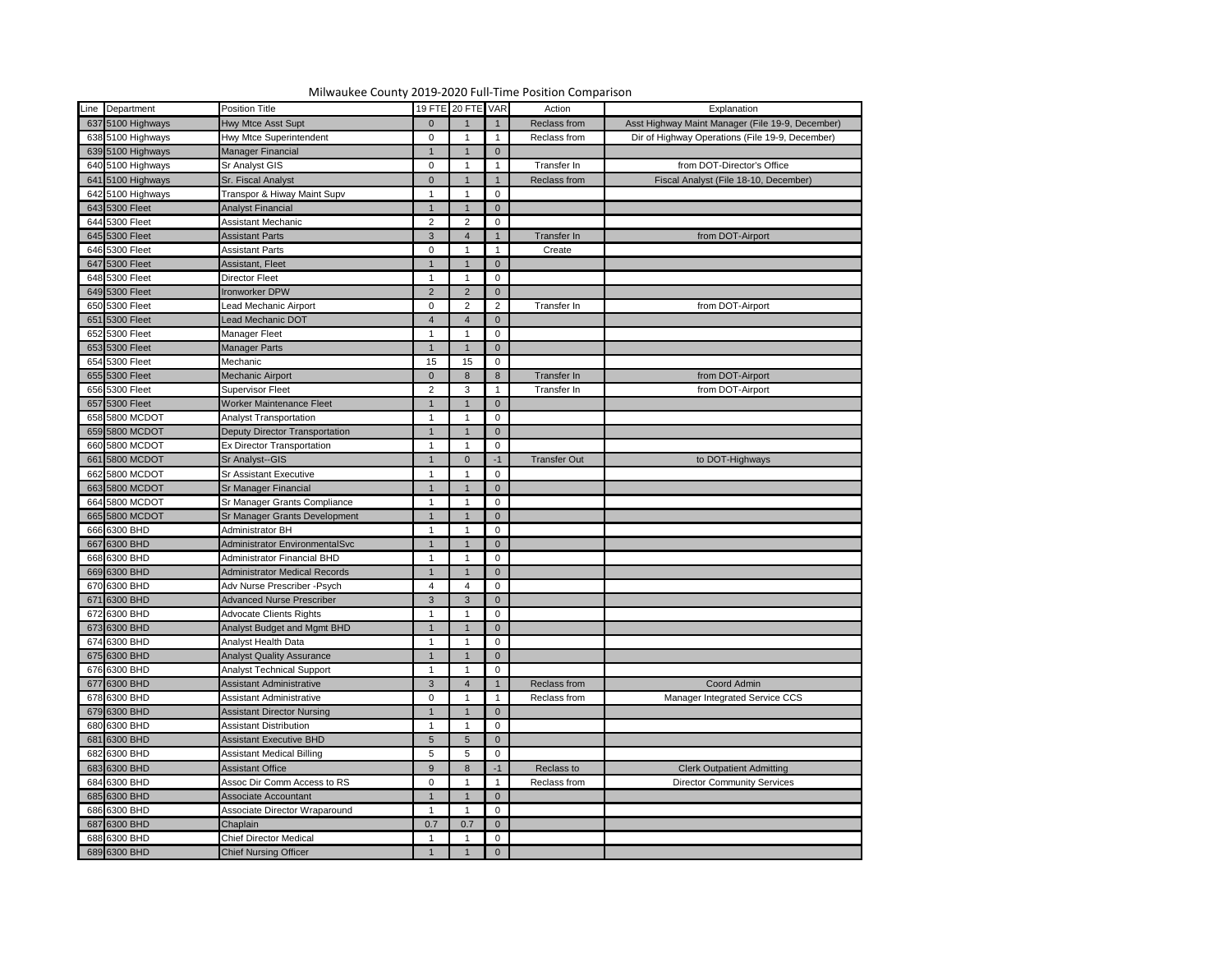| Line Department              | <b>Position Title</b>                 |                                  | 19 FTE 20 FTE VAR       |                 | Action       | Explanation                       |
|------------------------------|---------------------------------------|----------------------------------|-------------------------|-----------------|--------------|-----------------------------------|
| 690 6300 BHD                 | <b>Chief Operations Officer BHD</b>   |                                  |                         | $\mathbf 0$     |              |                                   |
| 691 6300 BHD                 | <b>Chief Psychologist</b>             | $\mathbf 1$                      |                         | $\overline{0}$  |              |                                   |
| 692 6300 BHD                 | <b>Clerk Accounts Receivable</b>      | $\overline{2}$                   | 2                       | 0               |              |                                   |
| 693 6300 BHD                 | <b>Clerk Clothing Supply</b>          |                                  |                         | $\overline{0}$  |              |                                   |
| 694 6300 BHD                 | <b>Clerk Health Unit</b>              | 15                               | 7.5                     | $-7.5$          | Abolish      |                                   |
| 695 6300 BHD                 | <b>Clerk Medical Records</b>          | $5\phantom{.0}$                  |                         | $-1$            | Abolish      |                                   |
| 696 6300 BHD                 | <b>Clerk Outpatient Admitting</b>     | $\overline{0}$                   |                         |                 | Reclass from | <b>Assistant Office</b>           |
| 697 6300 BHD                 | <b>Clerk Outpatient Admitting</b>     |                                  | $\mathcal{P}$           |                 | Reclass from | Coord Admin                       |
| 698 6300 BHD                 | <b>Clerk Outpatient Admitting</b>     | $\Omega$                         |                         |                 | Create       |                                   |
| 699 6300 BHD                 | <b>Clerk Supply</b>                   |                                  |                         | $\overline{0}$  |              |                                   |
| 700 6300 BHD                 | Clinical School Liaison               | $\Omega$                         |                         |                 | Reclass from | <b>Specialist Enrollment</b>      |
| 701 6300 BHD                 | <b>Clinical System Coordinator</b>    |                                  | $\Omega$                | $-1$            | Abolish      |                                   |
| 702 6300 BHD                 | <b>Clinician Emergency Services</b>   | 25                               | 30                      | $5\phantom{.0}$ | Reclass from | Worker Psych Social               |
| 703 6300 BHD                 | <b>Clinician Emergency Services</b>   |                                  | $\Omega$                | $-1$            | Reclass to   | Lead Emergency Servi Clinician    |
| 704 6300 BHD                 | <b>Clinician Emergency Services</b>   | $\overline{0}$                   | 2                       | $\overline{2}$  | Create       |                                   |
| 705 6300 BHD                 | <b>CNA</b>                            | $\Omega$                         | 31                      | 31              | Reclass from | <b>Technician Pysch</b>           |
| 706 6300 BHD                 | Coder Medical Records                 |                                  |                         | 0               |              |                                   |
| 707 6300 BHD                 | <b>Compliance Auditor BHD</b>         | $\overline{4}$                   |                         | $\overline{0}$  |              |                                   |
| 708 6300 BHD                 | <b>Contract Management Assistant</b>  | $\mathbf 1$                      |                         | 0               |              |                                   |
| 709 6300 BHD                 | Coord Budget & Management             | $\overline{0}$                   |                         |                 | Reclass from | Sr. Analyst Budget                |
| 710 6300 BHD                 | Coord Health Care Risk Mngmnt         | $\mathbf 1$                      |                         | 0               |              |                                   |
| 711 6300 BHD                 | Coordinator Administrative            | 20                               | 19                      | -1              | Reclass to   | <b>Assistant Administrative</b>   |
| 712 6300 BHD                 | Coordinator Administrative            |                                  | $\Omega$                | $-1$            | Reclass to   | <b>Clerk Outpatient Admitting</b> |
| 713 6300 BHD                 | Coordinator Administrative            |                                  | $\Omega$                | $-1$            | Reclass to   | <b>RN</b>                         |
| 714 6300 BHD                 | Coordinator Billing                   | 5.8                              | 4.8                     | -1              | Abolish      |                                   |
| 715 6300 BHD                 | Coordinator Care Management           | 6                                | 6                       | $\overline{0}$  |              |                                   |
| 716 6300 BHD                 | <b>Coordinator Community Outreach</b> | $\mathbf 1$                      |                         |                 |              |                                   |
| 717 6300 BHD                 | Coordinator Contract Serv BHD         |                                  |                         | 0               |              |                                   |
|                              |                                       | $\overline{4}$<br>$\overline{1}$ | $\overline{\mathbf{A}}$ | $\overline{0}$  |              |                                   |
| 718 6300 BHD<br>719 6300 BHD | <b>Coordinator Health Prevention</b>  |                                  |                         | $\overline{0}$  |              |                                   |
|                              | <b>Coordinator Integrated Service</b> | $6\phantom{1}$                   | 6                       | $\overline{0}$  |              |                                   |
| 720 6300 BHD                 | <b>Coordinator Med Staff</b>          |                                  |                         | 0               |              |                                   |
| 721 6300 BHD                 | Coordinator Psych Crisis Svcs         | $\boldsymbol{\Delta}$            |                         | $\overline{0}$  |              |                                   |
| 722 6300 BHD                 | <b>Coordinator Quality Assurance</b>  |                                  |                         | 0               |              |                                   |
| 723 6300 BHD                 | Coordinator QualityImprovement        |                                  |                         | $\overline{0}$  |              |                                   |
| 724 6300 BHD                 | <b>Coordinator User Experience</b>    | $\mathbf 1$                      |                         | $\mathbf 0$     |              |                                   |
| 725 6300 BHD                 | <b>Court and Billing Coordinator</b>  |                                  |                         | $\overline{0}$  |              |                                   |
| 726 6300 BHD                 | <b>Credentialing Specialist</b>       | $\overline{2}$                   | $\mathcal{P}$           | 0               |              |                                   |
| 727 6300 BHD                 | <b>Decorator Facilities</b>           | 1                                |                         | $\overline{0}$  |              |                                   |
| 728 6300 BHD                 | Deputy Administrator Community        |                                  |                         | 0               |              |                                   |
| 729 6300 BHD                 | <b>Dietitian</b>                      |                                  |                         | $\overline{0}$  |              |                                   |
| 730 6300 BHD                 | <b>Director Clinical</b>              | $\Omega$                         |                         |                 | Reclass from | Manager Clinical Program          |
| 731 6300 BHD                 | <b>Director Clinical Applications</b> |                                  |                         | $\overline{0}$  |              |                                   |
| 732 6300 BHD                 | Director ClinicalProgramPsyc          | $\overline{7}$                   | 6                       | $-1$            | Reclass to   | <b>RN</b>                         |
| 733 6300 BHD                 | <b>Director Community Centers</b>     | $\overline{2}$                   | $\mathcal{D}$           | $\overline{0}$  |              |                                   |
| 734 6300 BHD                 | <b>Director Community Services</b>    |                                  | $\Omega$                | -1              | Reclass to   | Assoc Dir Comm Access to RS       |
| 735 6300 BHD                 | <b>Director Financial Services</b>    |                                  |                         | $\overline{0}$  |              |                                   |
| 736 6300 BHD                 | <b>Director Medical</b>               | 3.5                              | 3.5                     | 0               |              |                                   |
| 737 6300 BHD                 | <b>Director Outpat Treatmt Pgms</b>   |                                  |                         | $\overline{0}$  |              |                                   |
| 738 6300 BHD                 | Director Wraparound Program           |                                  |                         | 0               |              |                                   |
| 739 6300 BHD                 | <b>Electrical Mech</b>                | $\overline{1}$                   |                         | $\overline{0}$  |              |                                   |
| 740 6300 BHD                 | Enterprise Project Manager            |                                  |                         | 0               |              |                                   |
| 741 6300 BHD                 | <b>Evaluator Program</b>              | $\overline{2}$                   | $\mathcal{P}$           | $\overline{0}$  |              |                                   |
| 742 6300 BHD                 | Housekeeper                           | $2^{\circ}$                      | $\overline{2}$          | $\mathbf 0$     |              |                                   |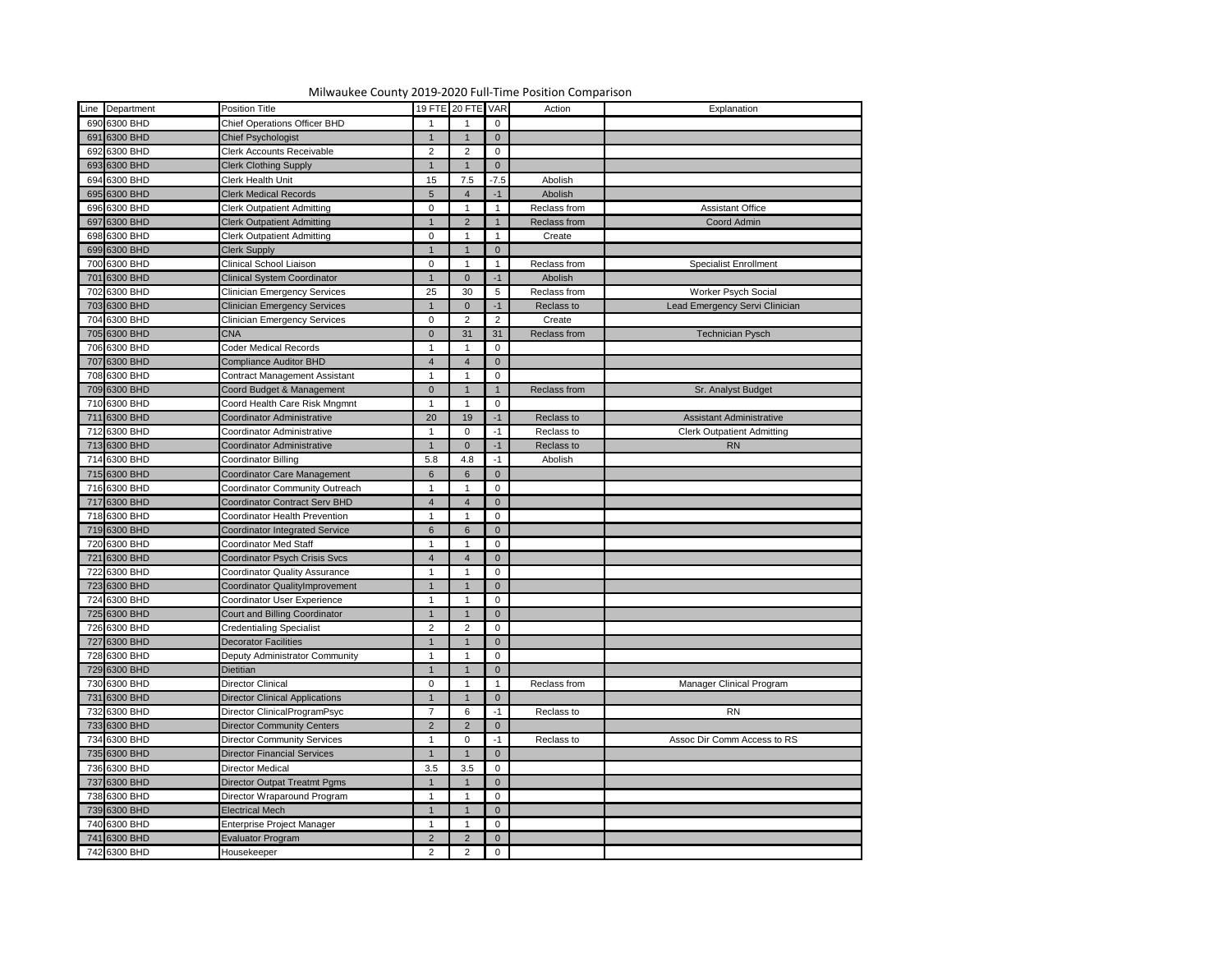

| Line Department | <b>Position Title</b>                |                 | 19 FTE 20 FTE VAR    |                | Action              | Explanation                         |
|-----------------|--------------------------------------|-----------------|----------------------|----------------|---------------------|-------------------------------------|
| 743 6300 BHD    | <b>Lead Administrative Coord</b>     |                 |                      |                | Create              |                                     |
| 744 6300 BHD    | ead BH Emergency Servi Clinician     | $\overline{0}$  |                      |                | Create              |                                     |
| 745 6300 BHD    | Lead Emergency Servi Clinician       | $\overline{0}$  |                      |                | Reclass from        | <b>Worker Psych Social</b>          |
| 746 6300 BHD    | ead Emergency Servi Clinician        | $\mathbf 0$     |                      |                | Reclass from        | <b>Clinician Emergency Services</b> |
| 747 6300 BHD    | Liason Childrens Court               | $\mathbf{1}$    |                      | $\overline{0}$ |                     |                                     |
| 748 6300 BHD    | Manager Accounting                   |                 |                      | $\mathbf 0$    |                     |                                     |
| 749 6300 BHD    | Manager Assistant Program            |                 |                      | $\overline{0}$ |                     |                                     |
| 750 6300 BHD    | Manager Case Management UR           |                 |                      | $\mathbf 0$    |                     |                                     |
| 751 6300 BHD    | Manager Clinical Program             | $\mathbf{1}$    | $\Omega$             | $-1$           | Reclass to          | <b>Dir Clinical</b>                 |
| 752 6300 BHD    | <b>Manager Communications</b>        |                 |                      | $\mathbf 0$    |                     |                                     |
| 753 6300 BHD    | <b>Manager Compliance Contracts</b>  | $\mathbf{1}$    |                      | $\overline{0}$ |                     |                                     |
| 754 6300 BHD    | Manager Contract Network Srvcs       |                 |                      | $\mathbf 0$    |                     |                                     |
| 755 6300 BHD    | Manager Facilities Op BHD            | $\mathbf{1}$    |                      | $\mathbf 0$    |                     |                                     |
| 756 6300 BHD    | Manager Intake Services              |                 |                      | 0              |                     |                                     |
| 757 6300 BHD    | Manager Integrated Service CCS       | $\mathbf{1}$    |                      | $-1$           | Reclass to          | <b>Assistant Administrative</b>     |
| 758 6300 BHD    | Manager Integrated Service CCS       | $\overline{2}$  |                      | $-1$           | Reclass to          | QA Coordinator                      |
| 759 6300 BHD    | Manager Integrated Services          | $\mathbf{3}$    | 3                    | $\overline{0}$ |                     |                                     |
| 760 6300 BHD    | Manager IT Healthcare Apps           |                 | $\Omega$             | $-1$           | <b>Transfer Out</b> | to DAS-IMSD                         |
| 761 6300 BHD    | <b>Manager Medical Services</b>      | $\mathbf{1}$    |                      | $\overline{0}$ |                     |                                     |
| 762 6300 BHD    | Manager Nurse                        | $6\phantom{.}6$ | 6                    | 0              |                     |                                     |
| 763 6300 BHD    | <b>Manager Operations Fiscal</b>     | $\mathbf{1}$    |                      | $\overline{0}$ |                     |                                     |
| 764 6300 BHD    | <b>Manager Patient Access</b>        |                 |                      | $\mathbf 0$    |                     |                                     |
| 765 6300 BHD    | Manager Program                      | $\overline{4}$  | 5                    |                | Reclass from        | <b>Manager Quality Assurance</b>    |
| 766 6300 BHD    | <b>Manager Quality Assurance</b>     |                 | $\Omega$             | $-1$           | Reclass to          | Manager Program                     |
| 767 6300 BHD    | <b>Manager Quality Improvement</b>   | $\mathbf{1}$    |                      | $\overline{0}$ |                     |                                     |
| 768 6300 BHD    | <b>Manager Transitional Services</b> |                 |                      | $\mathbf 0$    |                     |                                     |
| 769 6300 BHD    | <b>Officer Safety</b>                | $\overline{1}$  |                      | $\overline{0}$ |                     |                                     |
| 770 6300 BHD    | Patient Accounts Manager             |                 |                      | 0              |                     |                                     |
| 771 6300 BHD    | Physician                            | $\overline{1}$  | $\overline{1}$       | $\overline{0}$ |                     |                                     |
| 772 6300 BHD    | Plumber                              |                 |                      | $\overline{0}$ |                     |                                     |
| 773 6300 BHD    | Project Manager BHD                  | $\mathbf{1}$    |                      | $\overline{0}$ |                     |                                     |
| 774 6300 BHD    | <b>Psychiatrist Child BHD</b>        | $\mathbf{3}$    | 3                    | $\mathbf 0$    |                     |                                     |
| 775 6300 BHD    | Psychiatrist Inpatient               | $5\overline{)}$ | $\overline{5}$       | $\overline{0}$ |                     |                                     |
| 776 6300 BHD    |                                      |                 |                      |                |                     |                                     |
|                 | <b>Psychiatrist Staff</b>            | 9.5             | 9.5<br>$\mathcal{P}$ | $\mathbf 0$    |                     |                                     |
| 777 6300 BHD    | <b>Psychological Associate</b>       | $2^{\circ}$     |                      | $\overline{0}$ |                     |                                     |
| 778 6300 BHD    | Psychologist                         | 5.3             | 5.8                  | 0.5            | Create              |                                     |
| 779 6300 BHD    | Psychology Postdoc Fellow U          | $\overline{2}$  |                      | $\overline{0}$ |                     |                                     |
| 780 6300 BHD    | QA Coordinator                       |                 | 2                    |                | Reclass from        | Manager Integrated Service CCS      |
| 781 6300 BHD    | QA QI Manager                        | $\mathbf{1}$    |                      | $\overline{0}$ |                     |                                     |
| 782 6300 BHD    | <b>Representative Admissions</b>     | 8               |                      | $-1$           | Abolish             |                                     |
| 783 6300 BHD    | Representative Legal Services        | $\mathbf{3}$    | 3                    | $\overline{0}$ |                     |                                     |
| 784 6300 BHD    | <b>RN</b>                            | 77.5            | 78.5                 |                | Reclass from        | <b>Coordinator Administrative</b>   |
| 785 6300 BHD    | <b>RN</b>                            | $\overline{0}$  |                      |                | Reclass from        | Director ClinicalProgramPsyc        |
| 786 6300 BHD    | <b>RN</b> Educator                   | 4               |                      | $\mathbf 0$    |                     |                                     |
| 787 6300 BHD    | <b>RN</b> Infection Control          | $\mathbf 1$     |                      | $\overline{0}$ |                     |                                     |
| 788 6300 BHD    | <b>RN Risk Management</b>            |                 |                      | $\mathbf 0$    |                     |                                     |
| 789 6300 BHD    | <b>RN Utilization Review</b>         | 6.5             | 6.5                  | $\overline{0}$ |                     |                                     |
| 790 6300 BHD    | <b>Specialist Collections</b>        |                 |                      | $\mathbf 0$    |                     |                                     |
| 791 6300 BHD    | <b>Specialist Enrollment</b>         | $2^{\circ}$     |                      | $-1$           | Reclass to          | <b>Clinical School Liaison</b>      |
| 792 6300 BHD    | <b>Specialist Quality Assurance</b>  |                 |                      | 0              |                     |                                     |
| 793 6300 BHD    | <b>Specialist Wraparound Systems</b> | $\mathbf{1}$    |                      | $\overline{0}$ |                     |                                     |
| 794 6300 BHD    | Sr Accountant                        | $\overline{2}$  | 2                    | $\mathbf 0$    |                     |                                     |
| 795 6300 BHD    | <b>Sr Analyst Budget</b>             |                 |                      | $-1$           | Reclass to          | Reclass to CoordBudget & Management |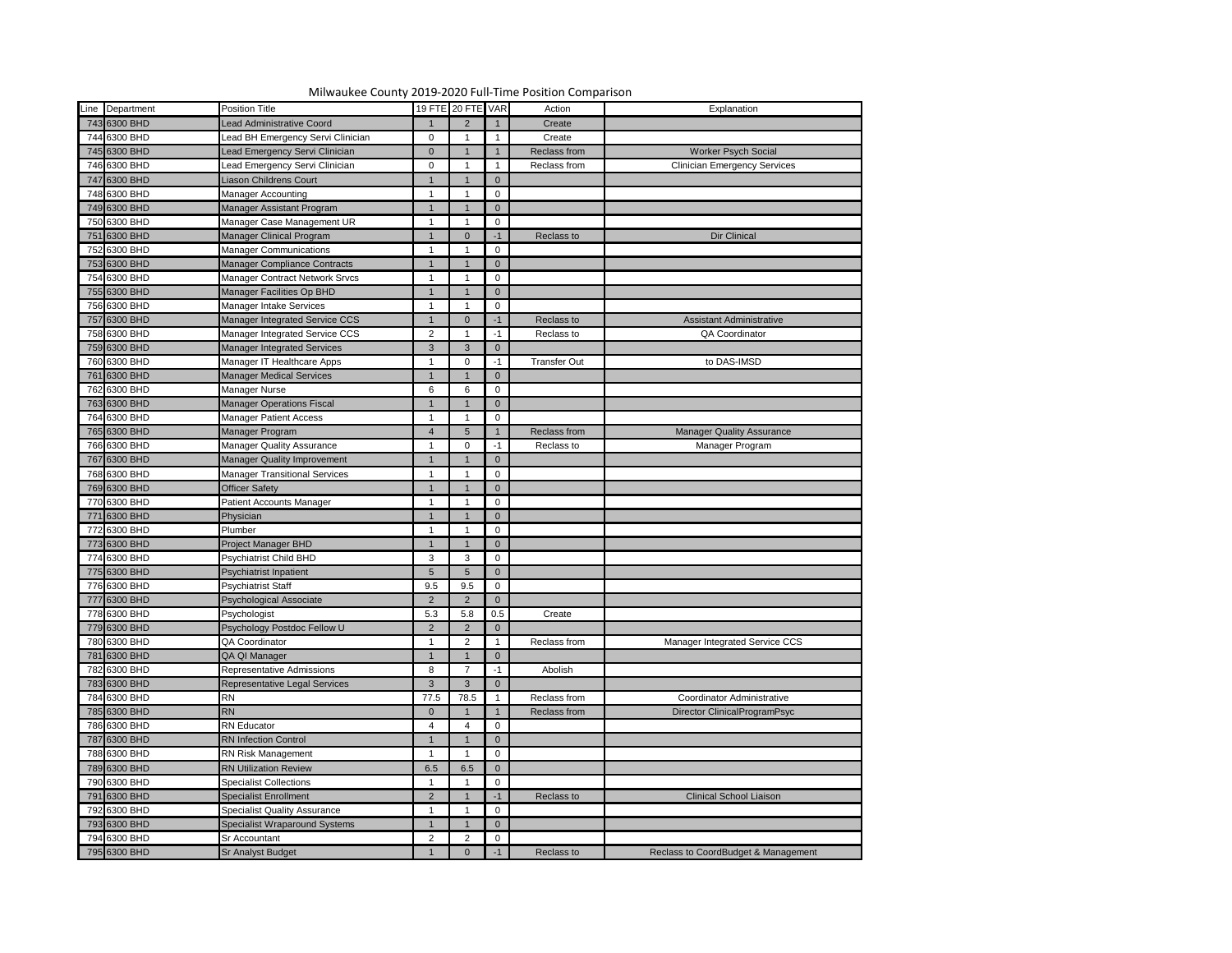| Line Department |                                        |                 | 19 FTE 20 FTE VAR |                |              |                               |
|-----------------|----------------------------------------|-----------------|-------------------|----------------|--------------|-------------------------------|
|                 | Position Title                         |                 |                   |                | Action       | Explanation                   |
| 796 6300 BHD    | <b>Sr Analyst Budget</b>               | $\mathbf 0$     |                   |                | Create       |                               |
| 797 6300 BHD    | <b>Sr Assistant Executive</b>          |                 |                   | $-1$           | Reclass to   | Sr Ast Ex and Brd Adm Liaisn  |
| 798 6300 BHD    | Sr Ast Ex and Brd Adm Liaisn           | $\mathbf 0$     |                   |                | Reclass from | <b>Sr Assistant Executive</b> |
| 799 6300 BHD    | Sr Revenue Cycle Analyst               |                 |                   | $\Omega$       |              |                               |
| 800 6300 BHD    | <b>Supervisor Maintenanc</b>           |                 |                   | 0              |              |                               |
| 801 6300 BHD    | <b>Supervisor Med Records</b>          |                 |                   | $\overline{0}$ |              |                               |
| 802 6300 BHD    | <b>Supervisor Nursing</b>              | 4.5             | 4.5               | 0              |              |                               |
| 803 6300 BHD    | <b>Supervisor Office Management</b>    |                 |                   | $\overline{0}$ |              |                               |
| 804 6300 BHD    | Team Lead of ROI                       |                 |                   | 0              |              |                               |
| 805 6300 BHD    | Technician Psych                       | 74              | 43                | $-31$          | Reclass to   | CAN                           |
| 806 6300 BHD    | Technician Psych                       |                 | $\Omega$          | $-1$           | Abolish      |                               |
| 807 6300 BHD    | <b>Therapist Music</b>                 | $\mathbf{3}$    | 3                 | $\overline{0}$ |              |                               |
| 808 6300 BHD    | Therapist Occupational                 | $\overline{7}$  |                   | $\mathbf 0$    |              |                               |
| 809 6300 BHD    | Worker Maintenance                     | $\overline{7}$  |                   | $\overline{0}$ |              |                               |
| 810 6300 BHD    | Worker Psych Social                    |                 | $\Omega$          | $-1$           | Reclass to   | Lead Emerg Serv Clin          |
| 811 6300 BHD    | <b>Worker Psych Social</b>             | 16              | $\blacksquare$    | $-5$           | Reclass to   | <b>Clinician Emerg Serv</b>   |
| 812 7900 Aging  | <b>Accounting Assistant</b>            |                 |                   | 0              |              |                               |
| 813 7900 Aging  | <b>Accounting Supervisor</b>           |                 |                   | $\overline{0}$ |              |                               |
| 814 7900 Aging  | Adm Asst NR Exempt                     | $\mathbf{3}$    | 3                 | 0              |              |                               |
| 815 7900 Aging  | Administrator Financial Ops Ag         |                 |                   | $\overline{0}$ |              |                               |
| 816 7900 Aging  | Budget Mgr - Aging                     |                 |                   | 0              |              |                               |
| 817 7900 Aging  | <b>Clerical Asst 1</b>                 |                 |                   | $\overline{0}$ |              |                               |
| 818 7900 Aging  | Coordinator Care Management            |                 |                   | 0              |              |                               |
| 819 7900 Aging  | Coordinator Elder Abuse Preven         |                 |                   | $\mathbf 0$    |              |                               |
| 820 7900 Aging  | <b>Coordinator Nutrition Outreach</b>  |                 |                   | 0              |              |                               |
| 821 7900 Aging  | <b>Director Administration Aging</b>   |                 |                   | $\mathbf 0$    |              |                               |
| 822 7900 Aging  | <b>Elderly Nutri Program</b>           |                 |                   | 0              |              |                               |
| 823 7900 Aging  | Exec Dir Aging                         |                 |                   | $\overline{0}$ |              |                               |
| 824 7900 Aging  | <b>Executive Assistant Aging</b>       | $\overline{ }$  |                   | $\mathbf 0$    |              |                               |
| 825 7900 Aging  | Human Ser Wkr Aging                    | 35              | 35                | $\overline{0}$ |              |                               |
|                 |                                        |                 |                   |                |              |                               |
| 826 7900 Aging  | Human Ser Wkr Aging BI Sp              | $\overline{2}$  | $\overline{2}$    | $\mathbf 0$    |              |                               |
| 827 7900 Aging  | Info And Outreach Coor Ag              |                 |                   | $\overline{0}$ |              |                               |
| 828 7900 Aging  | Office Supp Asst 2                     |                 |                   | $\mathbf 0$    |              |                               |
| 829 7900 Aging  | Paralegal                              |                 |                   | $\overline{0}$ |              |                               |
| 830 7900 Aging  | Prog and Policy Coord                  |                 |                   | $\mathbf 0$    |              |                               |
| 831 7900 Aging  | Prog Coord - Aging                     |                 |                   | $\overline{0}$ |              |                               |
| 832 7900 Aging  | Prog Coord - Community Progs           |                 |                   | 0              |              |                               |
| 833 7900 Aging  | Prog Coord - Res Center                | $\overline{2}$  |                   | $\overline{0}$ |              |                               |
| 834 7900 Aging  | Prog Planning Coord                    |                 |                   | $\mathbf 0$    |              |                               |
| 835 7900 Aging  | <b>Quality Imprvt Coord Res Cen</b>    |                 |                   | $\mathbf 0$    |              |                               |
| 836 7900 Aging  | Resource Mgr Aging                     |                 |                   | $\mathbf 0$    |              |                               |
| 837 7900 Aging  | RN 2 - Dept on Aging                   |                 |                   | $\mathbf 0$    |              |                               |
| 838 7900 Aging  | <b>Secretarial Asst</b>                | $\overline{2}$  |                   | $-1$           | Unfund       |                               |
| 839 7900 Aging  | Serv Supp Spec                         | $5\overline{)}$ |                   | $\overline{0}$ |              |                               |
| 840 7900 Aging  | Serv Supp Spec Bl Sp                   |                 |                   | $\mathbf 0$    |              |                               |
| 841 7900 Aging  | Specialist Dementia Care               | $\overline{2}$  |                   | $\overline{0}$ |              |                               |
| 842 7900 Aging  | Unit Supervisor-LTS                    | $\mathbf{3}$    | 3                 | $\mathbf 0$    |              |                               |
| 843 8000 DHHS   | Accountant 3                           |                 |                   | $\overline{0}$ |              |                               |
| 844 8000 DHHS   | <b>Accounting Coordinator - DHHS</b>   |                 |                   | 0              |              |                               |
| 845 8000 DHHS   | Admin Assistant 2 Accts Receivable     |                 |                   | $\overline{0}$ |              |                               |
| 846 8000 DHHS   | Admin Coordinator Alcohol Drug Program |                 |                   | 0              |              |                               |
| 847 8000 DHHS   | Administrative Assistant DHHS IT       |                 |                   | $\overline{0}$ |              |                               |
| 848 8000 DHHS   | Administrative Coordinator             | $\mathbf{3}$    | 3                 | $\mathbf 0$    |              |                               |
|                 |                                        |                 |                   |                |              |                               |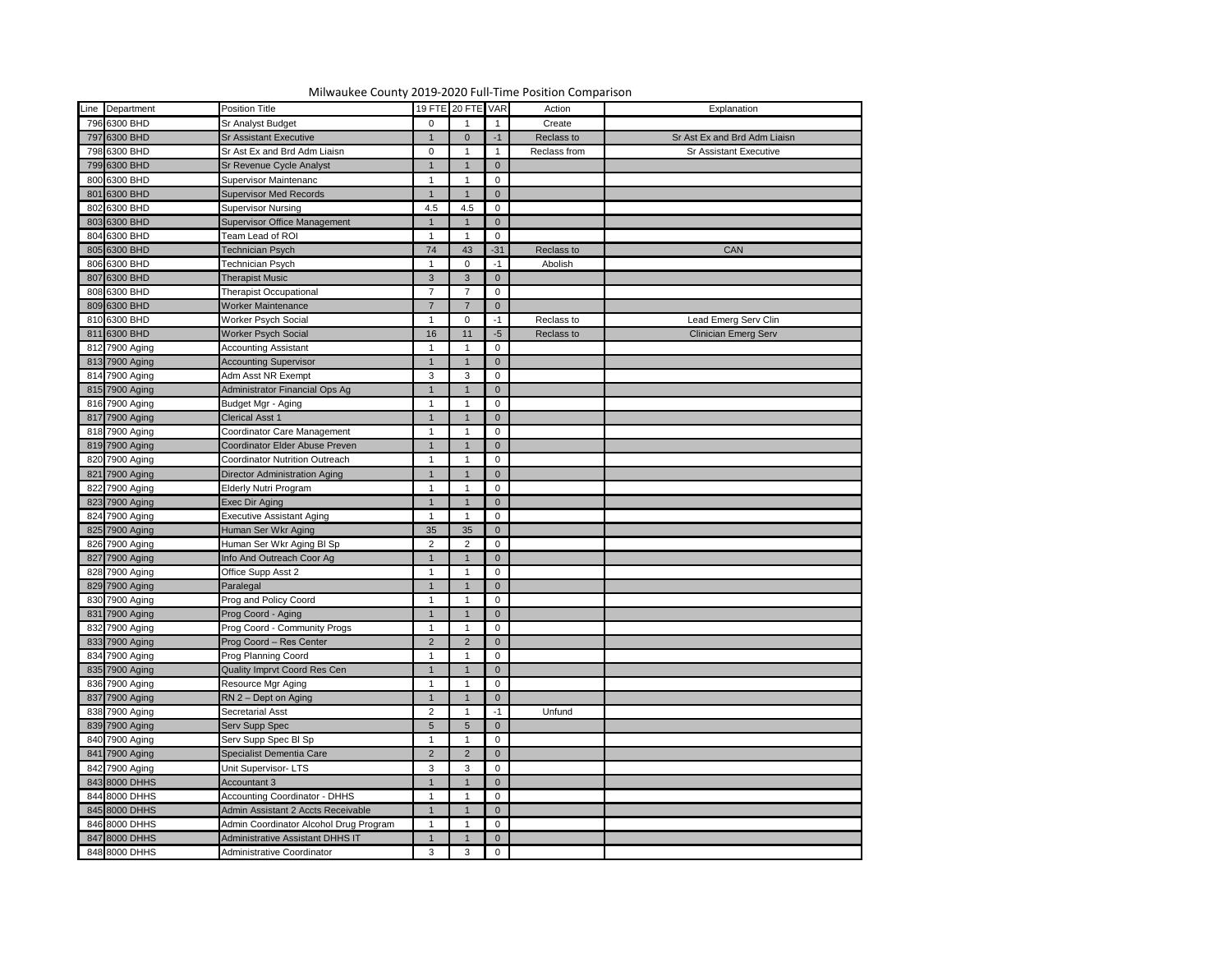| Milwaukee County 2019-2020 Full-Time Position Comparison |                                             |                 |                   |                |              |                                                           |  |  |  |  |  |
|----------------------------------------------------------|---------------------------------------------|-----------------|-------------------|----------------|--------------|-----------------------------------------------------------|--|--|--|--|--|
| Line Department                                          | <b>Position Title</b>                       |                 | 19 FTE 20 FTE VAR |                | Action       | Explanation                                               |  |  |  |  |  |
| 849 8000 DHHS                                            | <b>Administrator Contracts</b>              |                 |                   | $\overline{0}$ |              |                                                           |  |  |  |  |  |
| 850 8000 DHHS                                            | <b>Administrator Delinquency Courts</b>     |                 |                   | 0              |              |                                                           |  |  |  |  |  |
| 851 8000 DHHS                                            | <b>Administrator Disability Services</b>    |                 | $\Omega$          | $-1$           | Reclass to   | <b>Enterprise Project Manager</b>                         |  |  |  |  |  |
| 852 8000 DHHS                                            | <b>Administrator Housing</b>                |                 |                   | 0              |              |                                                           |  |  |  |  |  |
| 853 8000 DHHS                                            | <b>Assistant Administrative-</b>            | $\overline{2}$  | $\mathcal{P}$     | $\overline{0}$ |              |                                                           |  |  |  |  |  |
| 854 8000 DHHS                                            | <b>Assistant Administrator - DCSD</b>       |                 | $\Omega$          | -1             | Reclass to   | Deputy Administrator (File 18-10, December)               |  |  |  |  |  |
| 855 8000 DHHS                                            | <b>Assistant Executive</b>                  |                 |                   | $\overline{0}$ |              |                                                           |  |  |  |  |  |
| 856 8000 DHHS                                            | <b>Asst Admin Disability Ser</b>            | -1              |                   | 0              |              |                                                           |  |  |  |  |  |
| 857 8000 DHHS                                            | <b>Asst Housing And Dev Coordinator</b>     |                 |                   | $\overline{0}$ |              |                                                           |  |  |  |  |  |
| 858 8000 DHHS                                            | Asst Superintendent Juvenile Detention      |                 |                   | 0              |              |                                                           |  |  |  |  |  |
| 859 8000 DHHS                                            | Change Mangement Coordinator                | $\overline{0}$  |                   |                | Create       |                                                           |  |  |  |  |  |
| 860 8000 DHHS                                            | <b>Clerical Assistant 1</b>                 | $\mathbf{3}$    | 3                 | 0              |              |                                                           |  |  |  |  |  |
| 861 8000 DHHS                                            | <b>Clerical Assistant 2</b>                 | 6               | 6                 | $\overline{0}$ |              |                                                           |  |  |  |  |  |
| 862 8000 DHHS                                            | <b>Clerical Spec DHS</b>                    | $\overline{2}$  | 2                 | 0              |              |                                                           |  |  |  |  |  |
| 863 8000 DHHS                                            | <b>Community Engagement Coordinator</b>     | $\overline{0}$  |                   |                | Create       |                                                           |  |  |  |  |  |
| 864 8000 DHHS                                            | Community Intervention Spec                 | 8               | 6                 | $-2$           | Abolish      |                                                           |  |  |  |  |  |
| 865 8000 DHHS                                            | Community Intervention Spec                 | $\overline{0}$  |                   |                | Reclass from | HSW Law Enforcement Liaison (File 18-10, December)        |  |  |  |  |  |
| 866 8000 DHHS                                            | <b>Community Intervention Spec</b>          | $\Omega$        | 3                 | 3              | Reclass from | Housing Program Asst Special Needs (File 19-9, March)     |  |  |  |  |  |
| 867 8000 DHHS                                            | Community Intervention Spec                 | $\overline{0}$  |                   |                | Create       |                                                           |  |  |  |  |  |
| 868 8000 DHHS                                            | <b>Contract Manager</b>                     | $\mathbf 1$     |                   | 0              |              |                                                           |  |  |  |  |  |
| 869 8000 DHHS                                            | <b>Contract Service Coordinator</b>         | $\mathbf{3}$    | 3                 | $\overline{0}$ |              |                                                           |  |  |  |  |  |
| 870 8000 DHHS                                            | <b>Control Center Assistant</b>             | 4               | 3                 | -1             | Abolish      |                                                           |  |  |  |  |  |
| 871 8000 DHHS                                            | <b>Custody Placement Specialist</b>         |                 | $\Omega$          | $-1$           | Abolish      |                                                           |  |  |  |  |  |
| 872 8000 DHHS                                            | Deputy Administrator                        | $\Omega$        |                   |                | Reclass from | Administrator Asst DCSD (File 18-10, December)            |  |  |  |  |  |
| 873 8000 DHHS                                            | Deputy Administrator                        | $\Omega$        |                   |                | Reclass from | Section Manager (File 18-10, December)                    |  |  |  |  |  |
| 874 8000 DHHS                                            | <b>Deputy Director DHHS</b>                 |                 |                   | 0              |              |                                                           |  |  |  |  |  |
| 875 8000 DHHS                                            | <b>Director Strategic Initiatives</b>       |                 |                   | $\overline{0}$ |              |                                                           |  |  |  |  |  |
| 876 8000 DHHS                                            | Disabilities Benefits Specialist            | Б.              |                   | $-1$           | Reclass to   | Disabilities Services Coordinator (File 19-9, September)  |  |  |  |  |  |
| 877 8000 DHHS                                            | <b>Disabilities Services Coordinator</b>    | $5\overline{)}$ | 6                 |                | Reclass from | Disabilities Benefits Specialist (File 19-9, September)   |  |  |  |  |  |
| 878 8000 DHHS                                            | <b>Energy Assistant Program Int</b>         |                 |                   | $-1$           | Reclass to   | Quality Specialist-Energy (File 19-9, January)            |  |  |  |  |  |
| 879 8000 DHHS                                            | <b>Energy Assistant Program Specialist</b>  | $\overline{2}$  |                   | $\overline{0}$ |              |                                                           |  |  |  |  |  |
| 880 8000 DHHS                                            | <b>Energy Quality Specialist</b>            | $\Omega$        |                   |                | Reclass from | Energy Assistant Program Int (File 19-9, January)         |  |  |  |  |  |
| 881 8000 DHHS                                            | Enterprise Project Manager                  | $\Omega$        |                   |                | Reclass from | <b>Administrator Disability Services</b>                  |  |  |  |  |  |
| 882 8000 DHHS                                            | <b>Evaluator Housing Program</b>            |                 |                   | 0              |              |                                                           |  |  |  |  |  |
| 883 8000 DHHS                                            | <b>Exec Dir Health Human Services</b>       |                 |                   | $\overline{0}$ |              |                                                           |  |  |  |  |  |
| 884 8000 DHHS                                            | Fiscal Assistant 2 NM                       | $\overline{2}$  | 2                 | 0              |              |                                                           |  |  |  |  |  |
| 885 8000 DHHS                                            | <b>Fiscal Management Analyst 3</b>          |                 |                   | $-1$           | Reclass to   | Sr. Manager Operations & Budget (File 19-9, June)         |  |  |  |  |  |
| 886 8000 DHHS                                            | Fiscal Specialist                           |                 |                   | 0              |              |                                                           |  |  |  |  |  |
| 887 8000 DHHS                                            | Housing Inspector                           | 3.5             |                   | $-0.5$         | Abolish      |                                                           |  |  |  |  |  |
| 888 8000 DHHS                                            | Housing Prog Assistant Rent Asst            | $5\phantom{.0}$ | 5                 | 0              |              |                                                           |  |  |  |  |  |
| 889 8000 DHHS                                            | Housing Program Asst Spec Needs             | 3               |                   | -3             | Reclass to   | Community Intervention Specialist (File 19-9, March, May) |  |  |  |  |  |
| 890 8000 DHHS                                            | Housing Program Manager BH-                 |                 |                   | 0              |              |                                                           |  |  |  |  |  |
| 891 8000 DHHS                                            | <b>Housing Program-Manager-</b>             | 3               |                   | $\overline{0}$ |              |                                                           |  |  |  |  |  |
| 892 8000 DHHS                                            | <b>Housing Stabilization Assistant</b>      |                 |                   | 0              |              |                                                           |  |  |  |  |  |
| 893 8000 DHHS                                            | <b>HSW Law Enforcement Liaison</b>          |                 |                   |                | Reclass to   | Community Intervention Specialist (File 18-10, December)  |  |  |  |  |  |
| 894 8000 DHHS                                            | Hum Service Worker-Juvenile Justice         | 62              | 62                | 0              |              |                                                           |  |  |  |  |  |
| 895 8000 DHHS                                            | Hum Service Worker-Juvenile Justice BL Spar | $\overline{2}$  |                   | $\overline{0}$ |              |                                                           |  |  |  |  |  |
| 896 8000 DHHS                                            | Human Service Worker                        | 36              | 36                | 0              |              |                                                           |  |  |  |  |  |
| 897 8000 DHHS                                            | Human Service Worker BI Sp                  | 8               |                   | $\overline{0}$ |              |                                                           |  |  |  |  |  |
| 898 8000 DHHS                                            | Human Services Supervisor                   | 8               | 8                 | 0              |              |                                                           |  |  |  |  |  |
| 899 8000 DHHS                                            | Info System Applications Spec CC            |                 |                   | $\Omega$       |              |                                                           |  |  |  |  |  |
| 900 8000 DHHS                                            | <b>Inspector Senior Housing</b>             |                 |                   | 0              |              |                                                           |  |  |  |  |  |
| 901 8000 DHHS                                            | Lead Community Intervention Specialist      | $\Omega$        |                   |                | Reclass from | Manager SAMHSA-Housing (File 19-9, June)                  |  |  |  |  |  |

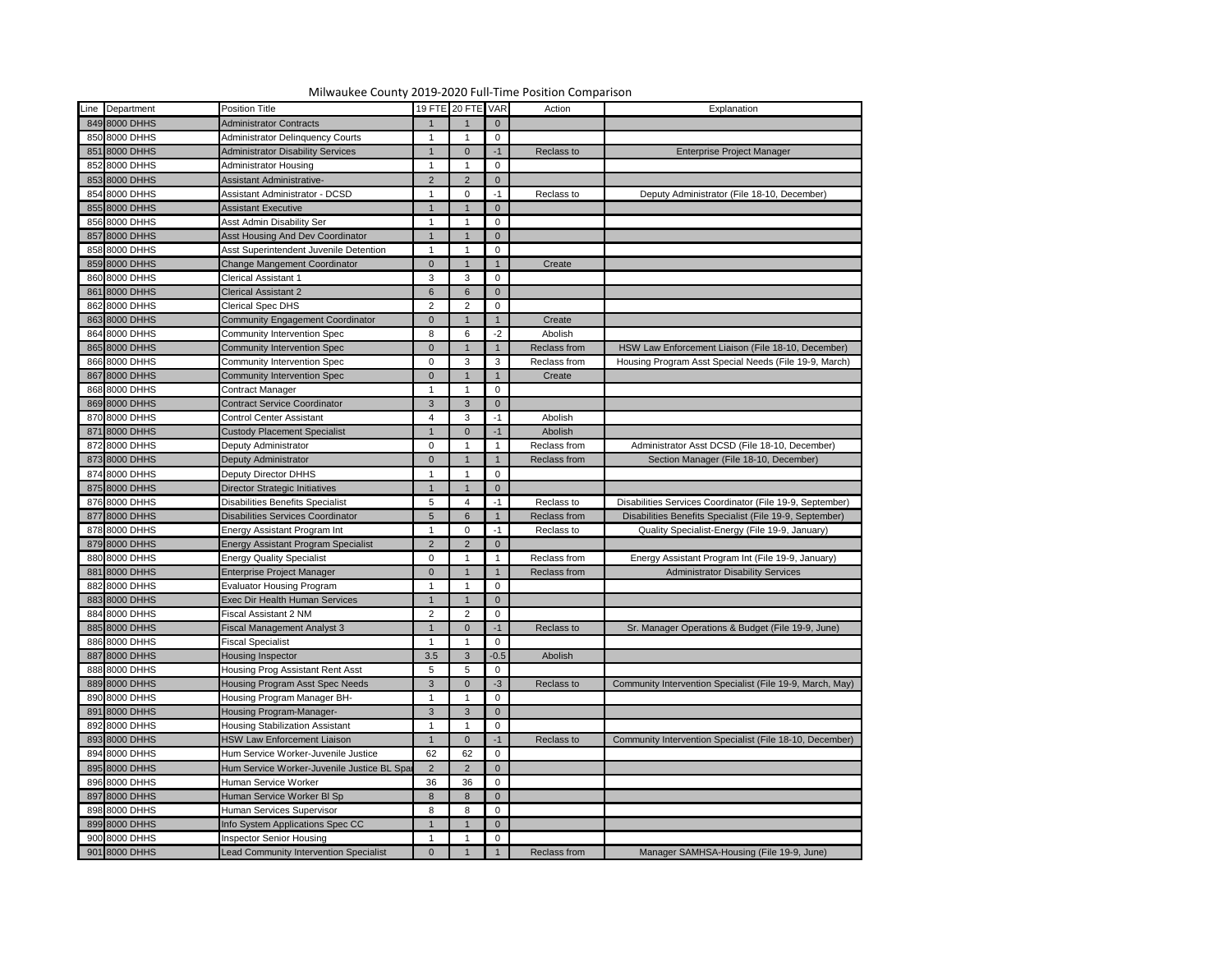|                 | Milwaukee County 2019-2020 Full-Time Position Comparison |                 |                   |                |                            |                                                          |
|-----------------|----------------------------------------------------------|-----------------|-------------------|----------------|----------------------------|----------------------------------------------------------|
| Line Department | Position Title                                           |                 | 19 FTE 20 FTE VAR |                | Action                     | Explanation                                              |
| 902 8000 DHHS   | <b>Manager Business Operations</b>                       |                 |                   | $\mathbf 0$    |                            |                                                          |
| 903 8000 DHHS   | Manager Contract Service Coord                           |                 |                   | $\overline{0}$ |                            |                                                          |
| 904 8000 DHHS   | Manager Outreach Services-                               |                 |                   | $\mathbf 0$    |                            |                                                          |
| 905 8000 DHHS   | Manager SAMHSA-Housing                                   |                 |                   | -1             | Reclass to                 | Lead Community Intervention Specialist (File 19-9, June) |
| 906 8000 DHHS   | Navigator System Manager                                 | $\mathbf 0$     |                   |                | Create                     |                                                          |
| 907 8000 DHHS   | <b>Office Support Assistant 2</b>                        | $6\phantom{1}6$ |                   | $-1$           | Abolish                    |                                                          |
| 908 8000 DHHS   | Office Support Assistant 2 Bl                            |                 |                   | 0              |                            |                                                          |
| 909 8000 DHHS   | Program Coordinator - ASD                                |                 |                   | $\overline{0}$ |                            |                                                          |
| 910 8000 DHHS   | Program Manager Childrens' Services                      |                 |                   | $\mathbf 0$    |                            |                                                          |
| 911 8000 DHHS   |                                                          |                 |                   |                |                            |                                                          |
| 912 8000 DHHS   | Quality Assurance Coord - DHHS                           |                 |                   | $\overline{0}$ |                            |                                                          |
|                 | <b>Quality Assurance Spec DHHS</b>                       |                 |                   | $\mathbf 0$    |                            |                                                          |
| 913 8000 DHHS   | <b>Quality Assurance Specialist</b>                      | $\overline{2}$  |                   | $\overline{0}$ |                            |                                                          |
| 914 8000 DHHS   | Quality Assurance Specialist - AODA                      |                 |                   | $\mathbf 0$    |                            |                                                          |
| 915 8000 DHHS   | <b>Quality Strategy Coordinator</b>                      |                 |                   | $\overline{0}$ |                            |                                                          |
| 916 8000 DHHS   | Real Estate Project Manager                              |                 |                   | 0              |                            |                                                          |
| 917 8000 DHHS   | Resource Center Manager - Disabilities                   |                 |                   | $\overline{0}$ |                            |                                                          |
| 918 8000 DHHS   | RN <sub>1</sub>                                          | $\mathbf{3}$    |                   | 0              |                            |                                                          |
| 919 8000 DHHS   | RN <sub>2</sub>                                          |                 |                   | $\overline{0}$ |                            |                                                          |
| 920 8000 DHHS   | RN 3 - DSD                                               |                 |                   | $\mathbf 0$    |                            |                                                          |
| 921 8000 DHHS   | <b>Section Manager</b>                                   | $\mathbf{3}$    |                   | -1             | Reclass to                 | Deputy Administrator (File 18-10, December)              |
| 922 8000 DHHS   | Senior Analyst Budget & Management                       |                 |                   | 0              |                            |                                                          |
| 923 8000 DHHS   | <b>Senior Assistant Executive</b>                        |                 |                   | $\mathbf 0$    |                            |                                                          |
| 924 8000 DHHS   | Senior Manager Operations & Budget                       | $\mathbf 0$     |                   |                | Reclass from               | Fiscal Management Analyst 3 (File 19-9, June)            |
| 925 8000 DHHS   | Service Support Specialist                               | $\overline{2}$  |                   | $\overline{0}$ |                            |                                                          |
| 926 8000 DHHS   | Specialist Comm Inter Clinician                          |                 |                   | 0              |                            |                                                          |
| 927 8000 DHHS   | <b>Specialist Housing Intake</b>                         |                 |                   | $\overline{0}$ |                            |                                                          |
| 928 8000 DHHS   | <b>Stores And Distribution Asst 1</b>                    |                 | 0.5               | $-0.5$         | Unfund                     |                                                          |
| 929 8000 DHHS   | Superintendent Juvenile Detent                           | $\overline{1}$  |                   | $\overline{0}$ |                            |                                                          |
| 930 8000 DHHS   | Supervisor Juvenile Corr Officer                         | $\overline{7}$  |                   | 0              |                            |                                                          |
| 931 8000 DHHS   | Supervisor Office Management                             |                 |                   | $\overline{0}$ |                            |                                                          |
| 932 8000 DHHS   | <b>Training Coordinator</b>                              | $\mathbf 0$     |                   |                | Create                     |                                                          |
| 933 8000 DHHS   | Unit Supervisor - LTS                                    | $\mathbf{3}$    |                   | $\overline{0}$ |                            |                                                          |
| 934 8000 DHHS   | <b>Youth Corrections Officer</b>                         | 71              | -71               | 0              |                            |                                                          |
| 935 8000 DHHS   | Youth Corrections Officer BI S                           | $\mathbf{3}$    |                   | $\overline{0}$ |                            |                                                          |
| 936 9000 Parks  | Adm Asst                                                 | $\overline{2}$  | ົ                 | 0              |                            |                                                          |
| 937 9000 Parks  | Admin Sec-Graphic Designer                               |                 |                   | $\mathbf 0$    |                            |                                                          |
| 938 9000 Parks  | <b>AOC Project Coordinator</b>                           | $\overline{0}$  |                   |                | <b>Current Year Create</b> | Created File 19-678                                      |
| 939 9000 Parks  | <b>Aquatics Operations Supervisor</b>                    | $\overline{0}$  |                   |                | Reclass from               | Park Maint Wrkr 2 IC (File 18-10, December)              |
| 940 9000 Parks  | Asst Chief of Rec/Business Op                            | $\overline{2}$  |                   | 0              |                            |                                                          |
| 941 9000 Parks  | Asst Natural Areas Coordinator                           |                 |                   | $\overline{0}$ |                            |                                                          |
| 942 9000 Parks  | <b>Botanical Gardens Dir</b>                             |                 |                   | 0              |                            |                                                          |
| 943 9000 Parks  | <b>Budget Mgr - Parks</b>                                | $\mathbf{1}$    |                   | $\overline{0}$ |                            |                                                          |
| 944 9000 Parks  | Carpenter                                                | $\mathbf{3}$    |                   | 0              |                            |                                                          |
| 945 9000 Parks  | Carpenter Supv                                           |                 |                   | $\overline{0}$ |                            |                                                          |
| 946 9000 Parks  | Chief Planning and Develop                               |                 |                   | $-1$           | Reclass to                 | Deputy Director Parks (File 18-10 December)              |
| 947 9000 Parks  |                                                          |                 |                   |                |                            |                                                          |
|                 | <b>Clerical Spec Parks</b>                               |                 |                   | $-1$           | Reclass to                 | Parks Ops Analyst (18-10, September)                     |
| 948 9000 Parks  | <b>Clubhouse Concessions Mgr</b>                         |                 |                   | 0              |                            |                                                          |
| 949 9000 Parks  | Comm Center Mgr                                          | $\overline{2}$  |                   | $\overline{0}$ |                            |                                                          |
| 950 9000 Parks  | Comm Center Supv                                         | $\overline{2}$  | $\mathcal{P}$     | 0              |                            |                                                          |
| 951 9000 Parks  | <b>Concessions In-Charge</b>                             | $\overline{0}$  |                   |                | Reclass from               | Park Maint Worker Asst (File 19-9, December)             |
| 952 9000 Parks  | <b>Construction Coordinator</b>                          |                 |                   | 0              |                            |                                                          |
| 953 9000 Parks  | <b>Construction Technician-Parks</b>                     |                 |                   | $\overline{0}$ |                            |                                                          |
| 954 9000 Parks  | <b>Contract Services Officer</b>                         |                 |                   | $\Omega$       |                            |                                                          |

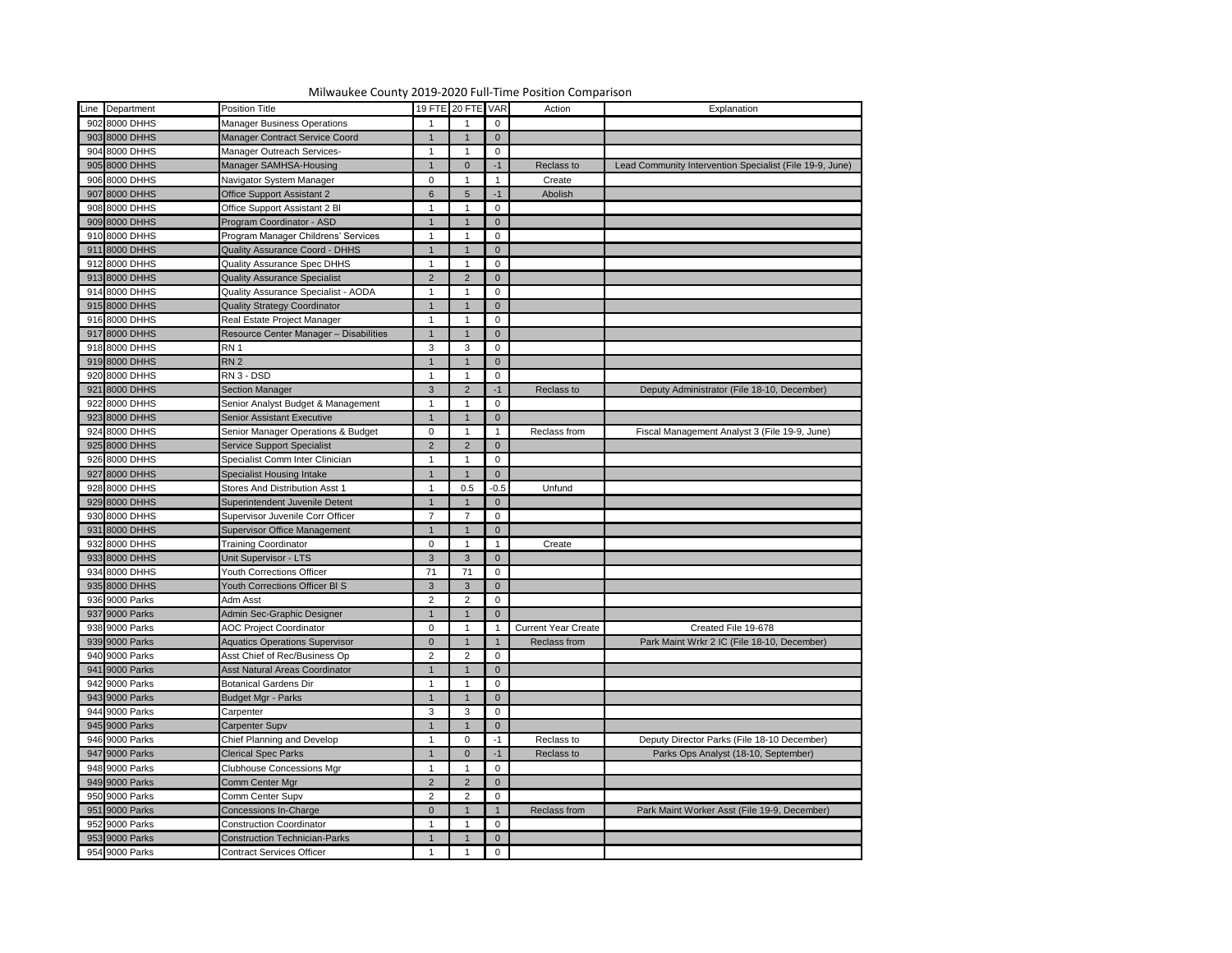|                 | Milwaukee County 2019-2020 Full-Time Position Comparison |                   |              |                |                   |                                                       |
|-----------------|----------------------------------------------------------|-------------------|--------------|----------------|-------------------|-------------------------------------------------------|
| Line Department | <b>Position Title</b>                                    | 19 FTE 20 FTE VAR |              |                | Action            | Explanation                                           |
| 955 9000 Parks  | <b>Coord Marketing Special Events</b>                    |                   |              | $\overline{0}$ |                   |                                                       |
| 956 9000 Parks  | Coordinator Marketing                                    |                   |              | 0              |                   |                                                       |
| 957 9000 Parks  | <b>Coordinator Natural Areas</b>                         |                   |              | $\overline{0}$ |                   |                                                       |
| 958 9000 Parks  | <b>Coordinator Trails Parks</b>                          |                   |              | 0              |                   |                                                       |
| 959 9000 Parks  | Dep Regional Operations Mgr                              | $\overline{4}$    |              | $-4$           | Reclass to        | Manager Operations (File 18-10, December)             |
| 960 9000 Parks  | <b>Deputy Director Parks</b>                             | $\mathbf{0}$      |              |                | Reclass from      | Chief Planning & Develop (File 18-10 December)        |
| 961 9000 Parks  | <b>Director Ext Affairs Parks</b>                        |                   | $\Omega$     | -1             | <b>Retitle to</b> | Director of Planning and Admin                        |
| 962 9000 Parks  | <b>Director of Cultural Amenities</b>                    | $\mathbf 0$       |              |                | Create            |                                                       |
| 963 9000 Parks  | Director of Planning and Admin                           | $\overline{0}$    |              |                | Retitle from      | <b>Director Ext Affairs Parks</b>                     |
| 964 9000 Parks  | Director Operatio Rec Parks                              |                   |              | 0              |                   |                                                       |
| 965 9000 Parks  | Director Ops Field Parks                                 |                   |              | $\overline{0}$ |                   |                                                       |
| 966 9000 Parks  | <b>Electrical Mech</b>                                   |                   |              | 0              |                   |                                                       |
| 967 9000 Parks  | <b>Electrical Mech Dot</b>                               | $\mathbf{3}$      | 3            | $\overline{0}$ |                   |                                                       |
| 968 9000 Parks  | <b>Electrical Mech Supv</b>                              |                   |              | $\mathbf 0$    |                   |                                                       |
| 969 9000 Parks  | <b>Engagement Manager</b>                                |                   |              | $\overline{0}$ |                   |                                                       |
| 970 9000 Parks  | <b>ExecDirParksRecCulture</b>                            |                   |              | 0              |                   |                                                       |
| 971 9000 Parks  | Food Service Operator                                    | $\mathbf{3}$      | 3            | $\overline{0}$ |                   |                                                       |
| 972 9000 Parks  | <b>Golf And Recreation Turf Mgr</b>                      |                   |              | 0              |                   |                                                       |
| 973 9000 Parks  | <b>Golf Services Mgr</b>                                 |                   |              | $\overline{0}$ |                   |                                                       |
| 974 9000 Parks  | <b>Golf Superintendent-PGA</b>                           |                   |              | 0              |                   |                                                       |
| 975 9000 Parks  | <b>Graphic Designer-</b>                                 |                   |              | $\overline{0}$ |                   |                                                       |
| 976 9000 Parks  | <b>Head Lifeguard</b>                                    | 3                 | 3            | 0              |                   |                                                       |
| 977 9000 Parks  | <b>Heating and Ventilating Specialist</b>                | 3                 | 3            | $\mathbf{0}$   |                   |                                                       |
| 978 9000 Parks  | <b>Heating Equip Mech</b>                                |                   |              | 0              |                   |                                                       |
| 979 9000 Parks  | <b>Heating Equip Mech Supv</b>                           |                   |              | $\overline{0}$ |                   |                                                       |
| 980 9000 Parks  | Horticultural-Director                                   |                   |              | 0              |                   |                                                       |
| 981 9000 Parks  | Horticultural-Supervisor                                 |                   |              | $\overline{0}$ |                   |                                                       |
| 982 9000 Parks  | Horticulturist 1 NM                                      | 10                | 10           | $\overline{0}$ |                   |                                                       |
| 983 9000 Parks  | Horticulturist 2 In Charge                               | $\mathbf 1$       |              | $\overline{0}$ |                   |                                                       |
| 984 9000 Parks  | Ironworker                                               |                   |              | 0              |                   |                                                       |
| 985 9000 Parks  | <b>Ironworker Supervisor</b>                             |                   |              | $\Omega$       |                   |                                                       |
| 986 9000 Parks  | Landscape Arch 3                                         | 3                 | 3            | 0              |                   |                                                       |
| 987 9000 Parks  | Landscape-Const Region Super                             | $\overline{2}$    |              | $\mathbf 0$    |                   |                                                       |
| 988 9000 Parks  | Lead Park Ranger                                         | $\mathbf 0$       | 2            | $\overline{2}$ | Reclass from      | Park Ranger (File 18-10, December)                    |
| 989 9000 Parks  | <b>Manager Operations</b>                                | $\Omega$          |              |                | Reclass from      | Dep Regional Operations Mgr (File 18-10, December)    |
| 990 9000 Parks  | Manager Planning Development-                            |                   |              | 0              |                   |                                                       |
| 991 9000 Parks  | Marina Manager                                           |                   |              | $\mathbf 0$    |                   |                                                       |
| 992 9000 Parks  | Market Coord Sponsorship                                 |                   |              | $-1$           | Retitle to        | <b>Marketing Comm Specialist</b>                      |
| 993 9000 Parks  | Marketing & Communications Manager                       |                   |              | $\overline{0}$ |                   |                                                       |
| 994 9000 Parks  | <b>Marketing Comm Specialist</b>                         | $\overline{0}$    |              |                | Retitle from      | Market Coord Sponsorship                              |
| 995 9000 Parks  | Mechanical Service Manager                               |                   |              | $\overline{0}$ |                   |                                                       |
| 996 9000 Parks  | <b>Natural Res Spec Parks</b>                            |                   |              | $\mathbf 0$    |                   |                                                       |
| 997 9000 Parks  | Natural Res Tech - Parks NM                              | 26                | 26           | $\overline{0}$ |                   |                                                       |
| 998 9000 Parks  | Natural Resources Coordinator                            | $5\phantom{.0}$   | 5            | $\mathbf 0$    |                   |                                                       |
| 999 9000 Parks  | Office Asst 1-3                                          | 10                | 10.          | $\overline{0}$ |                   |                                                       |
| 1000 9000 Parks | Officer Development                                      |                   |              | $\mathbf 0$    |                   |                                                       |
| 1001 9000 Parks | <b>Organized Sports Coordinator</b>                      |                   |              | $\Omega$       |                   |                                                       |
| 1002 9000 Parks | Painter Bldgs                                            | $\overline{2}$    | 2            | 0              |                   |                                                       |
| 1003 9000 Parks | Painter Supv                                             |                   |              | $\mathbf 0$    |                   |                                                       |
| 1004 9000 Parks | Park Artist NM                                           |                   |              | 0              |                   |                                                       |
| 1005 9000 Parks | Park Maint Wrkr 2 IC                                     | 45                | 44           | -1             | Reclass to        | Aquatics Operations Supervisor (File 18-10, December) |
| 1006 9000 Parks | Park Maint Wrkr Asst                                     | 6                 |              | $-1$           | Reclass to        | Concessions In-Charge (File 19-9, December)           |
| 1007 9000 Parks | Park Naturalist                                          | $\mathbf{3}$      | $\mathbf{3}$ | $\overline{0}$ |                   |                                                       |

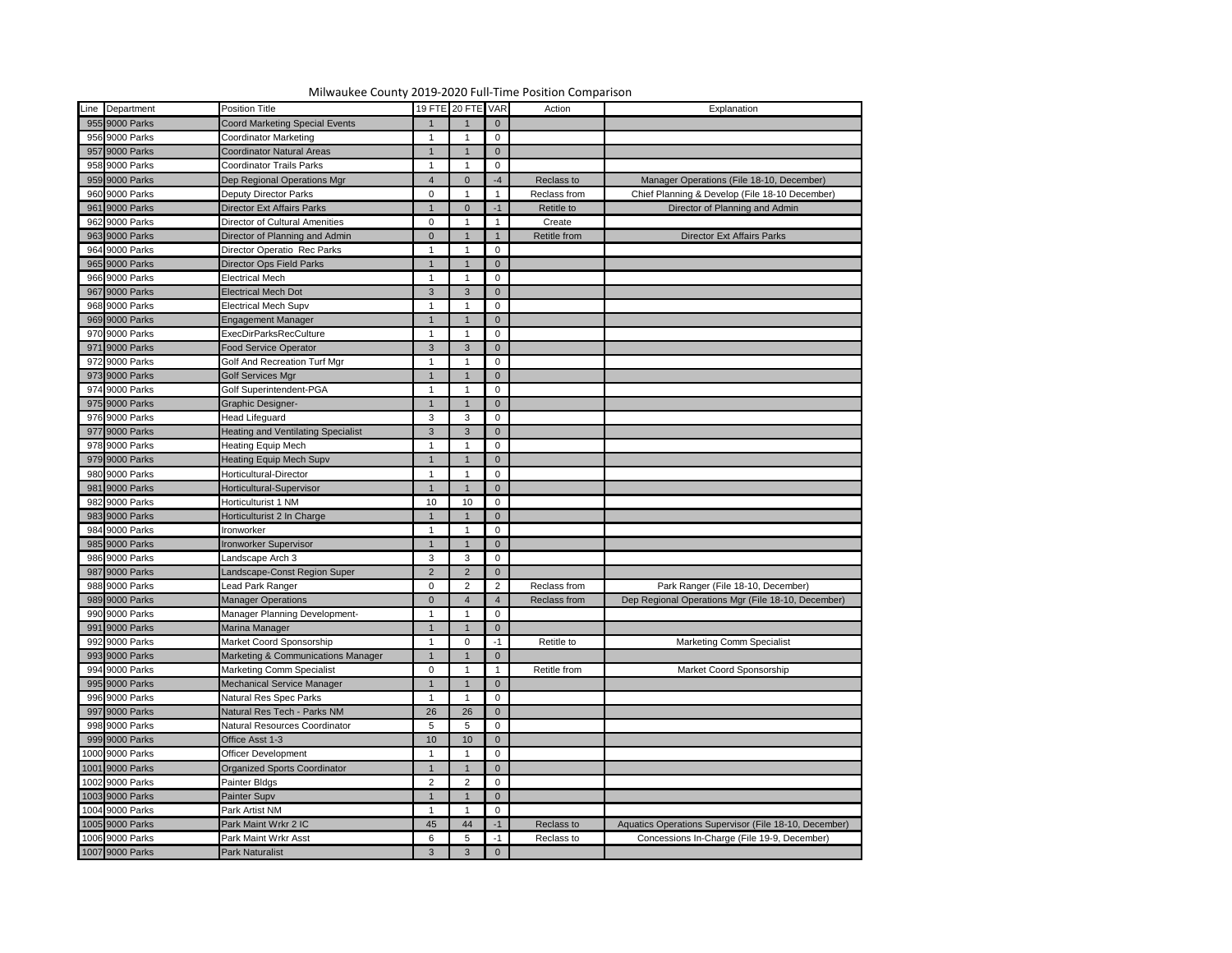| Milwaukee County 2019-2020 Full-Time Position Comparison |                                    |                 |                   |                |              |                                                |  |  |  |  |
|----------------------------------------------------------|------------------------------------|-----------------|-------------------|----------------|--------------|------------------------------------------------|--|--|--|--|
| Line Department                                          | Position Title                     |                 | 19 FTE 20 FTE VAR |                | Action       | Explanation                                    |  |  |  |  |
| 1008 9000 Parks                                          | Park Naturalist Interp Ed          |                 |                   | $\mathbf 0$    |              |                                                |  |  |  |  |
| 1009 9000 Parks                                          | Park Operats Analyst 2             | 4               | 5                 |                | Reclass from | Specialist POS Parks (File 18-10 September)    |  |  |  |  |
| 1010 9000 Parks                                          | Park Operats Analyst 2             | $\mathbf 0$     |                   |                | Reclass from | Clerical Spec Parks (File 18-10, September)    |  |  |  |  |
| 1011 9000 Parks                                          | Park Ranger                        | $\overline{2}$  |                   | $-2$           | Reclass to   | Lead Park Ranger (File 18-10, December)        |  |  |  |  |
| 1012 9000 Parks                                          | Park Unit Coord 1 Conc             | $\overline{2}$  |                   | 0              |              |                                                |  |  |  |  |
| 1013 9000 Parks                                          | Park Unit Coord 1 Golf             | $2^{\circ}$     |                   | $\overline{0}$ |              |                                                |  |  |  |  |
| 1014 9000 Parks                                          | Park Unit Coord 1-2                | 17              | 16                | $-1$           | Abolish      |                                                |  |  |  |  |
| 1015 9000 Parks                                          | Park Unit Coord 2 Conc             | $\overline{2}$  |                   | $\overline{0}$ |              |                                                |  |  |  |  |
| 1016 9000 Parks                                          | Park Unit Coord 2 Golf             | $5\phantom{.0}$ | 5                 | 0              |              |                                                |  |  |  |  |
| 1017 9000 Parks                                          | Parks Maintenance Worker NM        | 15              | 16                |                | Fund         |                                                |  |  |  |  |
| 1018 9000 Parks                                          | Plumber                            | 4               |                   | 0              |              |                                                |  |  |  |  |
| 1019 9000 Parks                                          | <b>Plumber Supv</b>                |                 |                   | $\overline{0}$ |              |                                                |  |  |  |  |
| 1020 9000 Parks                                          | <b>Public Services Mgr</b>         |                 |                   | $\mathbf 0$    |              |                                                |  |  |  |  |
| 1021 9000 Parks                                          | Receptionist-                      |                 |                   | $\overline{0}$ |              |                                                |  |  |  |  |
| 1022 9000 Parks                                          | Recreation-Aquatic Prog Mgr        |                 |                   | 0              |              |                                                |  |  |  |  |
| 1023 9000 Parks                                          | <b>Restoration Ecologist</b>       | -1              |                   |                |              |                                                |  |  |  |  |
|                                                          |                                    |                 |                   | $\overline{0}$ |              |                                                |  |  |  |  |
| 1024 9000 Parks                                          | Safety Security and Train Mgr      |                 |                   | 0              |              |                                                |  |  |  |  |
| 1025 9000 Parks                                          | <b>Special Events Manager</b>      |                 |                   | $\overline{0}$ |              |                                                |  |  |  |  |
| 1026 9000 Parks                                          | <b>Specialist POS Parks-</b>       |                 | $\Omega$          | $-1$           | Reclass to   | Park Operats Analyst 2 (File 18-10, September) |  |  |  |  |
| 1027 9000 Parks                                          | <b>Sr Assistant Executive-</b>     | $\mathbf 1$     |                   | $\overline{0}$ |              |                                                |  |  |  |  |
| 1028 9000 Parks                                          | <b>SS&amp;T Coordinator</b>        | $\overline{2}$  | 2                 | $\mathbf 0$    |              |                                                |  |  |  |  |
| 1029 9000 Parks                                          | <b>Supervisor Aquatics-</b>        |                 |                   | $-1$           | Reclass to   | Supervisor Lifeguard (File 18-10, December)    |  |  |  |  |
| 1030 9000 Parks                                          | Supervisor Lifeguard               | $\overline{0}$  |                   |                | Reclass from | Supervisor Aquatics (File 18-10, December)     |  |  |  |  |
| 1031 9500 Zoo                                            | Accountant                         | -1              |                   | $\overline{0}$ |              |                                                |  |  |  |  |
| 1032 9500 Zoo                                            | Administrative Assistant           | $\overline{0}$  |                   |                | Reclass from | Office Supp Asst 1 (File 19-10, June)          |  |  |  |  |
| 1033 9500 Zoo                                            | AdmissionsAndTranspSup             |                 |                   | $\overline{0}$ |              |                                                |  |  |  |  |
| 1034 9500 Zoo<br>1035 9500 Zoo                           | AnimalDivisionCoord                |                 |                   | 0              |              |                                                |  |  |  |  |
|                                                          | AssistantAccountingCash-           | $\overline{1}$  | -1                | $\overline{0}$ |              |                                                |  |  |  |  |
| 1036 9500 Zoo                                            | AssistantSpecialEvents             |                 |                   | $\mathbf 0$    |              |                                                |  |  |  |  |
| 1037 9500 Zoo                                            | AssociateAccountant-               |                 |                   | $\overline{0}$ |              |                                                |  |  |  |  |
| 1038 9500 Zoo                                            | AsstGroupSalesCoord                |                 |                   | 0              |              |                                                |  |  |  |  |
| 1039 9500 Zoo                                            | AudiovisualCoord-Zoo               |                 |                   | $\overline{0}$ |              |                                                |  |  |  |  |
| 1040 9500 Zoo                                            | Clerical Asst 1 Nr                 |                 |                   | 0              |              |                                                |  |  |  |  |
| 1041 9500 Zoo                                            | ClericalSpecZoo                    | 0.75            | 0.75              | $\overline{0}$ |              |                                                |  |  |  |  |
| 1042 9500 Zoo                                            | CoordConservResearchSustain        |                 |                   | 0              |              |                                                |  |  |  |  |
| 1043 9500 Zoo                                            | <b>Coordinator Systems Control</b> |                 |                   | $\overline{0}$ |              |                                                |  |  |  |  |
| 1044 9500 Zoo                                            | CoordinatorAdminServices-          |                 |                   | 0              |              |                                                |  |  |  |  |
| 1045 9500 Zoo                                            | CoordinatorElephantCare            | $\mathbf{1}$    |                   | $\overline{0}$ |              |                                                |  |  |  |  |
| 1046 9500 Zoo                                            | CoordMarketingSpecEvents           |                 |                   | 0              |              |                                                |  |  |  |  |
| 1047 9500 Zoo                                            | <b>CuratorofBirds</b>              |                 |                   | $\overline{0}$ |              |                                                |  |  |  |  |
| 1048 9500 Zoo                                            | CuratorofLargeMammals              |                 |                   | 0              |              |                                                |  |  |  |  |
| 1049 9500 Zoo                                            | <b>CuratorPrimSmMammals</b>        | $\mathbf 1$     |                   | $\overline{0}$ |              |                                                |  |  |  |  |
| 1050 9500 Zoo                                            | CuratorReptandAquar                |                 |                   | 0              |              |                                                |  |  |  |  |
| 1051 9500 Zoo                                            | CustodialWrkr2                     | 9               |                   | $\overline{0}$ |              |                                                |  |  |  |  |
| 1052 9500 Zoo                                            | CustodialWrkrAsstSup               | $\overline{2}$  | ົ                 | $\mathbf 0$    |              |                                                |  |  |  |  |
| 1053 9500 Zoo                                            | DeputyChiefAdmOfficerZoo           | $\mathbf 1$     |                   | $\overline{0}$ |              |                                                |  |  |  |  |
| 1054 9500 Zoo                                            | DirectorAnimalMgmtHealth           |                 |                   | 0              |              |                                                |  |  |  |  |
| 1055 9500 Zoo                                            | DirectorGroundsMaintenanceU        |                 |                   | $\overline{0}$ |              |                                                |  |  |  |  |
| 1056 9500 Zoo                                            | <b>ElectricalMechPermits</b>       |                 |                   | 0              |              |                                                |  |  |  |  |
|                                                          | <b>ExecDirZoo</b>                  |                 |                   |                |              |                                                |  |  |  |  |
| 1057 9500 Zoo<br>1058 9500 Zoo                           | ExecutiveAssistantZooNM            |                 |                   | $\overline{0}$ |              |                                                |  |  |  |  |
| 1059 9500 Zoo                                            |                                    |                 |                   | 0              |              |                                                |  |  |  |  |
|                                                          | ExhibitsRegistrar-                 |                 |                   | $\overline{0}$ |              |                                                |  |  |  |  |
| 1060 9500 Zoo                                            | ForestryWorker(Zoo)                |                 |                   | $\mathbf 0$    |              |                                                |  |  |  |  |